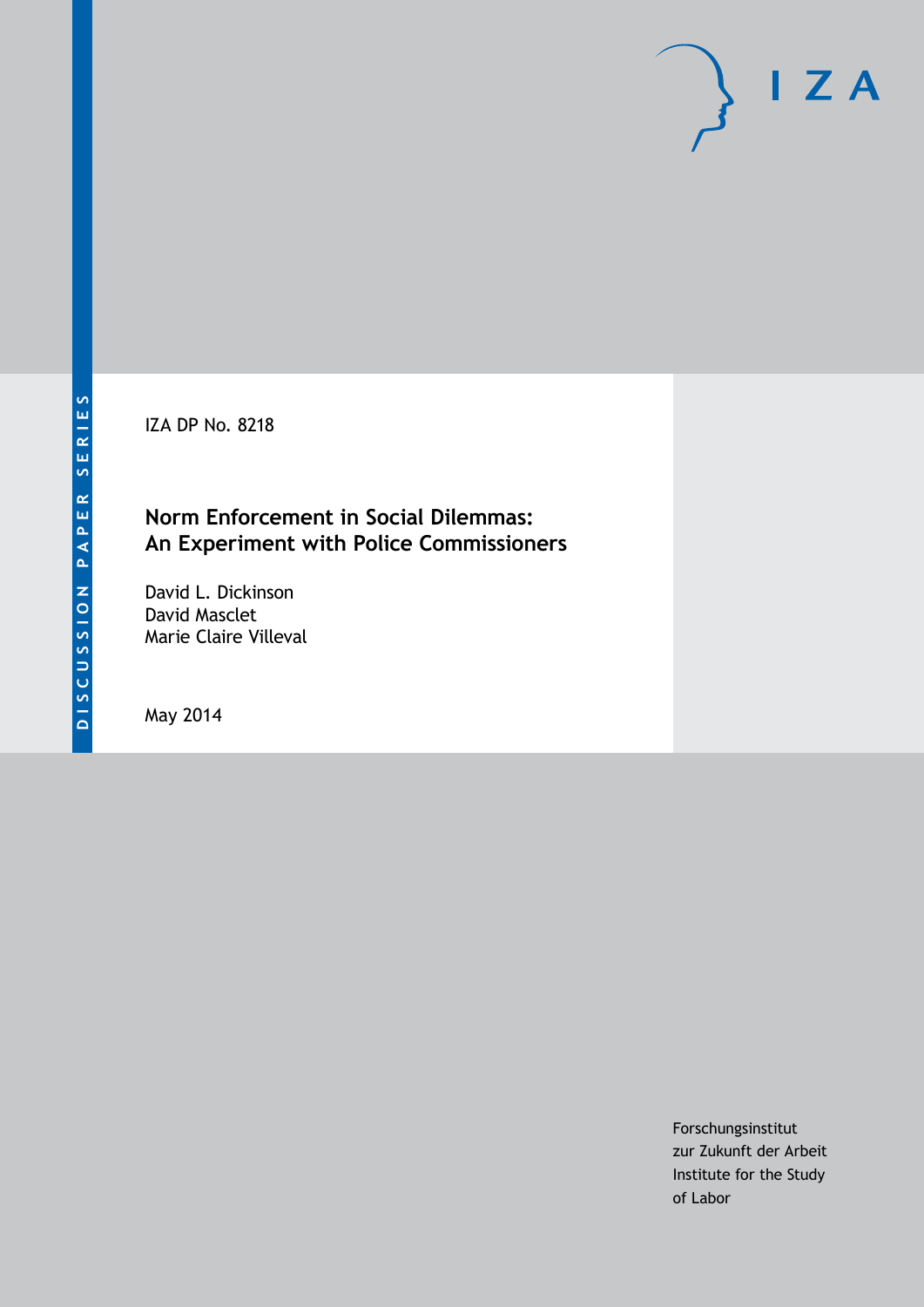# **Norm Enforcement in Social Dilemmas: An Experiment with Police Commissioners**

# **David L. Dickinson**

*Appalachian State University*

## **David Masclet**

*CREM, CNRS, University of Rennes and CIRANO*

### **Marie Claire Villeval**

*Université de Lyon, CNRS, GATE and IZA*

Discussion Paper No. 8218 May 2014

IZA

P.O. Box 7240 53072 Bonn **Germany** 

Phone: +49-228-3894-0 Fax: +49-228-3894-180 E-mail: [iza@iza.org](mailto:iza@iza.org)

Any opinions expressed here are those of the author(s) and not those of IZA. Research published in this series may include views on policy, but the institute itself takes no institutional policy positions. The IZA research network is committed to the IZA Guiding Principles of Research Integrity.

The Institute for the Study of Labor (IZA) in Bonn is a local and virtual international research center and a place of communication between science, politics and business. IZA is an independent nonprofit organization supported by Deutsche Post Foundation. The center is associated with the University of Bonn and offers a stimulating research environment through its international network, workshops and conferences, data service, project support, research visits and doctoral program. IZA engages in (i) original and internationally competitive research in all fields of labor economics, (ii) development of policy concepts, and (iii) dissemination of research results and concepts to the interested public.

<span id="page-1-0"></span>IZA Discussion Papers often represent preliminary work and are circulated to encourage discussion. Citation of such a paper should account for its provisional character. A revised version may be available directly from the author.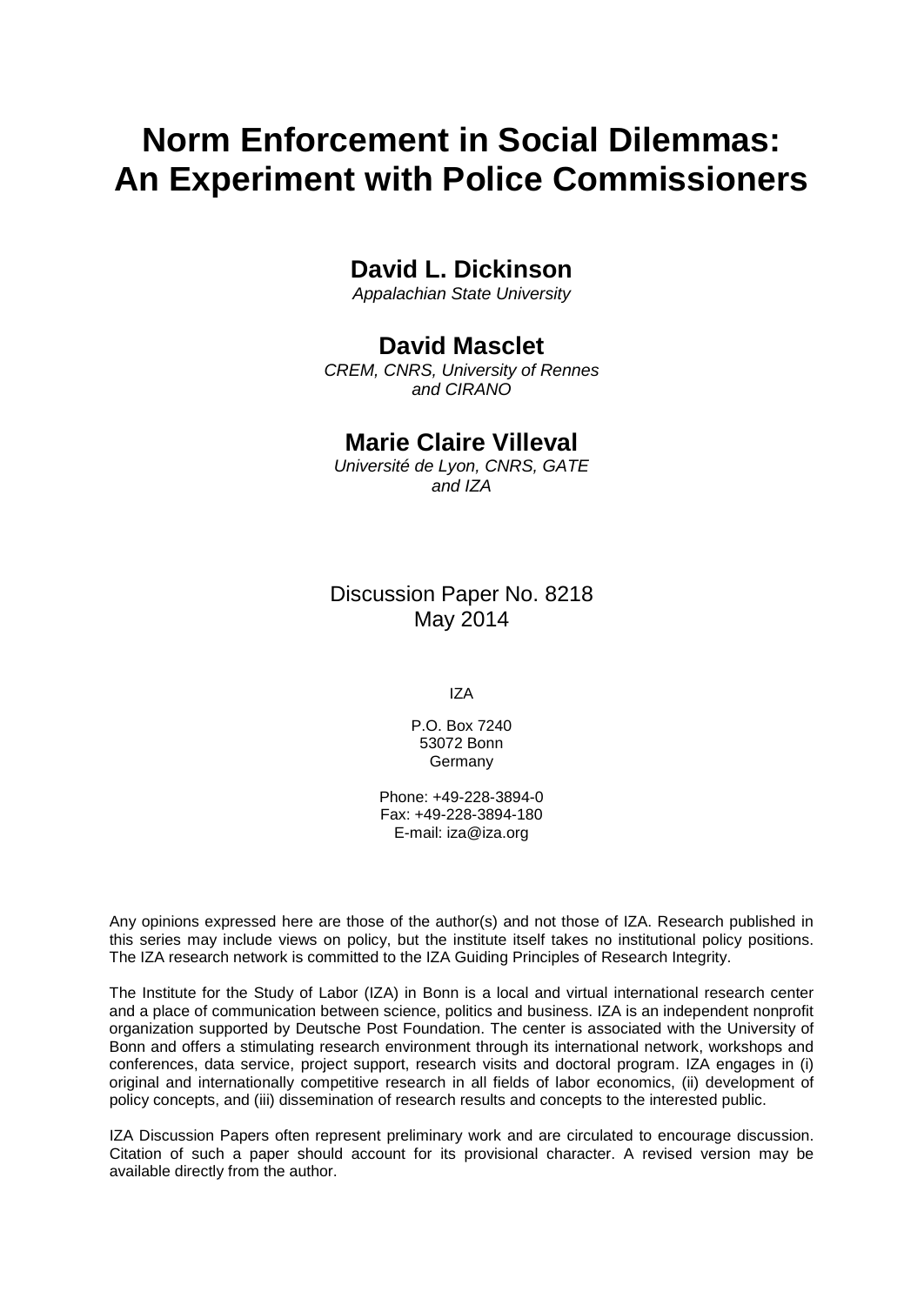IZA Discussion Paper No. 8218 May 2014

# **ABSTRACT**

# **Norm Enforcement in Social Dilemmas: An Experiment with Police Commissioners[\\*](#page-1-0)**

Do individuals trained in law enforcement punish or reward differently from typical student subjects? We analyze norm enforcement behavior of newly appointed police commissioners in both a Voluntary Contribution Mechanism game and a Common Pool Resource game. Our experimental design includes treatments where a reward or sanction institution is exogenously imposed, as well as treatments with endogenous selection of the norm enforcement institution. Compared to a standard student-subject pool, police commissioners cooperate significantly more in both games. With exogenous institutions, police commissioners bear a higher burden of punishment costs than non-police subjects. When the norm enforcement institution is endogenous, all subjects vote more in favor of rewards over sanctions, but police subjects with some work experience are more likely to vote for sanctions. Police subjects also reward and sanction more than the others when the institution results from a majority vote.

JEL Classification: C92, H41, D63

Keywords: norm enforcement, common pool resources, voluntary contribution mechanism, police officers, experiment

Corresponding author:

Marie Claire Villeval **GATE** CNRS – University of Lyon 93 Chemin des Mouilles 69130 Ecully France E-mail: [villeval@gate.cnrs.fr](mailto:villeval@gate.cnrs.fr)

We are particularly grateful to the Ecole Nationale Supérieure de la Police (ENSP) and in particular H. Martini and D. Lambert who helped make these experiments possible. We thank E. Priour for programming the experiment and E. Derigo and Z. Dai for valuable research assistance. The financial support of ANR (National Research Agency) for the CONFLICT program is gratefully acknowledged (ANR ic25-02-08). This research was performed within the framework of the LABEX CORTEX (ANR-11-LABX-0042) of Université de Lyon, within the program "Investissements d'Avenir" (ANR-11-IDEX-007) operated by the French National Research Agency (ANR). The usual disclaimer applies and the authors are solely responsible for the content of this analysis.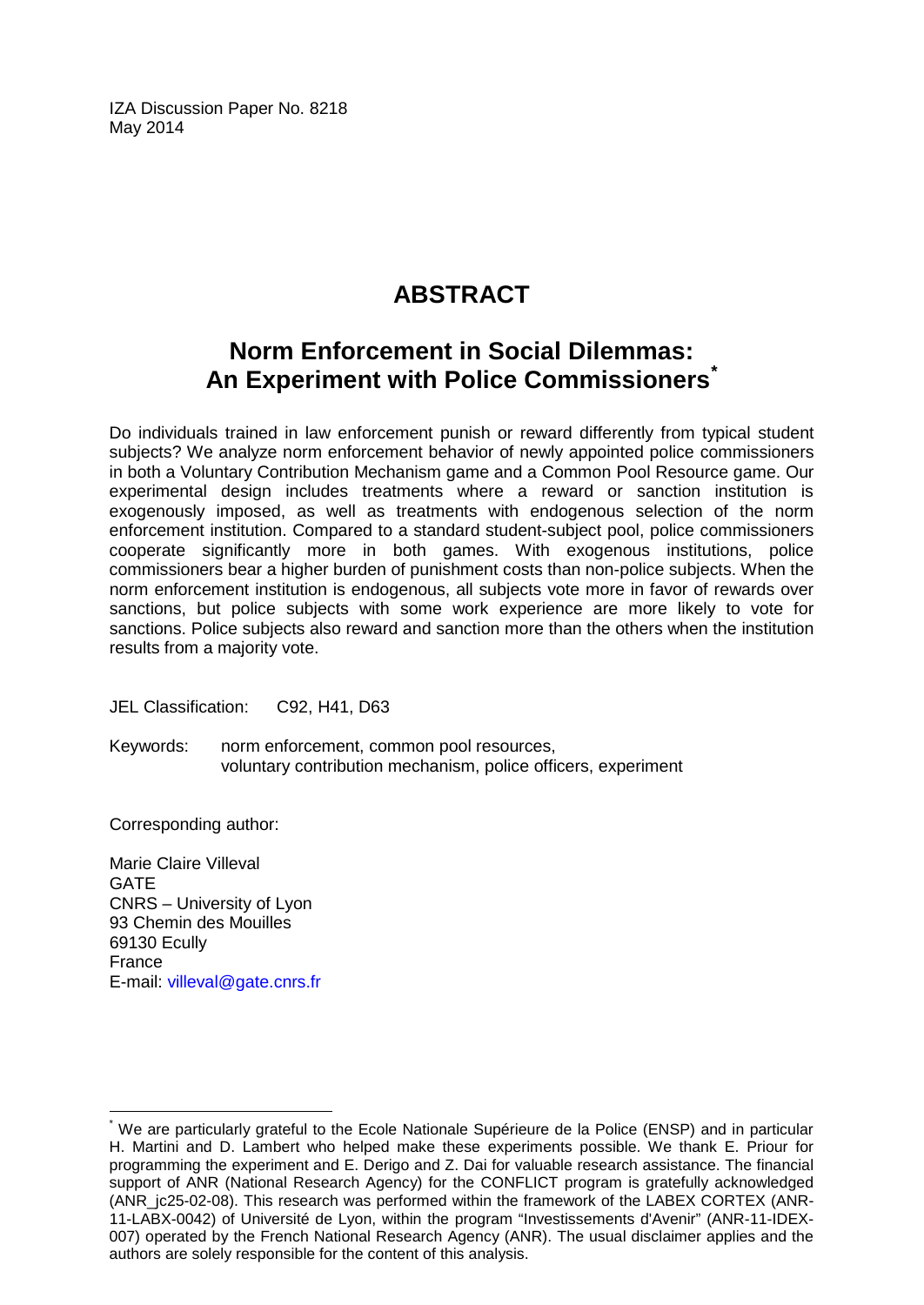#### **1. Introduction**

<u> 1989 - Johann Stein, fransk politiker (d. 1989)</u>

When a police officer pulls you over, it is usually bad news. However, that was not the case for some drivers recently stopped in Sandy, Utah. The Sandy Police Department has implemented a new program that consists of handing out movie tickets to virtuous motorists who drive safely. A similar program has been recently tested in the south of France during the 2014 New Year's celebrations. In this case, police could reward drivers found to be below the blood alcohol driving limit by offering them a 20 euro gasoline ticket. These two examples provide insightful illustrations of how rewards could be used by police officers to encourage good behavior. <sup>1</sup> But such examples go against the old paradigm of the corrective policing model (Becker, 1968). Police almost exclusively resort to sanctions. While both sanctions and rewards are commonly used in several other fields, it is not the case in the realm of law enforcement. 2

An obvious reason why police almost exclusively use sanctions is that it is not natural to reward those who simply comply with the law—it makes more sense to reward those who outperform a norm. <sup>3</sup> Apart from this, there may be three additional reasons in the specific context of norm enforcement to explain why the use of sanctions may be preferred by the police to the

<sup>&</sup>lt;sup>1</sup> Other similar programs such as the "Pops from Cops" program implemented by the Decatur Police Department, Illinois are targeted toward youth. These reward programs consist of giving out coupons for free food, movie tickets or entrance to something fun to reward young people for doing something good–wearing a helmet while biking or skateboarding, using the crosswalks, skateboarding in designated areas, getting to school on time, speaking respectfully, etc. According to a law enforcement officer involved in such program, there may exist several positive externalities associated with such programs. According to him: "What's most important is that the ticket is a positive event, and when the youth sees the officer the next time, it will start off on a positive note. The ticket is the gateway to the relationship. If you reward good behavior, your return on investment will be more good behavior." (http://herald-review.com/news/local/pops-from-cops-coupons-allow-police-to-rewardyouthsgood/article\_b19d94ec-

<sup>2</sup>b1a-11e3-90eb-0019bb2963f4.html). <sup>2</sup> For instance, several kinds of rewards including financial rewards or promotions have long been used in organizations to motivate workers towards greater productivity (see Lazear, 1995). Firms also commonly use models that combine both rewards and sanctions such as the "up or out" model that implies that employees who succeed in achieving a certain level of performance are promoted while those who fail to do so must leave the organization.

<sup>&</sup>lt;sup>3</sup> While it may be natural to consider as virtuous those employees who outperform the norm (i.e. exert more effort than the norm), it is unclear what it means to reward individuals who outperform the law (or help enforce it) in the public domain.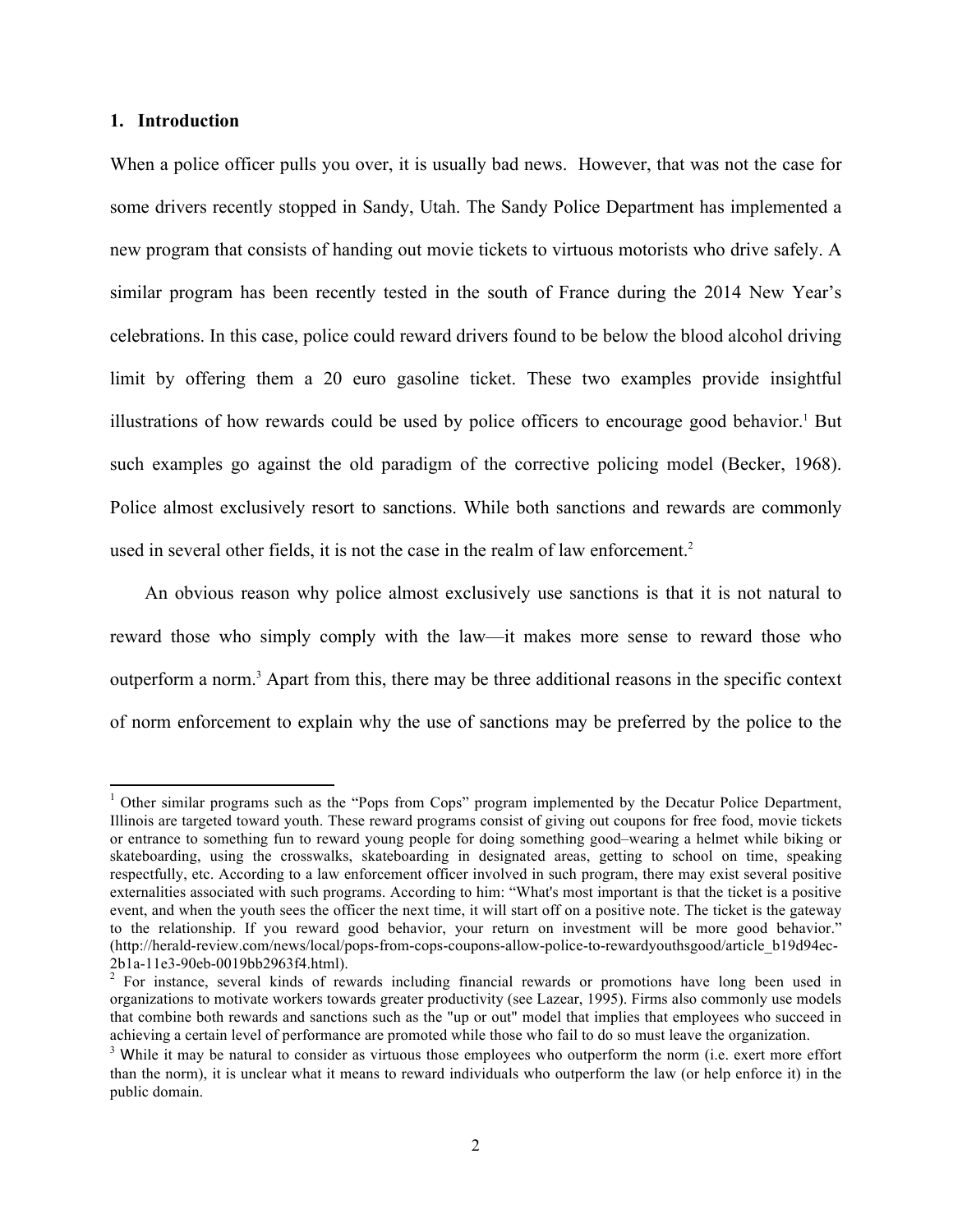use of sanctions. Firstly, there may exist a pure framing effect: "destructive" contexts may favor sanctions compared to "constructive" contexts. The intuition is that norm violations involving destruction may trigger more negative emotions than norm violations that are apparently more passive.4 Secondly, sanctions may be more efficient than rewards at norm enforcement when norm violation involves the destruction of wealth. Finally, one may also conjecture the existence of a pure police-specific effect. Specifically, police officers are more exposed to destructive contexts and disorderly elements of society. As such, police may have a stronger preference for sanctions compared to other individuals because such exposure may induce a bias in favor of sanctions (Skolnick, 1995).<sup>5</sup>

In this paper, we study norm enforcement (rather than law enforcement) by means of social dilemma games, and we analyze whether a population trained in law enforcement behaves differently in these decision environments. In particular, we study whether social dilemmas framed in a common resource, rather than public goods, context bias individuals towards punishment of norm violators, rather than rewarding of non-violators. Social dilemmas are popular for studying cooperation and social norms because group welfare is at odds with the dominant strategy of selfish free riding behavior in these environments. Early laboratory experiments have shown that initial contributions in Voluntary Contribution Mechanism (VCM) games are substantially above the Nash prediction, but decline steadily as the game is repeated (Isaac *et al*., 1984; Andreoni, 1988; Ledyard, 1995). However, cooperation can be sustained in

<sup>&</sup>lt;sup>4</sup> For example, if a social norm is that public goods be maintained, violation of that norm may be viewed differently if it involves destroying an existing public good than if it involves the more passive failure to assist in its provision.

<sup>&</sup>lt;sup>5</sup> This idea is well illustrated by the comments of a police officer who was recently involved in the "Pops for Cops" program. He said: "Like many professional law enforcement officers, I brought a certain mentality to the job. I wanted to hunt down criminals – chase bad guys, kick in doors, get the bust. It was hunter v hunted… I can't escape the realities of my job – I have to hunt down criminals. But could I also work on the other end of the spectrum? Could I build positive relationships strong enough to keep youth out of trouble?"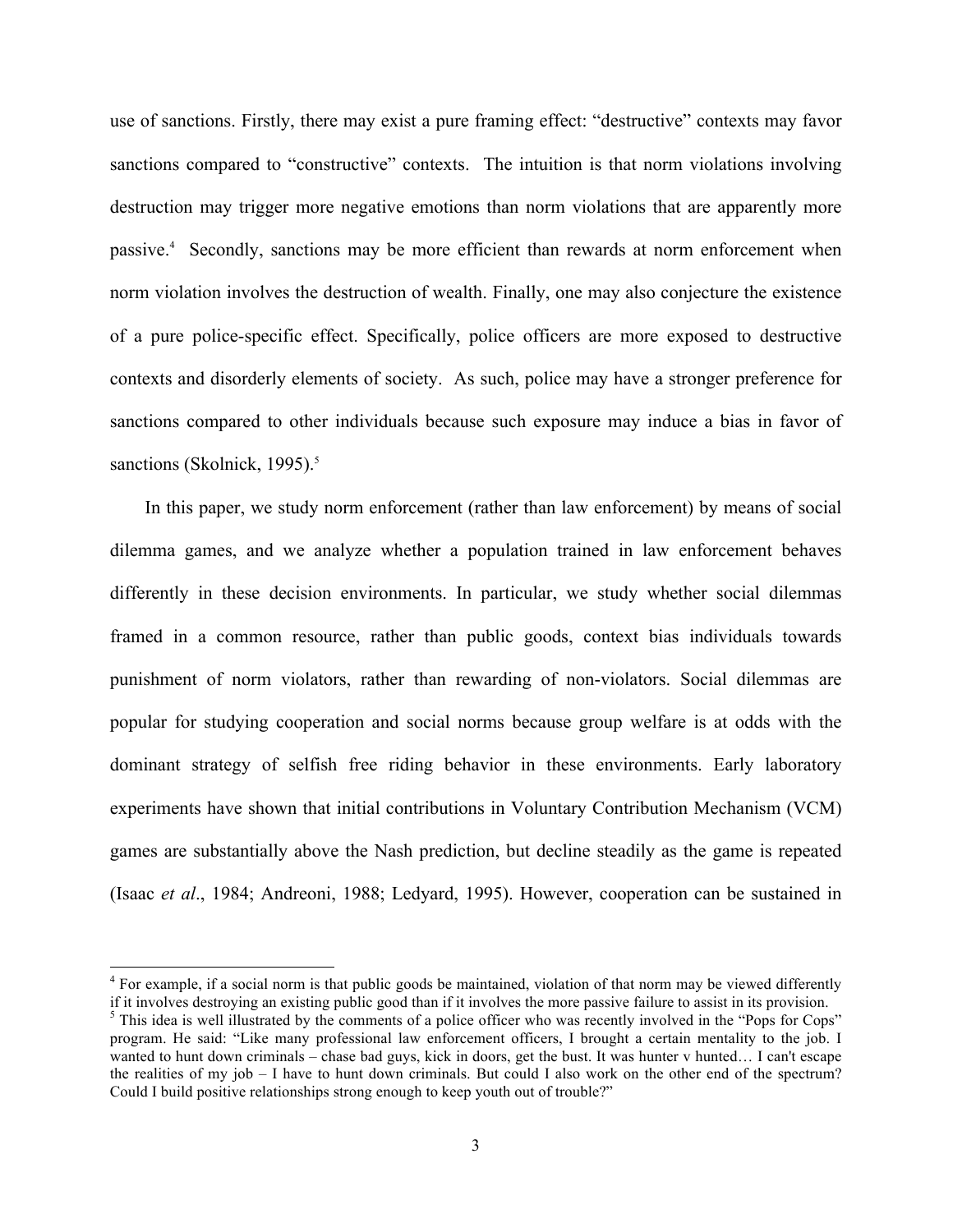the long run when punishment is available (Yamagishi, 1986; Fehr and Gächter, 2000).<sup>6</sup> This finding is robust to various environmental conditions (Masclet *et al*., 2003; Bochet *et al*., 2006; Anderson and Putterman, 2006; Carpenter, 2007). Other studies have attempted to investigated the effectiveness of reward mechanisms to enforce the norm of cooperation (Dickinson, 2001; Andreoni *et al.*, 2003; Walker and Halloran, 2004; Sefton *et al*., 2007; Rand *et al.*, 2009; Sutter *et al*., 2010; Dugar, 2013). Most of these results show that rewards are somewhat less effective than sanctions in enforcing cooperation.

The originality of our paper is threefold. First, we investigate the effectiveness of both punishment and reward institutions not only in the VCM game, but also in the more destructive context of a Common Pool Resource game (CPR). In the CPR game, non-cooperation involves active withdrawals from the common pool, whereas in the VCM game non-cooperation involves failure to contribute to the public good (Ostrom *et al*., 1992). While the effect of sanctions and rewards is well documented in the VCM game, their effectiveness is less well-established when the social dilemma takes the form of a CPR. Some find that sanctions improve cooperation (Ostrom et al., 1992; Casari and Plott, 2003; van Soest and Vyrastekova, 2006), but others find the opposite result (Janssen et al., 2010; Cason and Gangadharan, 2013). In the same vein, the use of rewards to enforce cooperation in a CPR context has received less attention (exceptions include Vyrastekova and Van Soest, 2008; Stoop *et al.* 2013), even though its relevance to the real world is clear. In our design, we run all of our norm enforcement treatments in both CPR and VCM contexts to test this framing effect.

The second originality of our paper is that we use a nonstandard subject-pool by enrolling a representative sample of new French police commissioners to complement participants from a

<u> 1989 - Johann Stein, fransk politiker (d. 1989)</u>

<sup>6</sup> Punishment is typically directed at those individuals who violate the norm of cooperation given by the mean group contribution level.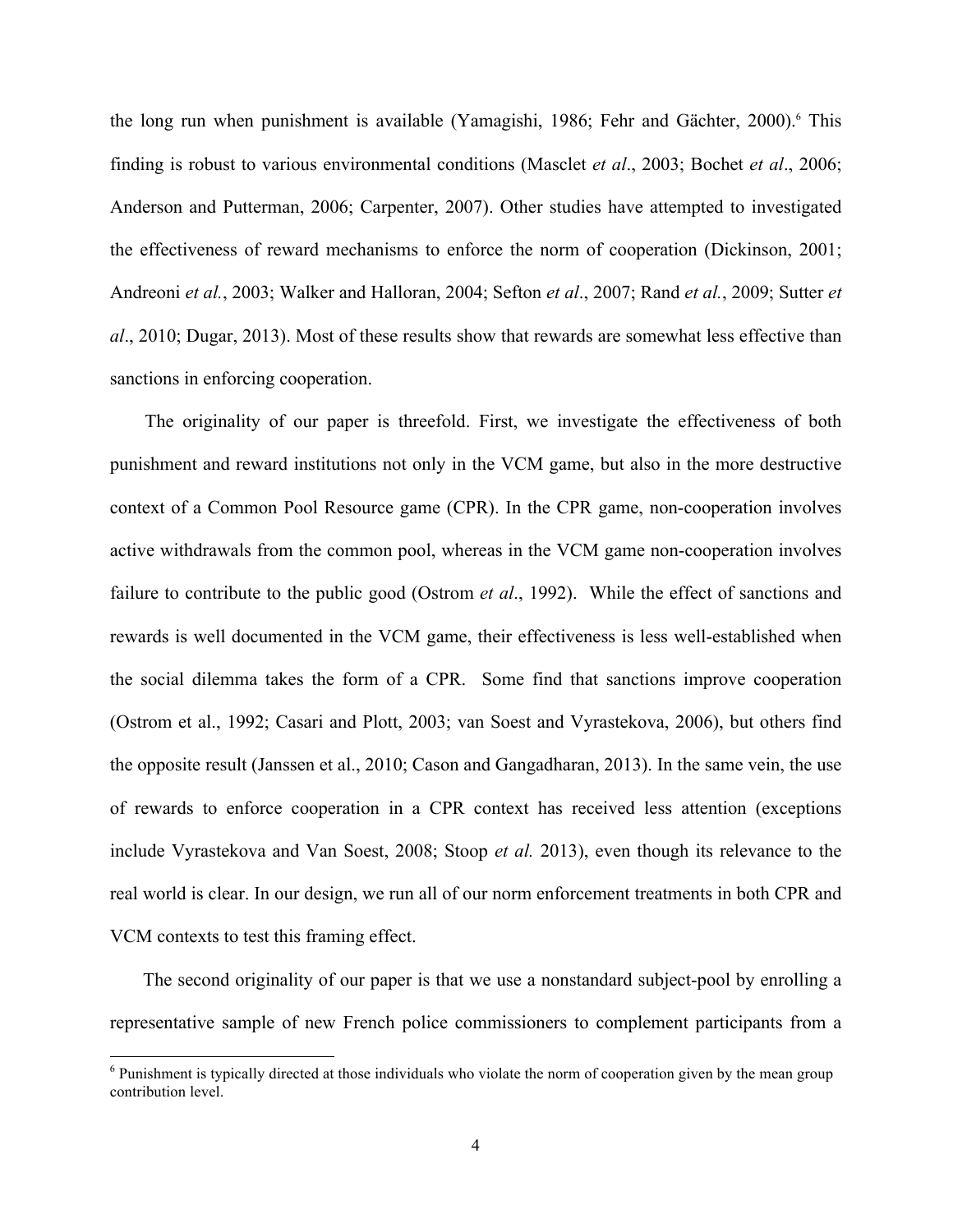standard subject-pool, mainly composed of engineering and business students. Indeed, our aim is to analyze whether police commissioners behave differently, in terms of institutional choices and norm enforcement. This population is perfectly suited for our study because police commissioners have self-selected in a 'mission-oriented' occupation in a particular destructive context of deterrence of crime and because their training and core function is in law enforcement (Besley and Ghatak, 2005). Additionally, some of our police commissioners had completed their training two years prior to our experiments, while others had just completed their training. This allows us to measure whether some experience with crime and enforcement affects behavior in our games with norm enforcement options. 7 Our intuition is that police commissioners may have a stronger preference for sanctions because they self-select into an occupation that is exposed to destructive contexts and/or once enrolled they are explicitly trained to favor sanctions over rewards (Raganella and White, 2004; Wu *et al*., 2004).8

Finally a third contribution of our experiment is to vary the way the enforcement institutions are implemented (either exogenously or endogenously) so that we can test whether, as government agents, police commissioners are more willing to utilize an institution when it results from a democratic choice. Specifically, in some treatments the enforcement institution is

<u> 1989 - Johann Stein, fransk politiker (d. 1989)</u>

 $<sup>7</sup>$  After conducting our experiments, we became aware of another experimental study of trust and norm enforcement</sup> conducted with applicants to the German police by G. Friebel and M. Kosfeld (2013). The two studies differ in several respects. First, their study focuses on how individuals self-select into an occupation based on their behavioral characteristics. Instead, we focus on comparing the use and efficacy of norm enforcement institutions in various environments given that subjects are police or non-police. We do not try to determine whether the behavior of police subjects is due to behavioral self-selection into the occupation or whether it results from the training in law enforcement they receive. Second, their subject-pool consists of students in the final year of the high school, who are may apply to the police. Instead, French police commissioners have higher education and are expected to manage large teams. Third, their design is based on a trust game with a third-party and individuals can use both rewards and sanctions in the same periods (in ours it is one or the other), and their study does not include endogenous institutions. Our studies are therefore complementary.

<sup>&</sup>lt;sup>8</sup> Prendergast (2007) shows that among public employees, if social workers are more likely to be biased in favor of their clients, police officers are more likely biased against their clients, i.e. those who break the law. If behavior in law enforcement transposes to norm enforcement, commissioners may be more inclined to sanction than reward.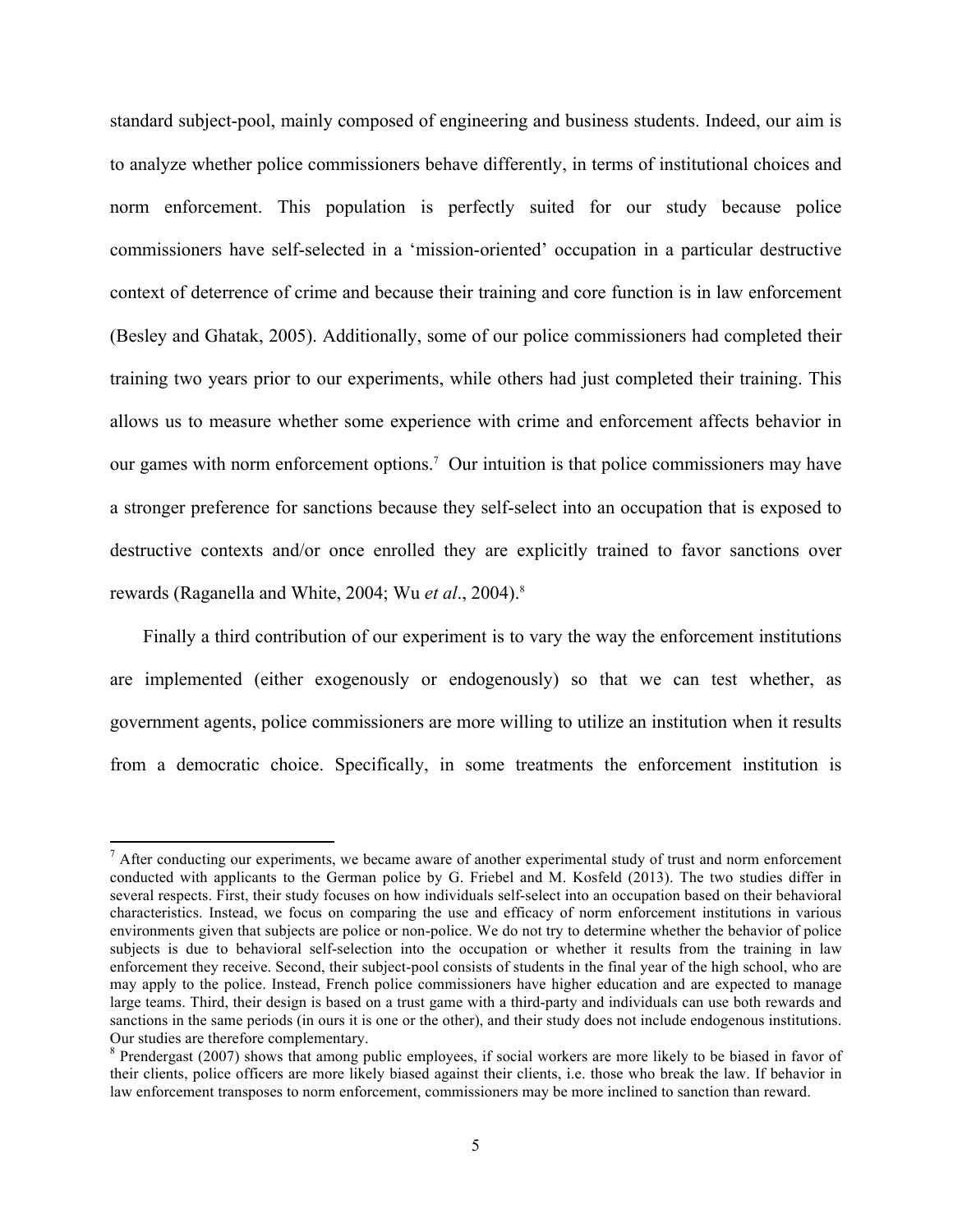implemented by the computer, while in other treatments it results from a majority voting procedure.

Our experiment consists of four treatments: Baseline, Reward, Sanction, and Vote. The Baseline treatment is a standard public good game without any enforcement institution. In the Sanction (Reward) treatment, a new stage is added after the contribution stage. After being informed of each other group member's contribution, subjects can sanction (reward) group members at a personal cost. Finally, in the Vote treatment, a preliminary stage is added in which subjects have to vote for their preferred institution (reward or sanction), and the majority vote determines the institution that will be implemented.

To preview our main results, we find that socially desired behavior (i.e., VCM cooperation or CPR non-extraction) is higher in the VCM compared to CPR context, the existence of norm enforcement increases socially desired behavior, and police subjects contribute more (extract less) than non-police subjects. We also find that sanctions are used more frequently in the CPR context, and police subjects enforce norms more than non-police subjects. Though all subjects favor the reward institution when allowed to vote, we also find that police subjects with more experience in the police are more likely to vote for sanctions than other subjects. And finally, we find efficiency is highest with the reward institution and in the VCM context. While police subjects do not have higher payoffs than other subjects, their presence in mixed social dilemma groups raises efficiency (i.e., total group payoff) in that group.

The remainder of this paper is organized as follows. In section 2 we present the experimental design. Section 3 develops the predictions. Section 4 displays the results and section 5 discusses these results.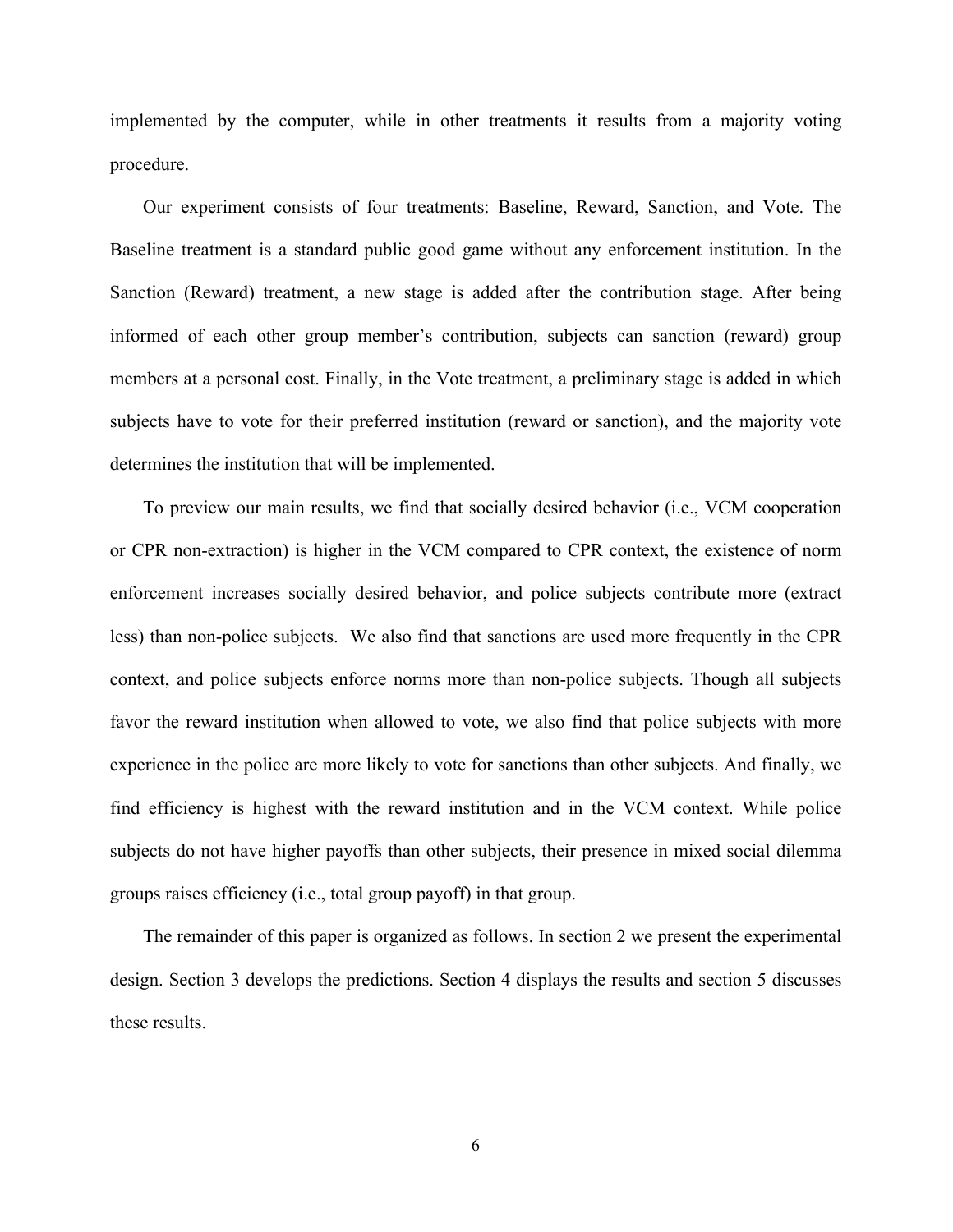#### **2. Experimental design**

Our design consists of four treatments for each subject: Baseline, Reward, Sanction, and Vote. The Baseline treatment allows us to compare behavior against results established in the literature. The Reward and Sanction treatments add the possibility of assigning costly reward or punishment points, respectively, as a way of enforcing norms of cooperation. Finally, the Vote treatment implements an endogenous enforcement institution by allowing subjects to vote as to whether the reward or sanction institution should be used. These treatments are administered in both VCM and CPR environments, which means we have a 4x2 mixed design (4 treatments within-subjects, and CPR or VCM as between-subjects factors). Subjects were matched using an anonymous partner matching protocol, such that groups were kept constant.

#### *2.1. Treatment parameters*

<u> 1989 - Johann Stein, fransk politiker (d. 1989)</u>

**Baseline treatments:** In the Baseline VCM treatment, each of five homogenously endowed subjects allocate 20 ECU (*Experimental Currency Units*) to a private or a group account. Payoffs, as a function of the contribution of subject  $i$ ,  $x_i$ , are defined as follows:

$$
\pi_i^{VCM} = 20 - x_i + 0.3 \sum_{j=1}^{5} x_j
$$
 (1)

In the Baseline CPR treatment, each of the five group members may each withdraw *wi* ∈  $[0,20]$  from the group account. The payoff function of subject *i* is the following:<sup>9</sup>

$$
\pi_i^{CPR} = w_i - 0.3 \sum_{j=1}^5 \left( w_j - 100 \right) = w_i + 30 - 0.3 \sum_{j=1}^5 w_j \tag{2}
$$

<sup>&</sup>lt;sup>9</sup> In contrast with Fehr and Gächter (2000), our Baseline treatments provide subjects with feedback regarding each other group member's contributions at the end of each period (thus keeping feedback constant across treatments).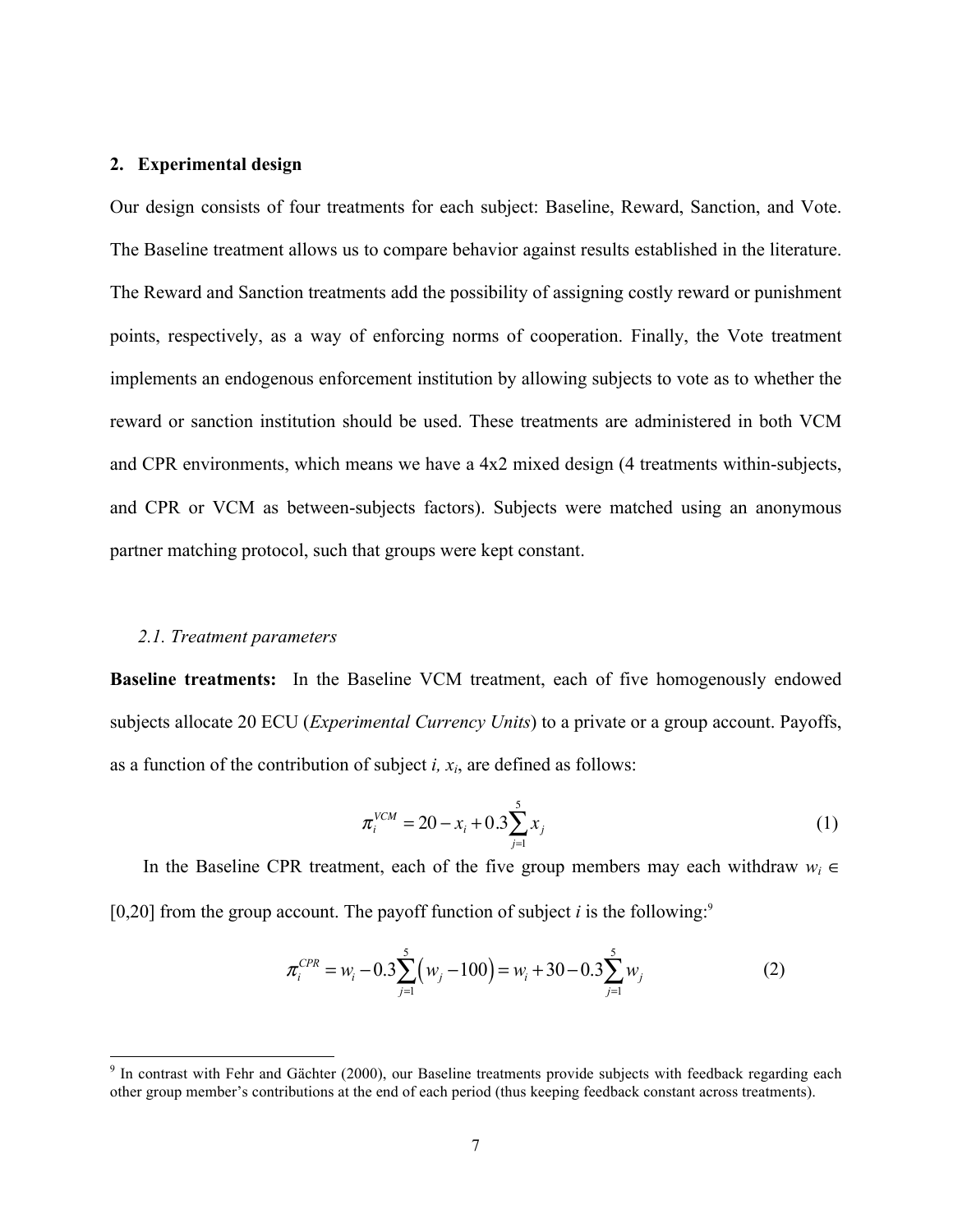It can be easily seen from eq. (1), and (2) that the two games are equivalent with  $w_i = 20 - x_i \; \forall i \in \{1, ..., 5\}$ 

**Sanction treatments**: The sanction institution is implemented exogenously. Each period now consists of two stages. The first stage is similar to the Baseline treatments. In the second stage, the subjects have the opportunity to assign costly sanction points, *P*, to each other group member. The payoff function, shown in the case of the CPR game, becomes:

$$
\pi_i^{CPR} = (w_i + 30 - 0.3 \sum_{j=1}^{5} w_j) - \sum_{j \neq i} c P_{ji} - \sum_{i \neq j} k P_{ij}
$$
(3)

In eq. (3),  $\sum cP_{ji}$  $\sum_{j \neq i} c P_{ji}$  is the total cost of sanctions assigned by subjects *j* to subject *i*, with *c* 

indicating the per-unit cost of each point received ( $c$ =2 ECU).<sup>10</sup>  $\sum kP_{ij}$  $\sum_{i \neq j} k P_{ij}$  is the total cost to subject *i* 

of the sanctions she imposes on all subjects *j*, with *k=1* ECU being the cost to *i* of each sanction point assigned to any other player. A subject can assign a maximum of 10 sanction points to each other player. The total cost of points received cannot exceed the subject's earnings from the first stage.

**Reward treatments**: These treatments are similar to the Sanction treatments except that instead of punishing others, each subject can reward them by assigning reward points, *R*. Each reward point assigned costs *k=1* ECU and each reward point received increases one's payoff by  $c=2$  ECU. The payoff function, again shown in the case of the CPR game, is:

$$
\pi_i^{CPR} = (w_i + 30 - 0.3 \sum_{j=1}^5 w_j) + \sum_{j \neq i} cR_{ji} - \sum_{i \neq j} kR_{ij}
$$
(4)

<u> 1989 - Johann Stein, fransk politiker (d. 1989)</u>

 $10$  In Fehr and Gächter (2000) and in most following studies on sanctions in VCM games, the cost ratio is 1:3. We chose a weaker 1:2 ratio because we wanted to hold this ratio constant for reward and sanction points. We feared that using a higher ratio for reward points would lead subjects to assign points to others not to enforce the cooperation norm, but to create reciprocity and increase payoffs. A lower ratio should, we thought, limit this motivation.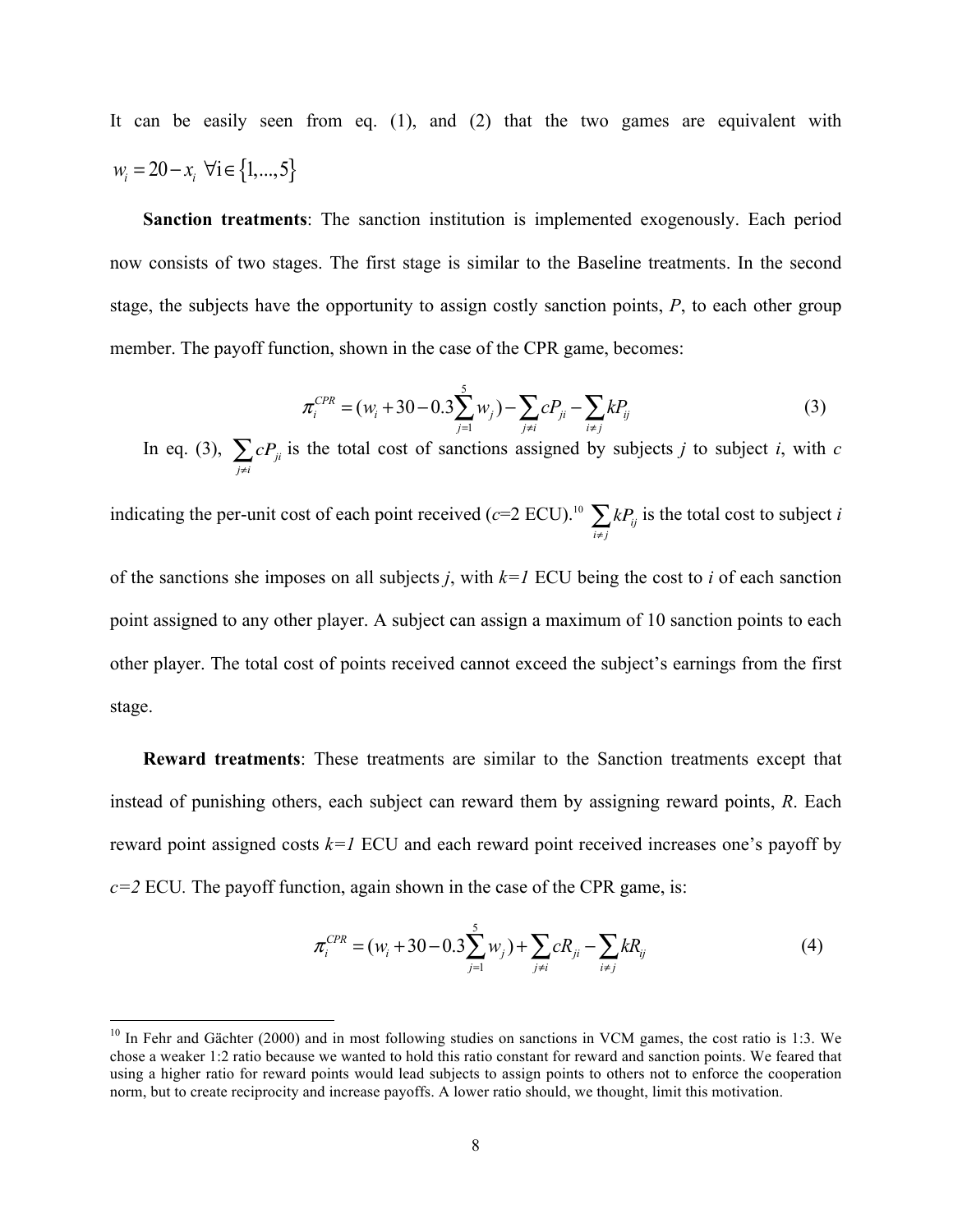where  $\sum cR_{ji}$  $\sum_{j \neq i} cR_{ji}$  is the total gain of the rewards assigned by players *j* to player *i* and  $\sum_{i \neq j} kR_{ij}$  is the

total cost to player *i* of all points assigned to others. A maximum of 10 points can be assigned to each other player and the total gain of points received cannot exceed the subject's earnings from the first stage.

**Vote treatments:** Here, the sanction or reward institution is implemented endogenously by adding a preliminary stage where subjects vote once for whether the Reward or Sanction institution should apply to the subsequent rounds in the treatment. Voting entails no monetary cost, the majority vote institution is implemented, and there is no feedback on individual votes of others. 11

#### *2.2. Experimental procedures*

 

The experiment was programmed using the Z-Tree software (Fischbacher, 2007). All sessions were conducted in the experimental laboratory of GATE (Groupe d'Analyse et de Théorie Economique) in Lyon, France. The experiment consists of nine sessions in total (five CPR and four VCM sessions). Within a session, the Baseline (B) treatment was always played first. The Reward (R) and Sanction (S) treatments were always adjacent (but counterbalanced in order). The Vote (V) treatment was counterbalanced to be either before or after the Reward and Sanction treatments, which allows us to identify how inclinations for either rewards or sanctions were modified by the experience of these institutions. For groups where the Vote treatment occurred prior to the Reward and Sanction treatments, the two institutions were first described to each subject. Table 1 displays the details of the sessions, including treatment orderings administered.

#### [*Insert Table 1 about here*]

<sup>&</sup>lt;sup>11</sup> Our procedure differs from that used in Sutter *et al.* (2010). In their design, subjects could vote between standard VCM, reward, and punishment by approval voting; voting was costly and voluntary, and voting was repeated until unanimity was achieved.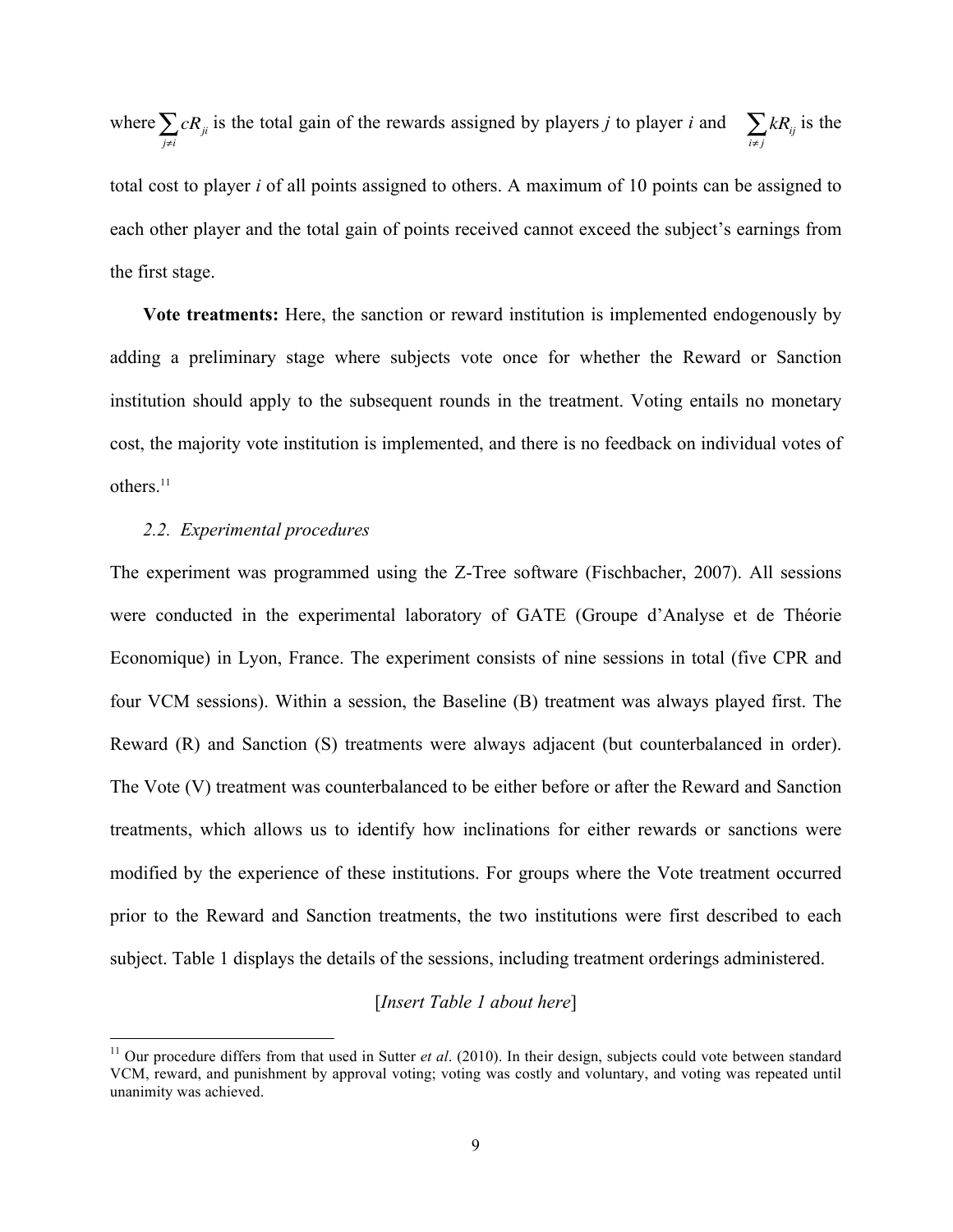In a session, subjects played 10 periods in the Baseline and seven periods in each of the three other treatments.12 It was common knowledge that group member ID numbers were re-matched at the beginning of each period so that it was impossible to reciprocate the action of a specific group member in the previous period.<sup>13</sup> The final earnings in these tasks were the sum of payoffs from all 31 periods.

Each session involved 20 subjects, 8 to 10 of whom were police commissioners. Participants were not aware of the characteristics of the other participants. This means that, for instance, business and engineering students did not know that they were interacting with police subjects. Upon arrival, and after informed consent was obtained, subjects drew a ticket from an opaque bag assigning them to a specific terminal in the laboratory. The instructions were distributed for each part after completion of the previous part (see Appendix).<sup>14</sup> After reading the instructions aloud, we verified each subject's understanding of the instructions by means of a questionnaire and any questions were answered in private.<sup>15</sup> Sessions lasted two hours on average. The average subject earnings were  $\epsilon$ 26.19 (S.D.=4.39). Subjects were paid their earnings in private in a separate room.

<u> 1989 - Johann Stein, fransk politiker (d. 1989)</u>

 $12$  Initially, we planned to run 10 periods in each of the four treatments. Unfortunately, and despite a pilot session with our usual subject-pool, we realized during the first session that some subjects were very slow to make decisions. Therefore, we decided to reduce the number of periods to seven after the Baseline treatment. We kept the same structure for the remaining sessions. For comparison, we chose to restrain our data analysis to periods 1 to 7 in the session where we ran 10 periods for all treatments.

<sup>&</sup>lt;sup>13</sup> This was done to avoid counter-punishment (Denant-Boemont *et al.*, 2007; Nikiforakis, 2008) or counterrewarding (Stoop *et al.*, 2011), as it has been shown that this possibility affects greatly the dynamics of groups.<br><sup>14</sup> The instructions use the terms « contribution » in the VCM and « withdrawal » in the CPR. Sanctions

were labeled as "points that decrease (increase) others' payoffs".

<sup>&</sup>lt;sup>15</sup> At the beginning of the session we elicited risk attitudes using the Holt and Laury (2002) procedure. We found no significant difference between subject pools (the mean numbers of safe choices out of 10 were 5.83 (1.78) and 5.82  $(1.71)$  for police and non-police subjects, respectively (Mann-Whitney test, two tailed,  $p=0.910$ ). After risk elicitation, participants played a trust game (Berg *et al*., 1995) in both roles under the strategy method. We found no significant difference between subject pools in trusting behaviors (the mean amounts sent by player A to player B out of 10 were 2.69 (S.D.177) and 2.41 (SD 1.88) for police and non-police subjects, respectively (Mann-Whitney test, two tailed,  $p=0.448$ ). Results from these two tasks were only given at the end of the session.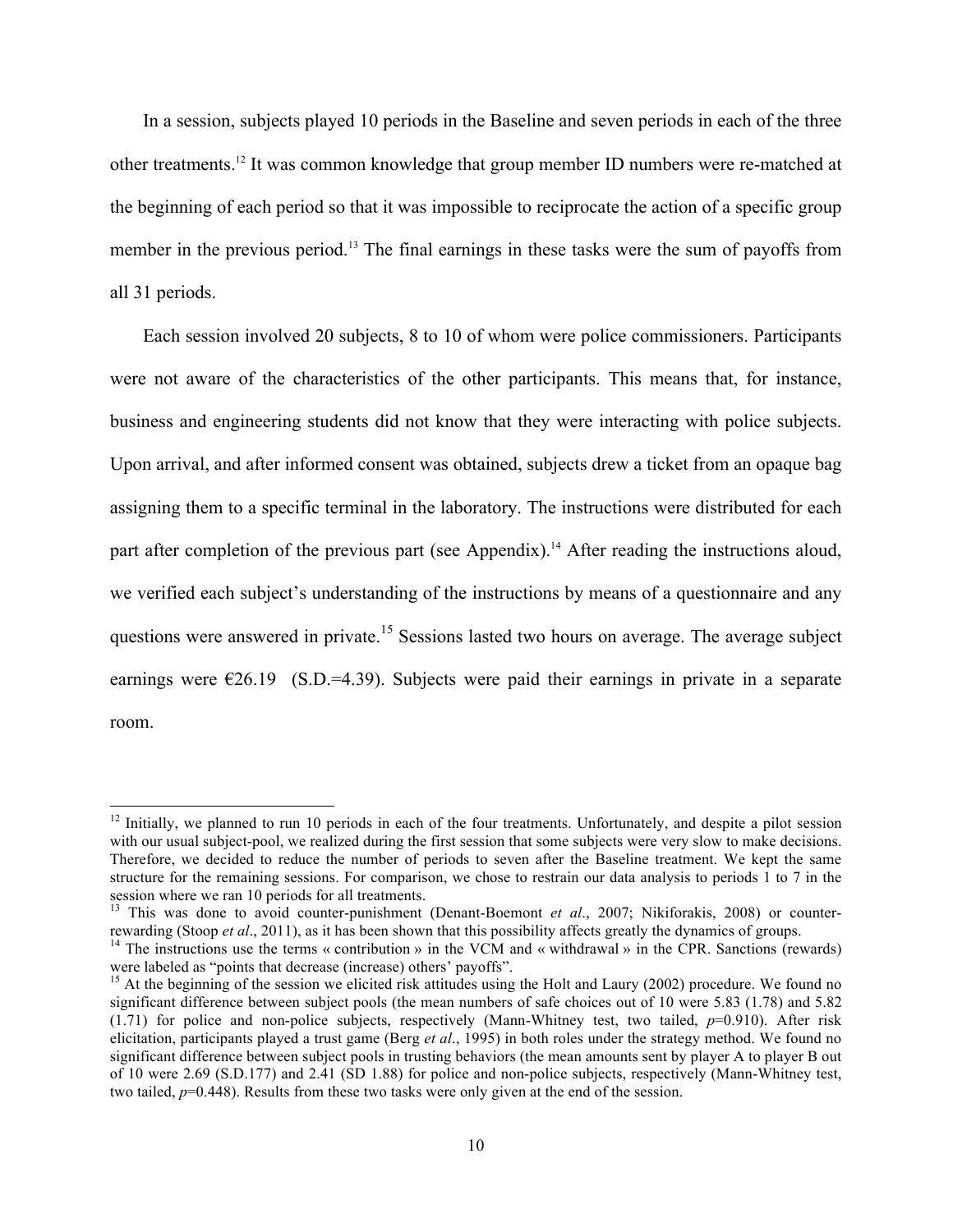#### *2.3. Subject pools*

<u> 1989 - Johann Stein, fransk politiker (d. 1989)</u>

In total, 180 subjects from two different pools participated in this experiment. The regular pool includes 93 subjects who were recruited via the ORSEE software (Greiner, 2004). Most were undergraduate students from the selective local engineering and business schools; the minority are older participants, either employees on the campus or retirees.

The other subject-pool consists of 87 individuals who had recently passed the very competitive national exam of police commissioners. We have two main types of subjects within this pool. The majority (73 of 87) were still studying in the French national school of police commissioners (*Ecole Nationale Supérieure de la Police,* or ENSP), the unique school for police commissioners in France located in the suburbs of Lyon. A minority (14 subjects) had finished training at ENSP two years prior and either had a permanent position as police commissioners or were in internships at the time of our experiments. These subjects participated in our experiment during a post-training return to ENSP, and participation was voluntary. The participants had to commit not to reveal the experimental protocol to other subjects before completion of all the sessions.

Our police sample is representative of the population of French newly appointed police commissioners since each promotion includes 40 students who spend two years at ENSP (meaning that the participation rate for the students at ENSP is above 90%). On average, police subjects are older (mean:  $32.82 \pm 7.37$  year old, min=23, max=48) than the subjects from the other pool (mean:  $24.82 \pm 9.22$  year old, min=18, max=64).<sup>16</sup> Additionally, police subjects are more typically male (79.66% compared to 44.26% males in the other subject pool).

 $16$  Note that we have variation in age across both subject-pools, and we systematically control for age in the analysis.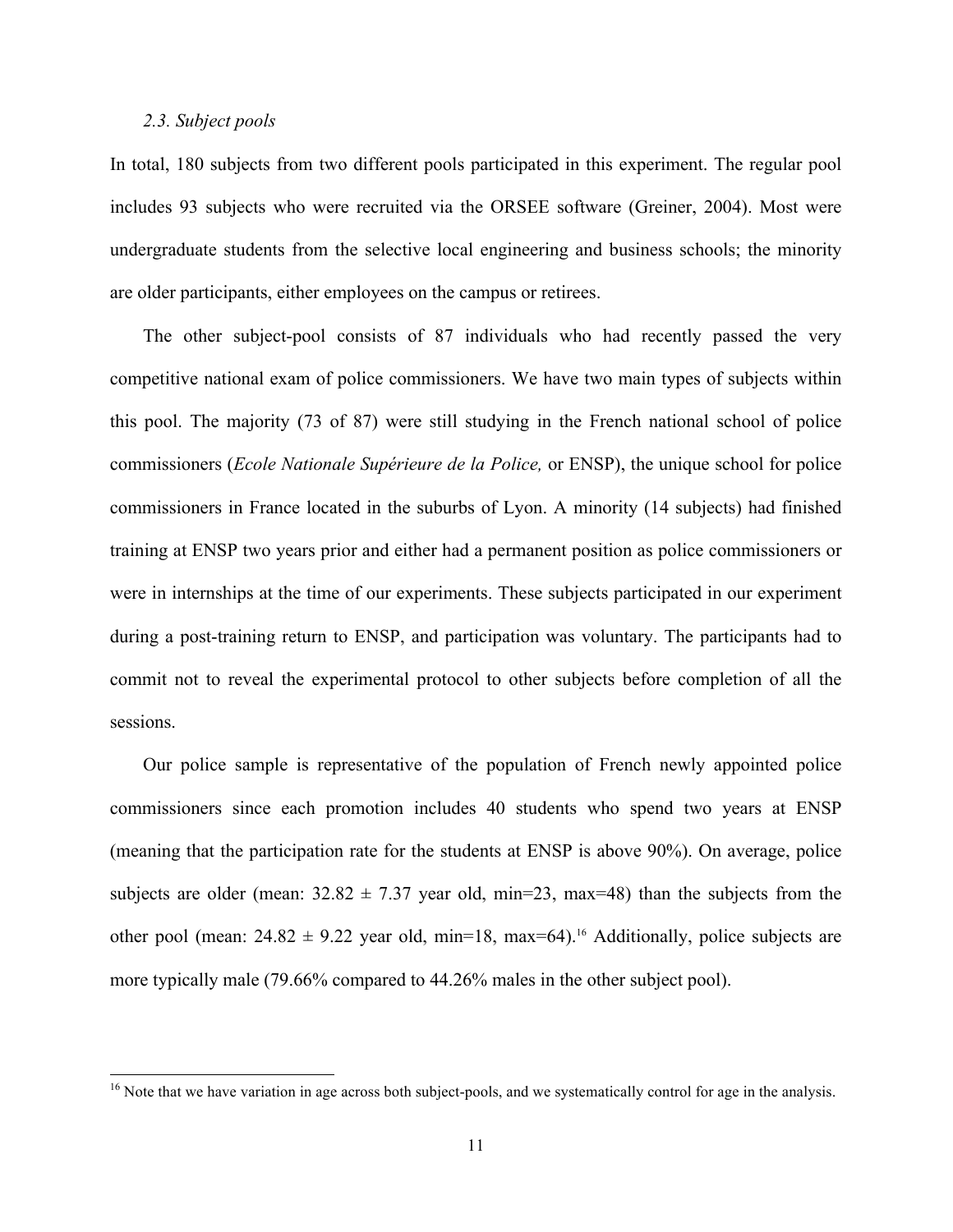#### **3. Theoretical predictions**

#### *3.1. Standard predictions*

We first derive predictions based on rational and selfish money maximizing agents, in which case the predictions are similar for police and non-police subjects. The equilibrium in a negative setting (CPR) is the same as in a positive one (VCM). Thus, we will merely describe predictions as a function of the enforcement institution and not the framing of the social dilemma.

In the Baseline treatments, it can easily be seen from equations (1) and (2) that the dominant strategy Nash equilibrium is for all subjects to place all 20 ECU in their private account  $(x<sub>i</sub> = 0)$ contributing nothing to the public good or, alternatively, extracting all from the common resource  $(w<sub>i</sub> = 20)$ . In equilibrium, each subject earns 20 ECU and total group earnings are 100 ECU. In contrast, the strategy leading to the Pareto equilibrium is  $x_i = 20$  (or,  $w_i = 0$ ), which generates total group earnings of 150 ECU (or 30 ECU per subject).

In both the Sanction and the Reward treatments, the only subgame perfect equilibrium, whether played once or finitely repeated, is also  $x_i = 0$  or  $w_i = 20$  for all *i* and no use of sanctions or rewards because both are costly. In the Vote treatment, purely self-interested individuals should be indifferent between available institutions. Contribution or withdrawal behavior should not be affected by the choice of enforcement institution since sanctions/rewards are not credible.

In sum, with money-maximizing self-interested play, the equilibrium prediction is the same across all enforcement institutions, games, and subject pools. Observed differences must therefore be attributed to behavioral factors resulting from a desire to enforce behavioral norms and/or the psychological impact of a positive vs. negatively framed decision environment.

#### *3.2. Behavioral predictions*

Our first set of conjectures concerns the norm of cooperation in the Baseline. Introducing otherregarding preferences might take the form of advantageous inequity aversion (Fehr and Schmidt,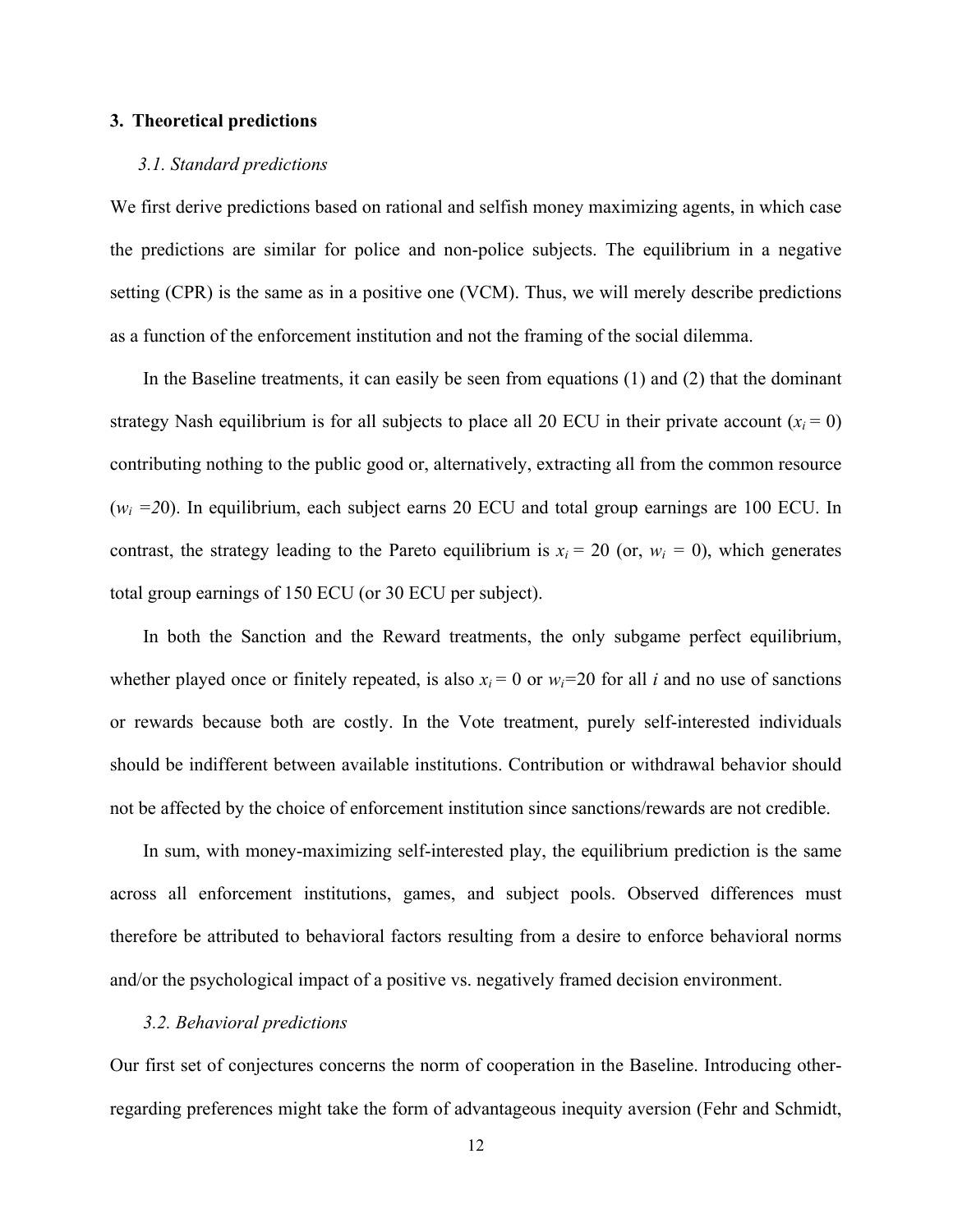1999), social preferences for fairness and efficiency (Charness and Rabin, 2002), or imperfect conditional cooperation (Fischbacher *et al*., 2001; Fischbacher and Gächter, 2010). Such theories predict that cooperation may result with sufficient numbers of cooperators in a group, though contributions may still decline over time. One may therefore conjecture that people with otherregarding preferences should contribute positive amounts of their endowment in all treatments.

Regarding subject pool effects, we predict that police commissioners will be more cooperative than others, given their stronger norm of civic cooperation and because they selfselected into a public good oriented occupation where helping others is key motivation (Raganella and White, 2004). Our conjecture is that civil servants, whose job is to serve public interests, might be more cooperative than a standard subject-pool because those in missionoriented jobs are usually intrinsically motivated agents (Besley and Ghatak, 2005) who place more value on the output of public organizations (François, 2000).<sup>17</sup> This prediction is also based on evidence from cross-cultural studies showing that cooperation in VCM games is lower in countries with weak norms of civic cooperation and weak laws (Herrmann *et al*., 2008).

Regarding framing effects, based on the previous literature, we also expect to observe framing effects leading to higher cooperation in the VCM game than in the CPR game, despite similar monetary incentives (Andreoni, 1995; Park, 2000; Messer *et al*., 2007).

We summarize our first set of conjectures as C1:

<u> 1989 - Johann Stein, fransk politiker (d. 1989)</u>

*C1: a) Police subjects will cooperate more than non-police subjects. b) Cooperation is more likely in the VCM than in the CPR game.*

 $17$  Investigations on the motivation for entering the police emphasize the importance of non-monetary dimensions, such as the willingness to help people and social status (Hageman, 1979; Moon and Hwang, 2004; Raganella and White, 2004; Tarng *et al*., 2008; Wu *et al*., 2009). Social contribution is also ranked as the first determinant of job satisfaction by police officers (Carlan, 2007).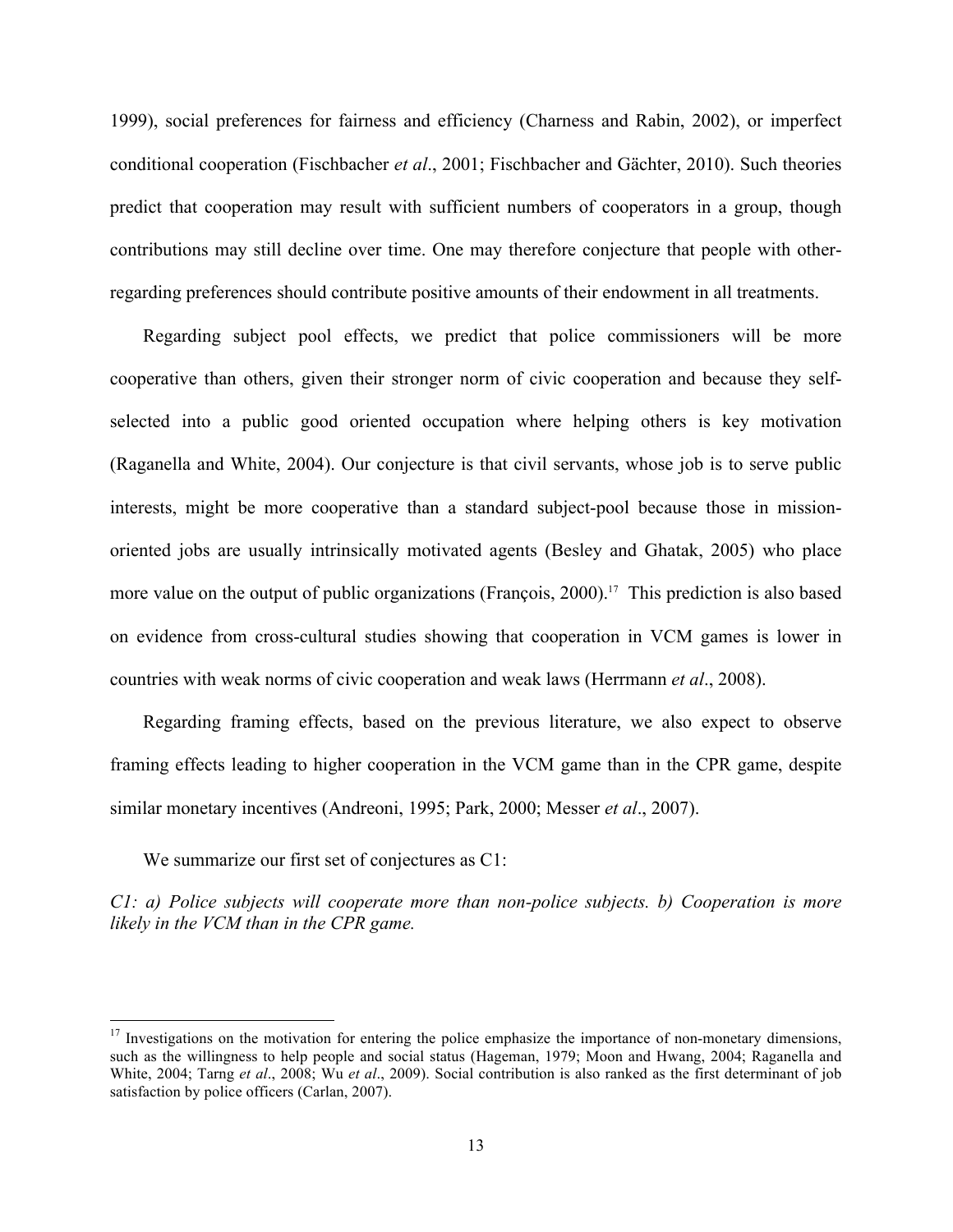Our second set of conjectures is related to exogenous norm enforcement institutions. Sutter *et al*. (2010) demonstrate that the use of rewards in equilibrium is predicted by the Charness and Rabin model of social preferences only if there are enough subjects who value social welfare as strongly as their own payoff. Punishment in equilibrium is predicted by the inequity aversion model only under very restrictive conditions. Based on previous evidence, we conjecture that a fraction of the subjects will sacrifice resources to sanction and/or reward and that rewards will be preferred to sanctions because they are more efficient (Sefton *et al*., 2007; Rand *et al.*, 2009; Sutter *et al*., 2010). Because their occupation is mission-oriented (Besley and Ghatak, 2005) and also because it requires expertise in law enforcement to fight deviant behavior (Wu *et al*., 2009), we conjecture that police subjects will be willing to bear a disproportionate burden of the enforcement costs in punishing norm violators. Finally, regarding framing effects, since less cooperation might be observed in the CPR context, we expect to observe relatively more sanctions in the CPR. In addition, we also expect more sanctions in the CPR because norm violation involves active destruction of the resource, which may trigger more negative emotions.

We summarize our second set of conjectures as  $C2$ :

#### *C2: a) Police subjects will enforce norms more than non-police, particularly with sanctions and in the CPR context. b) More sanctions (less rewards) will be assigned in the CPR context.*

Our last set of conjectures is related to the endogenous norm enforcement institutions. Because police fight crime with threats and sanctions, we conjecture that police commissioners are more inclined to vote in favor of sanctions than the other subjects. We also predict that, as government agents, they use the institution more intensely when it results from a democratic vote. Finally, endogenously selected institutions are expected to better sustain cooperation than exogenously implemented institutions (see Tyran and Feld, 2006; Kosfeld *et al*., 2009; Sutter *et al*., 2010).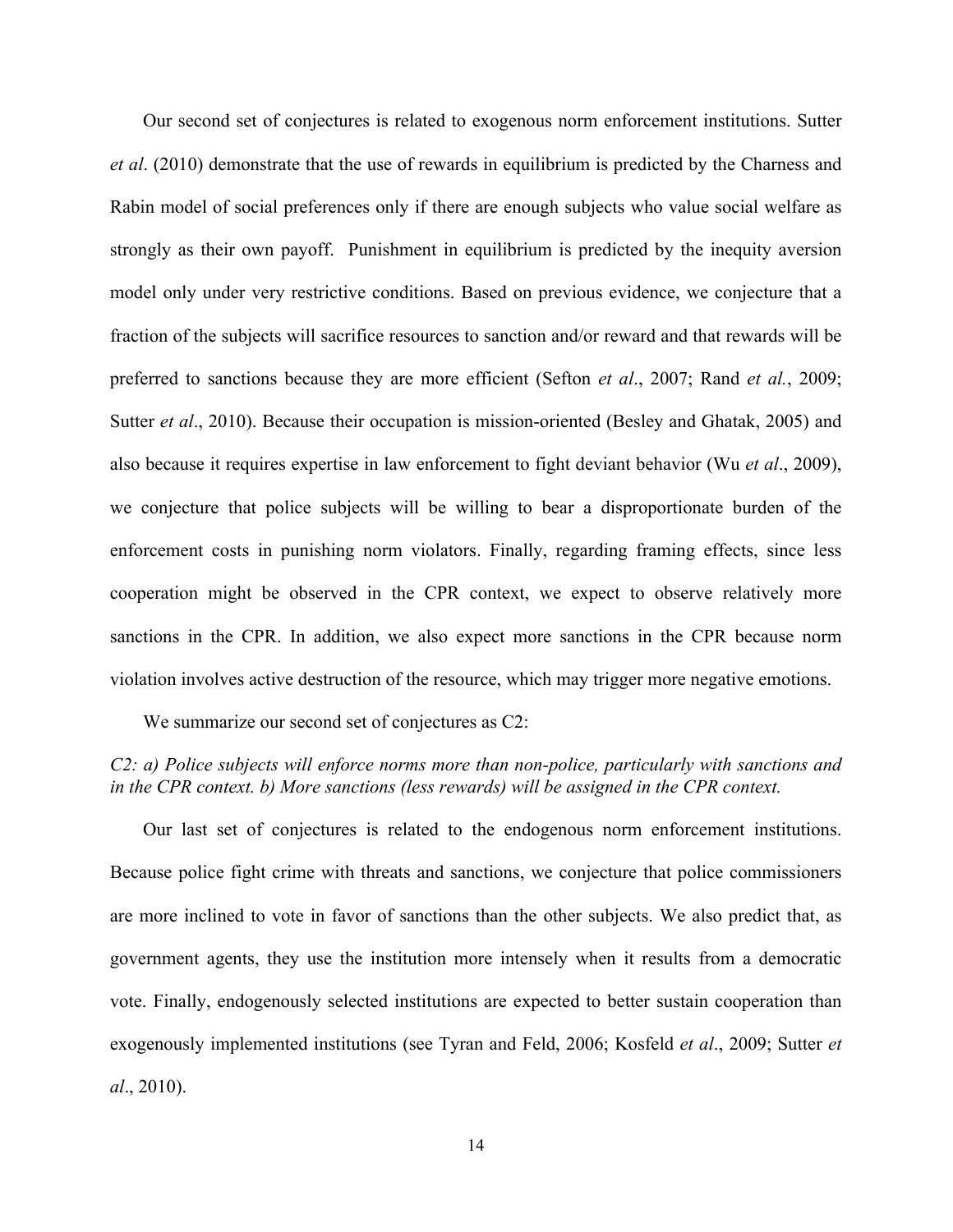We summarize our third set of conjectures as C3:

*C3: a) Police subjects will vote more in favor of the sanction institution than others. b) Subjects, especially police subjects, will more intensively use enforcement when the institution results from a democratic vote. c) Endogenous institutions will increase cooperation relative to exogenously implemented institutions.*

#### **4. Results**

#### *4.1. Cooperation*

In what follows, 'contribution' refers to the amount *not* extracted from the group account in the CPR game, or the amount placed in the group account in the VCM game. Figures 1 and 2 display mean contributions over time per treatment in the VCM and CPR games, respectively.

#### [*Insert Figures 1 and 2 about here*]

Both figures exhibit the standard decay of contributions over time in the Baseline treatments. Focusing first on the exogenous enforcement institutions, we find that mean contributions are significantly higher in the Sanction treatments compared to Baseline treatments (Mann-Whitney test,  $p=0.0004$  and  $p=0.0247$  in the VCM and the CPR games, respectively). Mean contributions are also higher in the Reward treatments compared to Baseline treatments (*p*=0.0288 and 0.0514). Sanctions tend to outperform Rewards, but the difference is not significant (*p*=0.2913 and 0.2035). These findings are consistent with previous literature. Figures 1 and 2 also indicate that when a vote resulted in using the Sanction institution, cooperation increases dramatically compared to Baseline (*p*=0.007 and 0.001, in the VCM and CPR games, respectively). Endogenous sanctions also increase contributions compared to exogenous sanctions in the VCM game ( $p=0.065$ ), but not in the CPR game ( $p=0.221$ ). Compared to Baseline, the increase in contributions from endogenous rewards is not statistically significant (*p*=0.148 and 0.484 in the VCM and the CPR games, respectively), nor is the increase seen with exogenous rewards institutions (*p*=0.511 and 0.526). Regarding framing effects, our data show that contributions are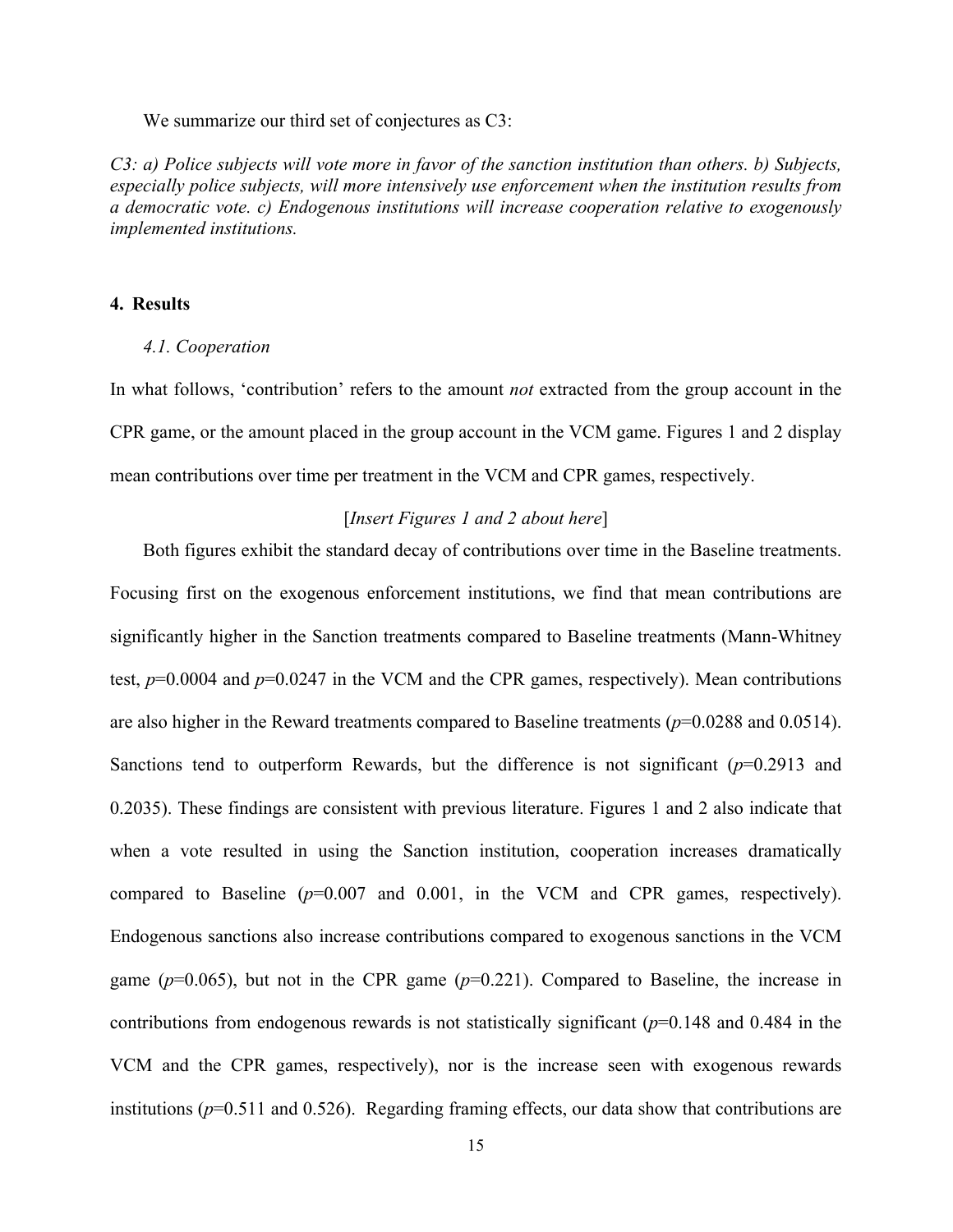higher in VCM compared to CPR, but the differences are not statistically significant. Baseline mean contributions, in terms of ECUs, are 6.49 in VCM and 5.46 in the CPR game (Mann Whitney,  $p=0.324$ ). In the Sanction treatment they are 13.10 (VCM) compared to 10.91 (CPR)  $(p=0.347)$ , while in the Reward treatment they are 10.94 (VCM) and 8.32 (CPR)  $(p=0.156)$ .

We turn next to comparisons across subject-pools. Figure 3 displays average contribution levels for police and non-police subjects, by treatment in the VCM and the CPR games.

#### [*Insert Figure 3 about here*]

As shown in Figure 3, in all treatments, police subjects cooperate more on average than the others but the differences are not significant. The lack of a statistically significant subject pool effect is true in all treatments examined (Mann-Whitney, *p*>0.10 in all cases), except for the Vote-Sanction treatment, where police subjects contribute significantly more than non-police (18.42 vs 17.03 ECU,  $p=0.088$ ). The fact that most non-parametric tests fail to identify significant effects here is not that surprising since our subject-pools differ on several characteristics not controlled for in the non-parametric data analysis. We therefore appeal to parametric data analysis to further investigate differences across subject pools.

Table 2 reports three random-effects Tobit regressions analyzing the determinants of the contribution decision. Random effects control for the lack of independence of the contributions of a given subject across decision rounds and Tobit models are justified by the fact that contributions are censured both at 0 and 20 ECU. We pool the data from all treatments and we standardize contributions of individual *i* in period *t* as the dependent variable by defining contributions in the CPR game as the amount  $(20-w_{it})$  that is *not* withdrawn from the common resource. In models (1) to (3) of Table 2, independent variables include a dummy variable for the VCM game and treatment dummies, with the Baseline omitted as the reference treatment. We also include controls for period (1-7) and a dummy for the last period to control for end-game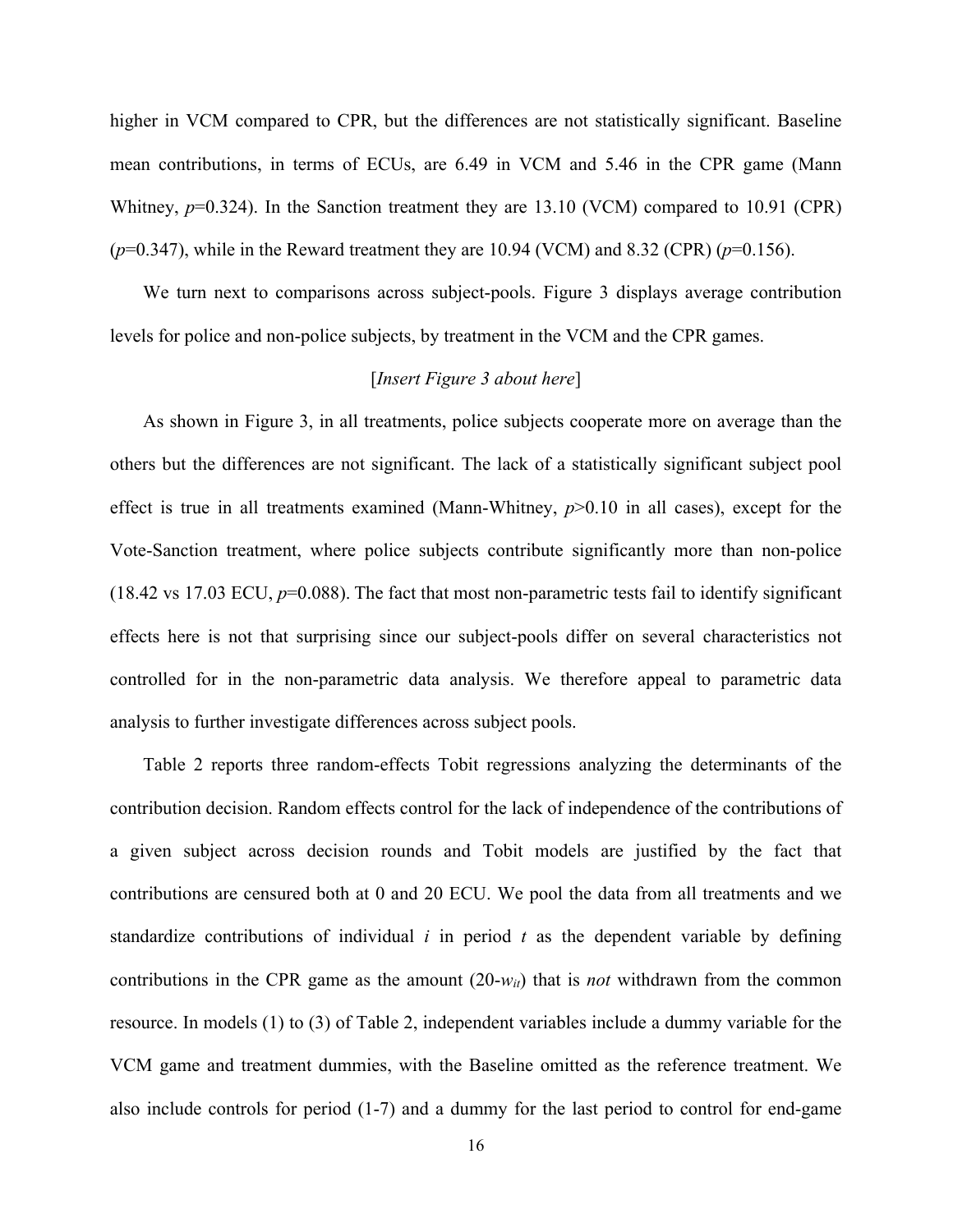effects. Model (2) adds a dummy for police subjects (*Police*) and other demographic controls. Model (3) adds a dummy for police commissioners being in an active position after training (*Police in activity*). In models (2) and (3), we also control for trust and political orientation.<sup>18</sup>

#### [*Insert Table 2 about here*]

Table 2 shows that cooperation is higher when norm enforcement is possible, even more so under the Sanction treatments than under the Reward treatments relative to the Baseline. The coefficient of the Sanction treatment is significantly higher than the coefficient of the Reward treatment. We also find that endogenous sanctions lead to higher contributions than exogenous sanctions*.* In contrast, the coefficient of the Vote Reward treatment is not different than the coefficient of the Reward treatment. This could result from the fact that a majority vote in favor of sanctions is a clearer signal against free-riders than a vote in favor of rewards. These estimated effects are robust across models. Table 2 also indicates that, once we control for other variables, contributions are significantly higher in the VCM than in the CPR game, which supports C1b.

Table 2 also shows that the police-subjects contribute significantly more than the non-police subjects.<sup>19</sup> This finding supports conjecture C1a. Some experience in police work does not make any significant difference. In an additional estimate (not reported here but available upon request), we also tested whether the framing effect was different across subject pools by including an interaction term "*police subject\*VCM*". This variable is not statistically significant.

These findings are summarized in Result 1.

<sup>&</sup>lt;sup>18</sup> "Trust" corresponds to the amount sent by player A to player B in the trust game. The "political orientation" variable corresponds to the response to the following question in the post-experimental questionnaire: «In politics one usually speaks of right and left. Where do you situate yourself on a scale from 1 on the left to 10 on <sup>19</sup> Gächter et al. (2004) also report that non-students contribute more than students but their results are from a oneshot VCM environment as opposed to our finding in a multi-period environment. In what follows, our additional results regarding norm enforcement and preference for punishments over rewards helps us attribute the subject pool effects we report to the special attributes of police officers, as opposed to non-students in general.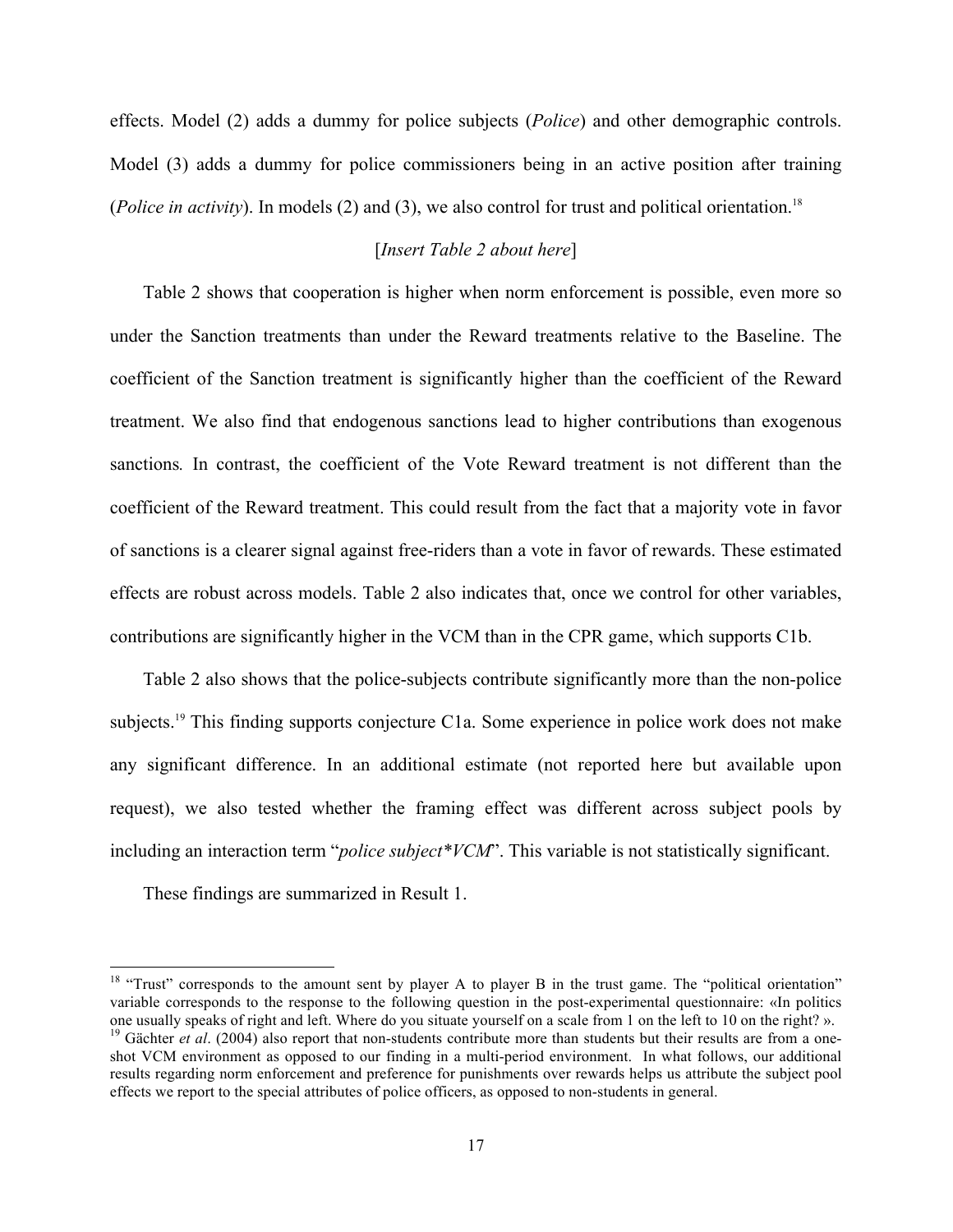**Result 1.** *a) Cooperation is higher when norm enforcement is possible. b) Sanctions are more effective than rewards. c) Endogenous sanctions lead to higher contributions than exogenous sanctions. d) contributions are significantly higher in the VCM than in the CPR game. e) Police subjects contribute significantly more than non-police subjects.*

#### *4.2. Sanctions and Rewards*

Figures 4 and 5 show the evolution of mean enforcement points assigned across periods in the VCM and CPR contexts, respectively. These figures show that subjects are willing to use both rewards and sanctions to enforce norms, even at personal cost. The use of the enforcement institutions declines over time in both games. It may be the case that enforcement is less necessary once it has been previously used within a group. A notable exception is that endogenous sanctions tend to increase in last 1-2 periods. These figures also show that there is no systematic tendency to more intensively use sanctions relative to rewards, except when the institution is endogenous. In this case, subjects are more willing to reward than punish in the VCM game (Mann-Whitney test,  $p=0.093$ ), but not in the CPR game ( $p=0.513$ ).

#### [*Insert Figures 4 and 5 about here*]

Figure 6 suggests that police subjects enforce norms more intensively than non-police subjects in all treatments, and this difference seems larger in the CPR game. It also shows that the mean number of both sanction and reward points is lower in the VCM than in the CPR game.

#### [*Insert Figure 6 about here*]

Table 3 analyzes the determinants of norm enforcement by means of random-effects Tobit models to control for censored observations. We removed from this analysis the Baseline treatment. The dependent variable is the number of assigned points (both punishment and reward points) by each player *i* to another player *j*. In model (1) of Table 3, we include controls for the VCM game and for each enforcement institution (Reward treatment is the reference category).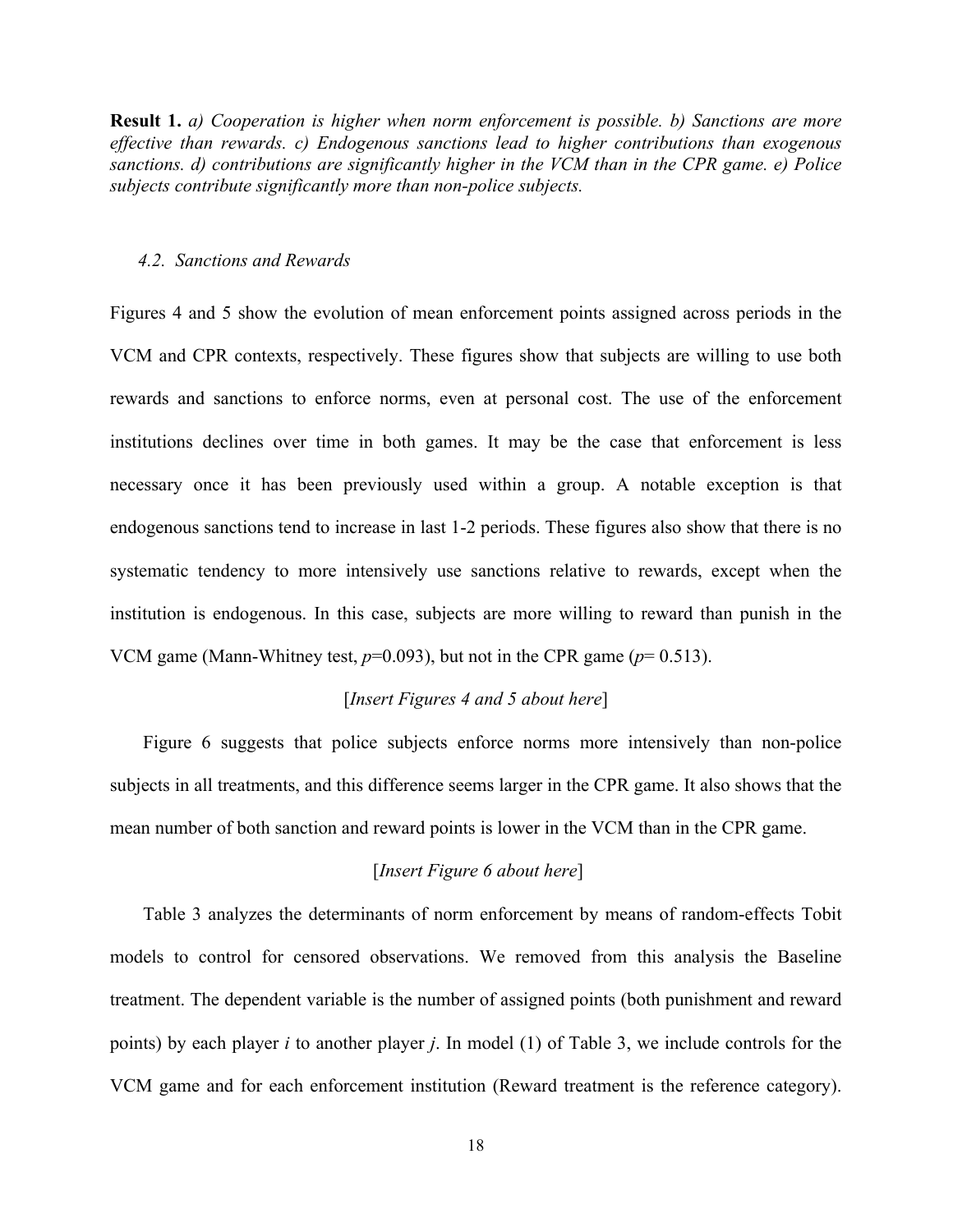Controls are included for points received in the previous period, period of the game*,* a dummy for last period, dummies for police-subjects, and other demographics. Model (2) includes several interaction variables to check whether police subjects' decisions differ across treatments.

#### [*Insert Table 3 about here*]

Table 3 shows that subjects assign significantly less punishment points than rewards and that the number of points assigned declines over time. It indicates that police subjects are more likely to engage in norm enforcement than the other subjects. Model (2) shows that police subjects are more willing to enforce norms using sanctions. Police subjects also use rewards significantly more as long as the reward institution is endogenously implemented (i.e., by vote).

Tables 4 and 5 analyze the determinants of the number of punishment and reward points a subject assigns to each other group member by estimating random-effects Tobit models. Model (1) includes controls for the VCM game, whether the enforcement institution was endogenous or exogenous, points received in the previous period, and other variables mentioned before. Compared to model (1), model (2) also includes a variable to measure the positive deviation of the contribution of the subject being assigned points from the average of the rest of the group (*Pos Dev Avg*), as well as a variable to measure the absolute value of a negative deviation from the group average (|*Neg Dev*| *Avg*). Note that one's own contribution is included in the group average contribution levels being considered in *Pos Dev Avg* and |*Neg Dev*| *Avg*, and so these models estimate effects while controlling for the subject's contribution level. *Avg Contr Others* measures the effect of others' contributions (excluding the target's contribution) on one's own decision to assign points. In addition, we control for trust and political orientation. The last two models are similar to (2) but estimate the model separately for exogenous (model (3)) versus endogenous (model (4)) enforcement institutions.

#### [*Insert Tables 4 and 5 about here*]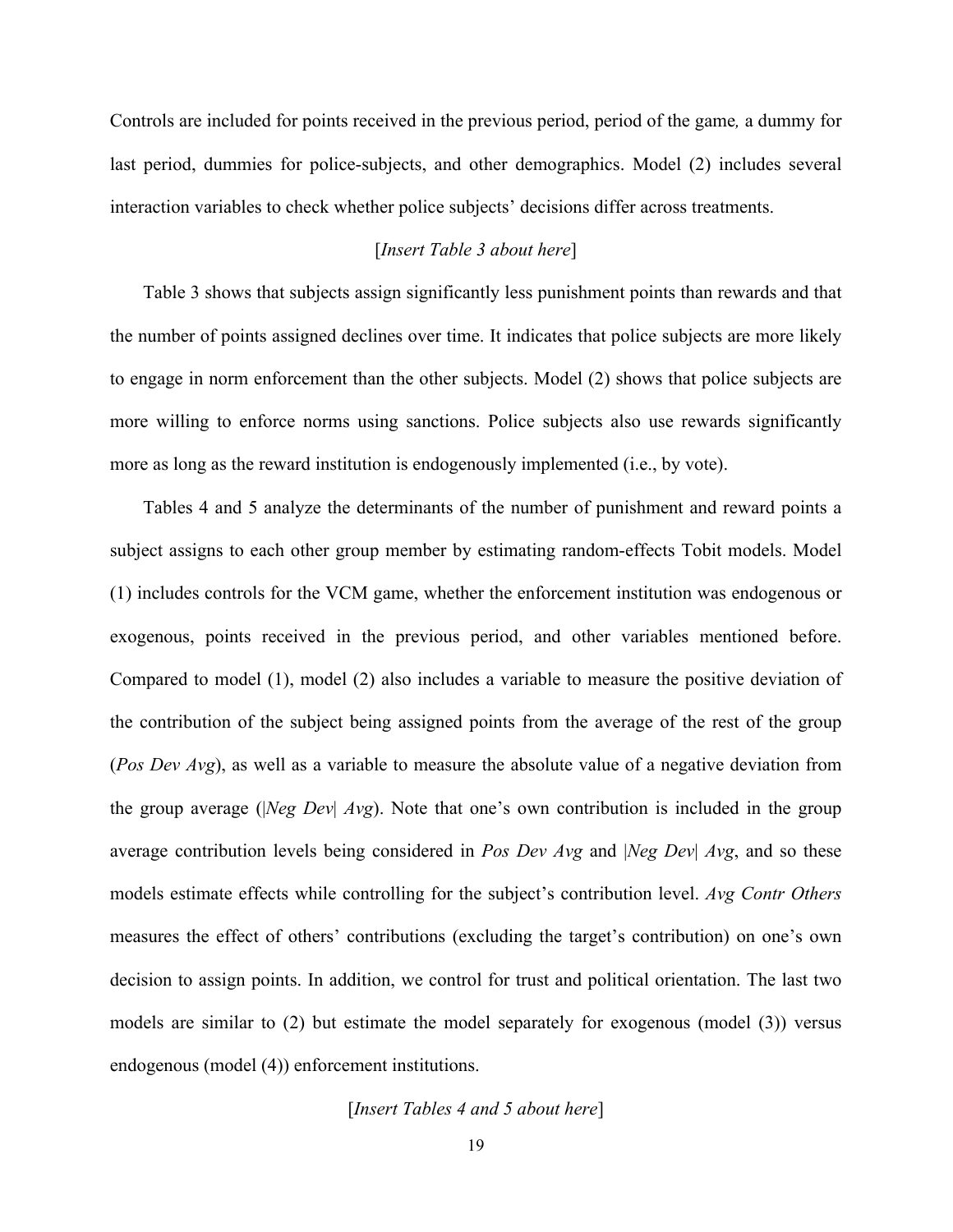Table 4 shows that subjects are significantly more willing to sanction group members in the CPR than in the VCM game when the sanction institution is implemented exogenously (model (3)). Subjects contributing more (less) than the group average are uniformly less (more) sanctioned, and subjects assign fewer points the higher others in one's group contributed. There is also evidence of blind negative reciprocity and of a declining time trend for norm enforcement via sanctions. Police subjects are more willing to sanction than non-police subjects. The magnitude of this effect is particularly large for newly minted commissioners with no job experience (model (4)). Two-stage Heckit estimations (not reported here but available upon request) show that the difference between subject-pools is due to the extensive margin decision to punish or not, and not to the intensive margin decision to assign more or less punishment points.

Table 5 show that an endogenous reward institution marginally increases the likelihood of rewarding group members (model (2)). Subjects assign more reward points to those contributing more than the group average, and more reward points in general when others contribute more. There is also evidence of blind positive reciprocity and a negative time trend. Police commissioners assign more reward points than other subjects but only when the reward institution results from a majority vote (models (3) and (4)).

To sum up, Tables 3 to 5 reveal three results of particular interest. First, subjects are significantly less willing to punish than reward others and they are less inclined to use sanctions in the VCM than in the CPR game, independent of the lower contribution levels in the CPR context. This may reflect the fact that the negative frame of the CPR context is more likely to generate negative emotions and induce the use of punishment. Secondly, police subjects, especially those in activity, enforce norms with punishment significantly more than non-police subjects. This supports our conjecture C2a. There is also some evidence that novice police commissioners enforce norms with rewards significantly more than others. We attribute these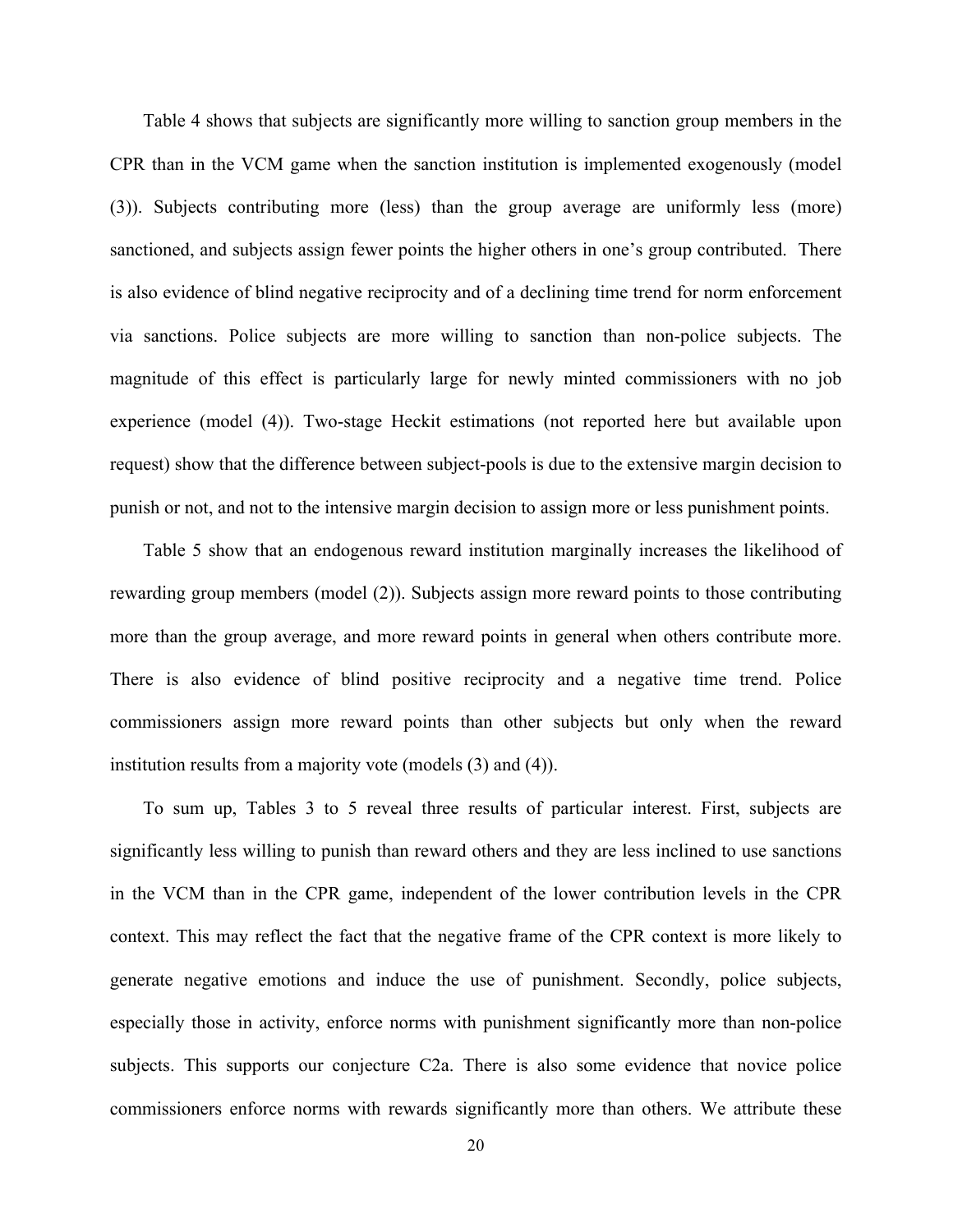police subject results to the fact that police work is one where law enforcement is almost entirely by use of sanctions, and experience with punishment and crime in their occupation may train their preferences towards punishment. Third, police commissioners tend to use the institutional norm enforcement more than the non-police subjects when the institution results from a majority vote. This police-specific "democracy effect" might result from the civic values in the occupation of police officers. For the whole sample, an enforcement institution resulting from a majority vote leads to higher norm enforcement, but only when the norm enforcement institution is reward. This is also a novel result in the literature.

Our main findings regarding norm enforcement are summarized in Result 2.

**Result 2.** *a) Police subjects enforce norms significantly more than non-police, especially with sanctions. b) Police enforce norms significantly more when the enforcement institution results from a majority vote, while for the whole subject pool, this democracy effect is only observed for the reward institution. c) More sanctions are used under the CPR than under the VCM.*

#### *4.3. Voting on norm enforcement Institutions*

Table 6 displays the distribution of votes for the reward and sanction institutions for each pool of subjects in the VCM and CPR games.

#### [*Insert Table 6 about here*]

Table 6 indicates that subjects are much more likely to choose the Reward over the Sanction institution. The proportion preferring rewards is significantly higher than the proportion preferring sanctions in both VCM and CPR games (binomial tests; *p<0*.01 for both), and there is no difference between the two games  $(X^2 \text{ test}, p = 0.941)$ . Although the majority of police subjects still voted for Rewards, they were more inclined to vote for Sanctions compared to nonpolice (32% *vs.* 24% for CPR and 35.1% *vs.* 20.9% for VCM). A  $X^2$ -test indicates that the difference is however not statistically significant (*p*= 0.156 and *p*=0.373 for VCM and CPR, respectively).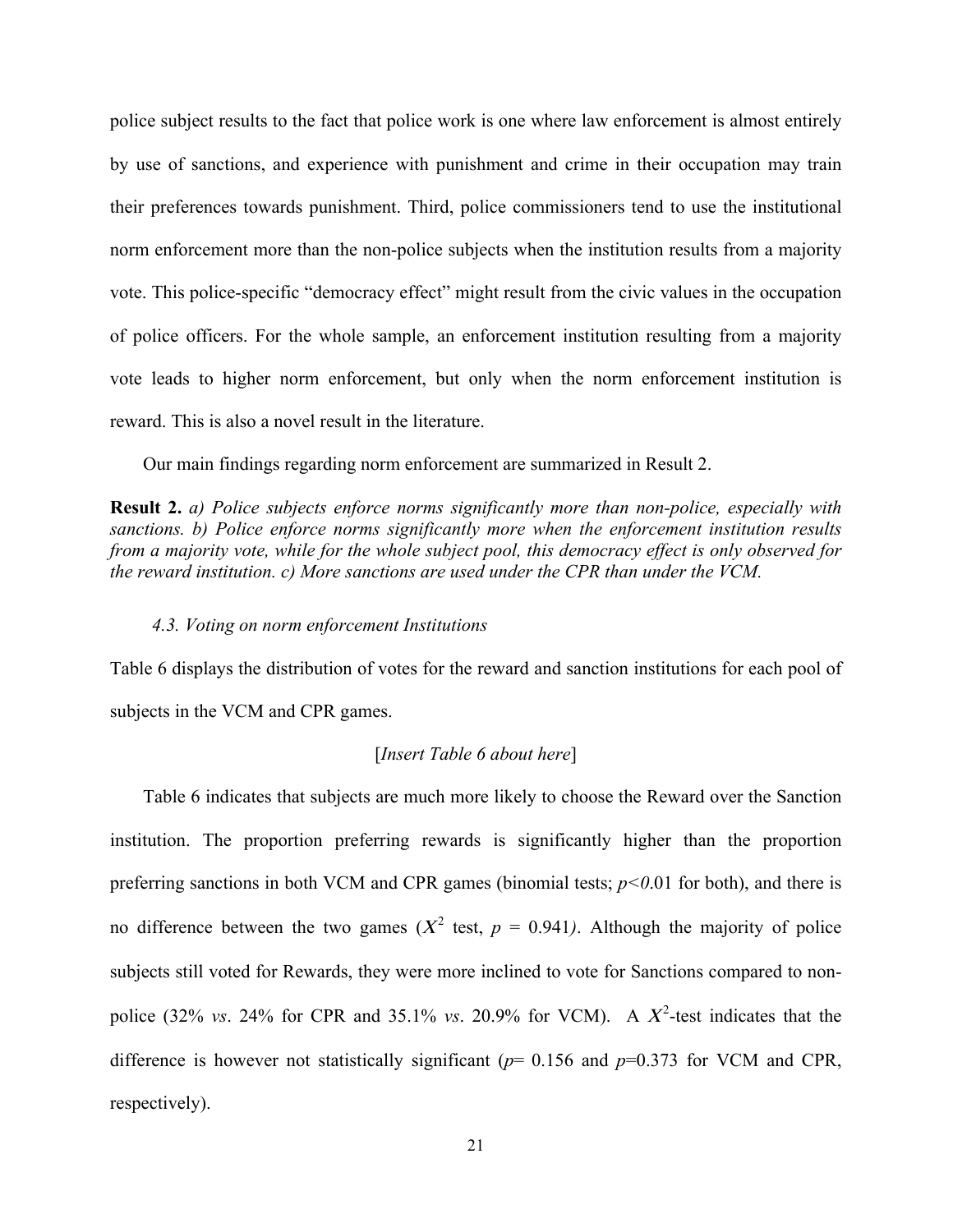Table 7 investigates the individual determinants of the vote in favor of the sanction institution by estimating Probit models. In model (1), the independent variables include a dummy variable for the VCM game and a control indicating whether the vote occurs after the subjects have experienced both enforcement institutions. Model (2) adds a dummy variable to account for whether the subject is a police commissioner and demographic controls. The last model also controls for whether the police subject already has some experience (i.e., "in activity").

#### [*Insert Table 7 about here*]

Supporting conjecture C3a, Table 7 confirms that police subjects exhibit a higher preference for sanctions compared to others. This preference is significant only for commissioners with more experience with the police, suggesting that a longer exposure to crime and punishment reinforces confidence in sanctions. In parallel, a longer experience to possible free riding and with each institution increases the preference for sanctions as shown by the significant coefficient associated to the variable "vote with experience of the game". Sanctions become more appealing after observing the decay of cooperation and the higher impact of sanctions relative to rewards. This leads to our next result regarding the police subjects:

**Result 3**. *Police subjects are more likely to vote for the sanction institution compared to others. This effect is driven by those with work experience as police commissioners.*

#### *4.4. Efficiency*

Lastly, we investigate the efficiency, as measured by the sum of final payoffs. Table 8 reports the first-stage and final payoffs in all treatments and games. Pooling the data from the VCM and CPR games, the first column indicates that the mean payoffs after the contribution stage (i.e., before enforcement points are subtracted or added) rank as follows: 22.96 ECU in the Baseline, 24.13 in Vote Reward, 24.74 in Reward, 25.94 in Sanction, and 28.91 in Vote Sanction. However, mainly due to the destruction of resources by sanctions, the final payoff ranking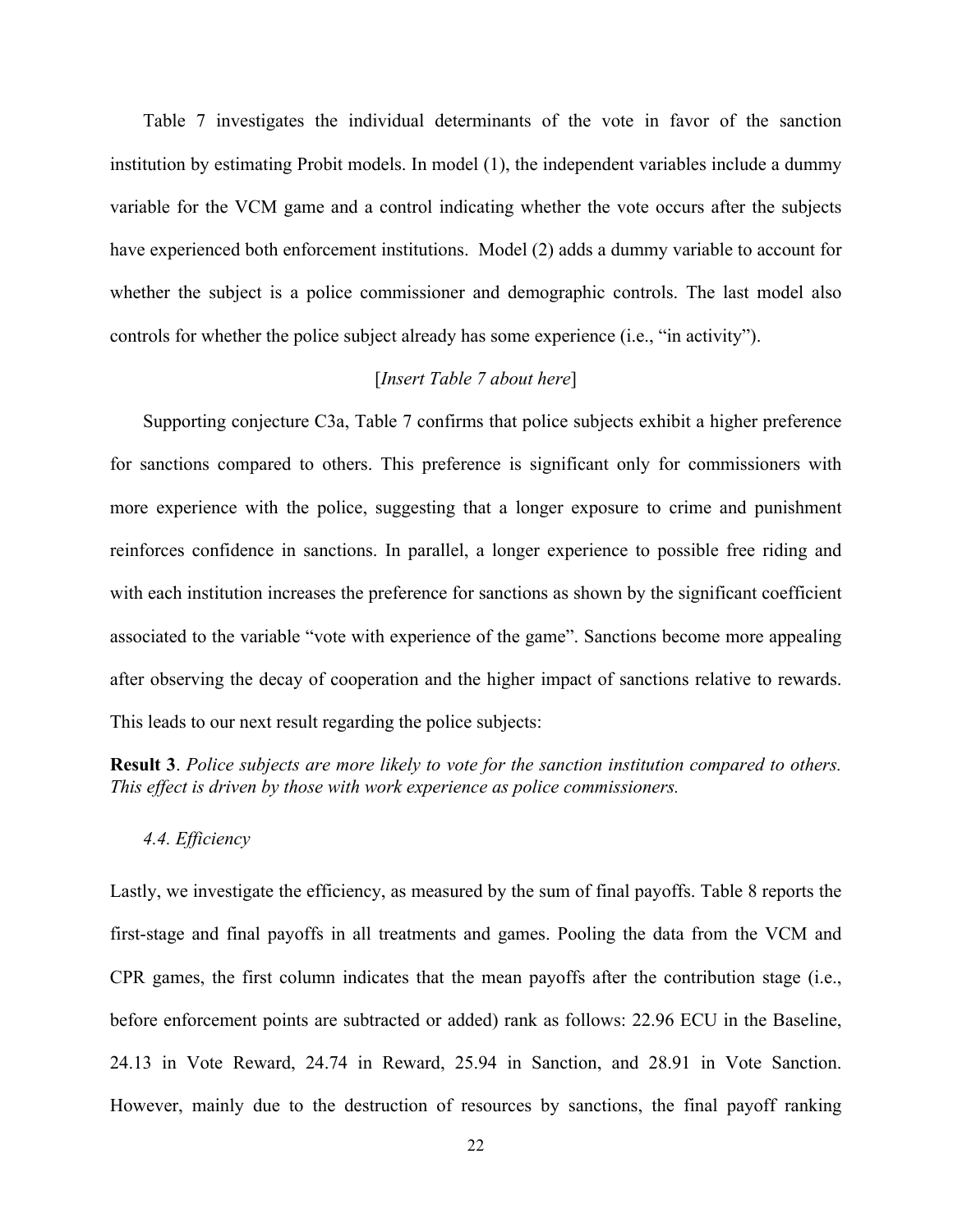differs: 18.84 ECU in Sanction, 22.96 in Baseline, 24.10 Vote Sanction, 26.65 in Vote Reward, and 26.88 in Reward. Table 8 also indicates that in all treatments the mean first-stage and final payoffs are higher in the VCM than in the CPR game, with the highest efficiency achieved when using rewards in both games and the highest efficiency losses associated with the sanction enforcement institution in the CPR game.

Finally, Table 9 reports the estimations of random-effects Generalized Least Squared models, in which the dependent variable is either the first-stage payoff (models (1) and (2)), or the final payoff (models (3) and (4)). Independent variables are those used in previous regressions, with the addition in models (2) and (4) of a variable indicating the number of police subjects in the group.

#### [*Insert Tables 8 and 9 about here*]

Both models (1) and (2) show significant treatment coefficients, indicating that introducing a norm enforcement institution increases first-stage payoffs by encouraging cooperation. The coefficients are particularly high in the Vote Sanction treatments. Models (3) and (4) show that the Reward institution, whether implemented by vote or exogenously, increases efficiency. In contrast, the Sanction institution decreases efficiency, though the magnitude of the loss is small when sanctions are implemented by vote. Interestingly, those in groups with more police subjects make higher payoffs because police subjects tend to cooperate more and bear a higher share of the enforcement costs. This leads to our final result:

**Result 4**. a) *Sanctions increase cooperation the most, but rewards increase overall efficiency. b) Efficiency is systematically higher in the VCM than in the CPR game. c) Police subjects do not earn more than the other subjects, but their presence in a group increases efficiency in the group.*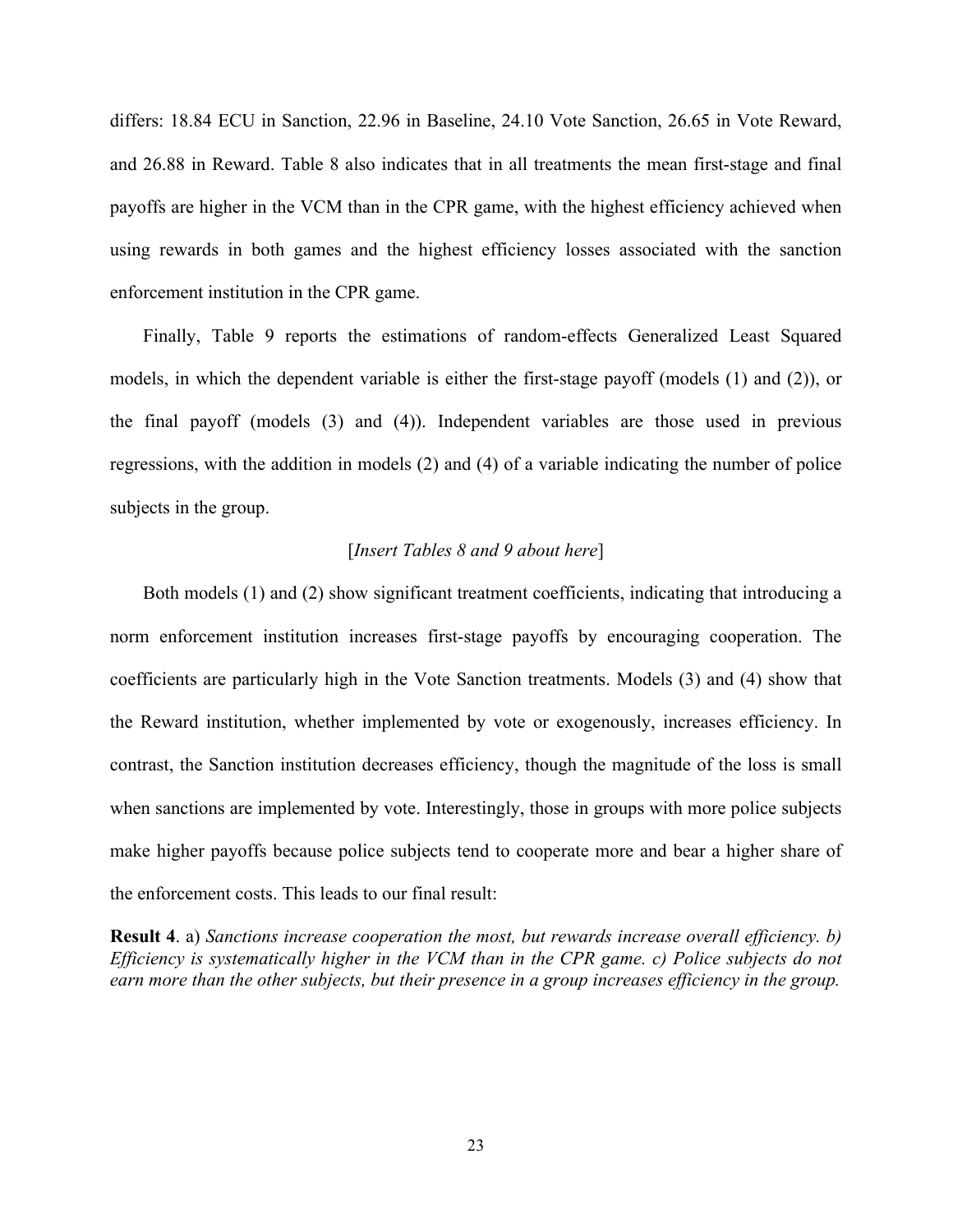#### **5. Discussion**

In this study, we examined norm enforcement using either carrots or sticks in two distinct social dilemmas (VCM and CPR). A field-experiment element in our design was the use of a sample of French police commissioners along with a standard subject pool. We have three main sets of findings.

First, experience with a "destructive" social dilemma context, either in the experiment (*i.e*., the CPR context versus VCM) or in real life through longer exposure to crime in police work, leads to a stronger use of sanctions. We also find that police subjects with some work experience show more preference for sanctions compared to non-police. These results contribute to our understanding of how police officers behave in social dilemmas. More sanctions are used in the CPR game than in the VCM game, even after controlling for lower contributions in the CPR context. This is possibly because a negative frame may triggers more negative emotions than a positive frame for the social dilemma. Rewards are not used any more frequently in the VCM than in the CPR game and they become less effective than sanctions over time in both games. Our results are also important because they lend some support to the external validity of laboratory games: despite our artificial environment, norm enforcement behavior in the laboratory is correlated with some experience in norm enforcement in real settings such as law enforcement. Finally, a longer exposure to free riding over time in the experimental game also leads subjects to favor sanctions over rewards for norm enforcement.

Secondly, we show that individuals in a mission-oriented occupation responsible for norm enforcement, like police commissioners, are both more cooperative in social dilemmas and they bear more of the costs of the norm enforcement. This is especially true when the enforcement institution uses punishment. This translates into higher earnings for groups populated with more police subjects.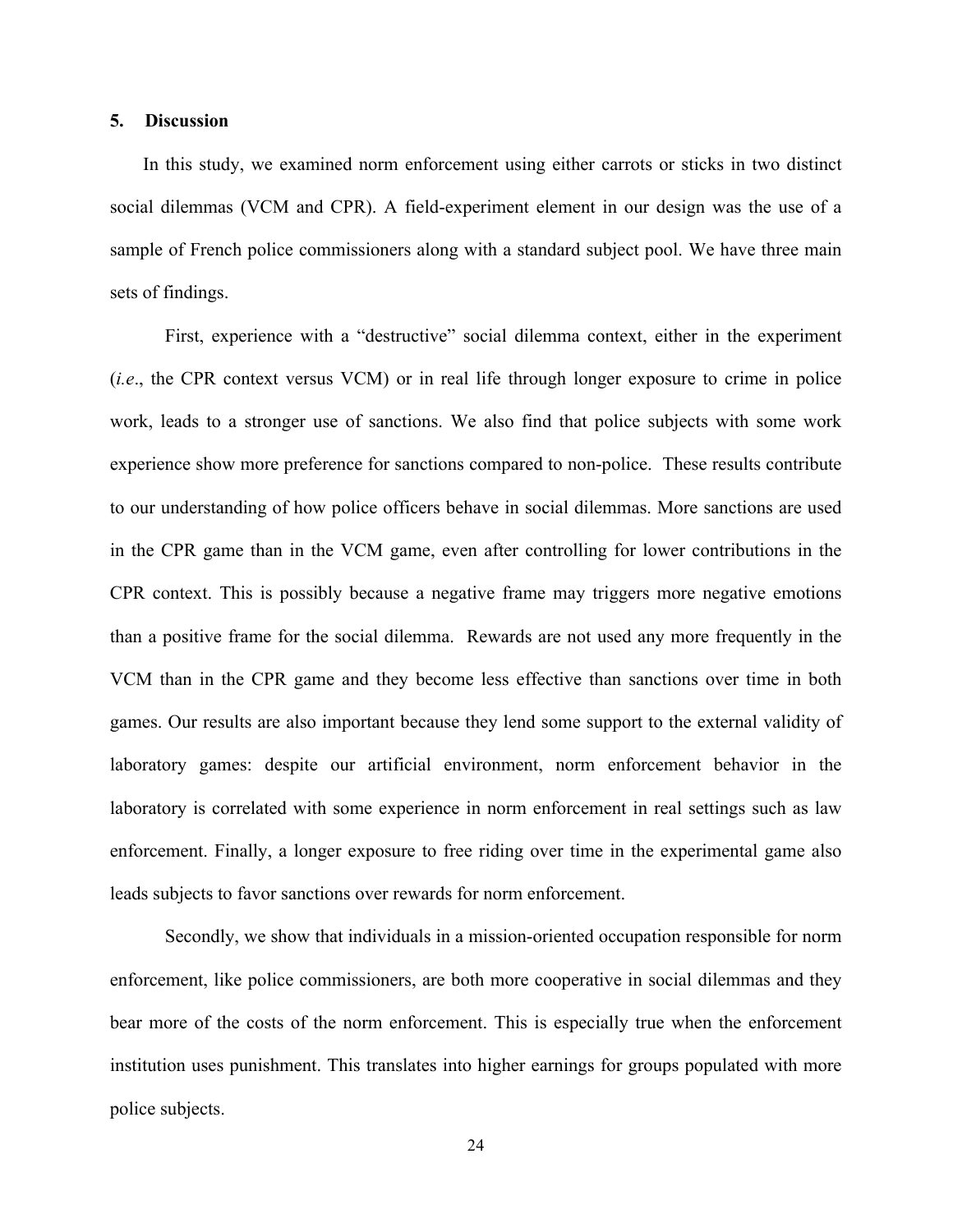Thirdly, when the choice of the institution depends on voting, a large majority of individuals prefer Rewards over Sanctions in both the CPR and VCM games. This result extends that of Sutter *et al*. (2010) to a wider set of conditions. This preference may be due to a willingness to avoid the loss of efficiency associated with sanctions and/or the perspective of mutual benefits through positive reciprocity within groups. Interestingly, individuals are more likely to enforce norms, in general, when the majority has selected the enforcement institution compared to when it is imposed. This effect is stronger in police commissioners who are particularly sensitive to the democratic implementation of both types of enforcement institutions, possibly because they are more reactive to civic virtues and to intrinsic motivation in general. Finally, we find that the endogenous sanction institution leads to higher contributions compared to the corresponding exogenously imposed institution.

We acknowledge a number of limitations to our study. It would be desirable to recruit more experienced police commissioners. Indeed, this would allow us to better identify whether the police-subject effect is due to intrinsic motivation and self-selection, or whether it is due to the role of experience in law enforcement. Moreover, the low number of periods in our experiment penalizes sanction efficiency because the benefits of sanctions take more time to develop than the benefits of rewards. Despite these limitations, we believe that it is important to expose norm enforcement mechanisms to a large variety of environmental and institutional conditions so as to evaluate their robustness and derive policy implications on institutional design.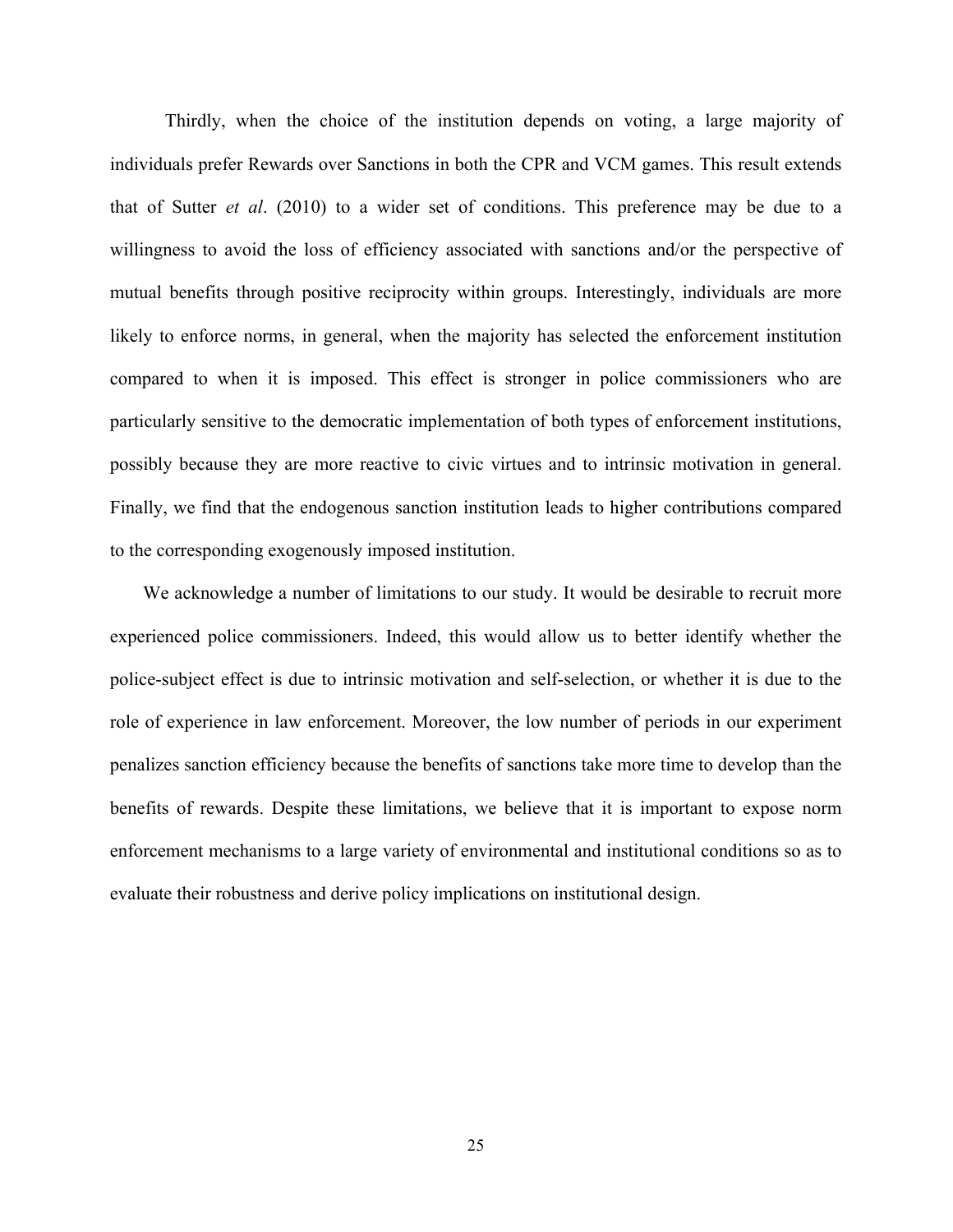#### **References**

- Anderson, C.M., Putterman, L. (2006). Do Non-Strategic Sanctions Obey the Law of Demand? The Demand for Punishment in the Voluntary Contribution Mechanism. *Games and Economic Behavior* 54 (1), 1-24.
- Andreoni, J. (1988). Why Free Ride? Strategies and Learning in Public Goods Experiments. *Journal of Public Economics* 37, 291-304.
- Andreoni, J. (1995). Warm-glow versus cold-prickle: the effects of positive and negative framing on cooperation in experiments. *The Quarterly Journal of Economics* 110(1), 1–21.
- Andreoni, J., Harbaugh, W., Vesterlund, L. (2003). The Carrot or the Stick: Rewards, Punishments and Cooperation. *American Economic Review*, 93(3), 893-902.
- Barr A. (2001). Social Dilemmas and Shame-based Sanctions: Experimental results from rural Zimbabwe. Working Paper 2001-11, Centre for the Study of African Economies University of Oxford.
- Becker, G.S. (1968), « Crime and Punishment: An Economie Approach », *Journal of Political Economy*, 76 : 169-217.
- Benoit, J.P., Dubra, J. (2004). Why do Good Cops Defend Bad Cops? *International Economic Review*, 45(3), 787-809.
- Bernhard, H., Fehr, E. and Fischbacher, U. (2006). Group affiliation and altruistic norm enforcement. *American Economic Review* 96(2), 217–221.
- Besley, T., Ghatak, M. (2005). Competition and incentives with motivated agents. *American Economic Review* 95(3), 616-636.
- Bochet, O., Page, T., Putterman, L. (2006). Communication and Punishment in Voluntary Contribution Experiments. *Journal of Economic Behavior and Organization* 60 (1), 11-26.
- Carlan, P.E. (2007). The Search for Job Satisfaction: A Survey of Alabama Policing. *American Journal of Criminal Justice* 32(3),74-86.
- Carpenter, J.P. (2007). Punishing Free Riders: How Group Size Affects Mutual Monitoring and the Provision of Public Goods. *Games and Economic Behavior* 60 (1), 31-51.
- Cason, T.N., Gangadharan, L. (2013). Swords without covenants do not lead to self-governance. Krannert School of Management, Purdue University.
- Charness, G., Rabin, M. (2002). Understanding social preferences with simple test. *The Quarterly Journal of Economics* 117, 817–869.
- Cox, J.C., Friedman, D., Sadiraj, V. (2008). Revealed Altruism. *Econometrica* 76, 31-69.
- Cox, J.C., Ostrom, E., Sadiraj, V., Walker, J.M. (2013). Provision versus appropriation in symmetric and asymmetric social dilemmas. *Southern Economic Journal* 79(3), 496-512.
- Cox, J.C., Servátka M., Vadovič, R. (2013). Status Quo Effects in Fairness Games : Reciprocal Responses to Acts of Commission vs. Acts of Omission. *Working Paper* Georgia State University.
- Denant-Boemont, L., Masclet, D., Noussair, C. (2007). Punishment, counterpunishment and sanction enforcement in a social dilemma experiment. *Economic Theory* 31 (1), 145-167.
- Dickinson, D.L. (2001). The Carrot vs. the Stick in Work Team Motivation. *Experimental Economics* 4(1), 107-124.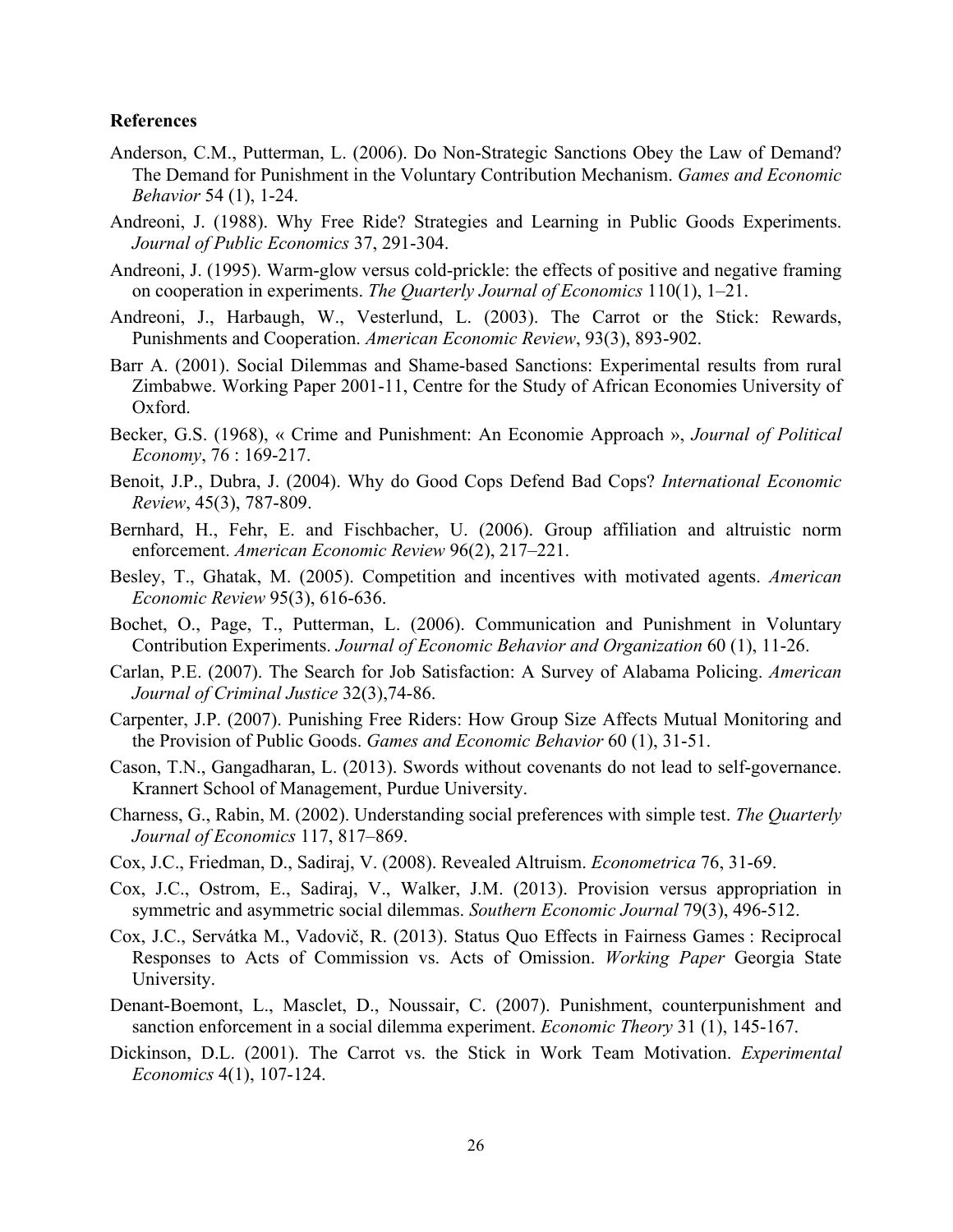- Dugar S. (2013) Non-Monetary Incentives and Opportunistic Behavior: Evidence from a Laboratory Public Good Game. *Economic Inquiry*, 51 (2), 1374-1388.
- Fehr, E., Gächter, S. (2000). Cooperation and Punishment. *American Economic Review* 90(4), 980-994.
- Fehr, E., Schmidt, K. (1999). A Theory of Fairness, Competition and Cooperation. *The Quarterly Journal of Economics* 114, 817–868.
- Fischbacher, U. (2007). z-Tree: Zurich Toolbox for Ready-made Economic Experiments. *Experimental Economics* 10 (2), 171-178.
- Fischbacher, U., Gächter, S., Fehr, E. (2001). Are People Conditionally Cooperative? Evidence from a Public Goods Experiment. *Economics Letters* 71 (3), 397-404.
- Fischbacher, U., Gächter, S. (2010). Social Preferences, Beliefs, and the Dynamics of Free Riding in Public Goods Experiments. *American Economic Review* 100(1): 541-56.
- Forsythe R., Horowitz, J.L., Savin, N.E., Sefton, M. (1994). Fairness in simple bargaining games. *Games and Economic Behavior* 6, 347-369.
- François, P. (2000). 'Public service motivation' as an argument for government provision. *Journal of Public Economics* 78(3), 275-299.
- Friebel G. and M. Kosfeld (2013). "Sorting of Motivated Agents : Evidence from Applicants to the German Police", IZA Workshop on Behavioral Organizational Economics June 17-18<sup>th</sup>, Bonn.
- Gächter, S., Herrmann, B. (2011). The limits of self-governance when cooperators get punished: Experimental evidence from urban and rural Russia. *European Economic Review*, 55, 193- 210.
- Gächter, S., Herrmann, B, Thöni, C. (2004). Trust, voluntary cooperation, and socio-economic background: Survey and experimental evidence. *Journal of Economic Behavior and Organization* 55, 505-531.
- Gächter, M., Savage, D., Torgler, B. (2009). The Relationship between Stress and Social Capital among Police Officers, Working Paper 250, School of Economics and Finance, Queensland University of Technology.
- Greiner, B. (2004). An Online Recruiting System for Economic Experiments. In: Kurt Kremer, Volker Macho (Eds.). Forschung und wissenschaftliches Rechnen 2003. GWDG Bericht 63, Göttingen: Ges. für Wiss. Datenverarbeitung, 79-93.
- Gürerk, O., Irlenbusch, B., Rockenbach, B. (2006). The Competitive Advantage of Sanctioning Institutions. *Science* 312, 108-111.
- Hageman, M.J.C. (1979). Who joins the force for what reasons: An argument for 'the new breed'. *Journal of Police Science and Administration*, 7(2), 206-210.
- Henrich, J., Boyd, R., Bowles, S., Camerer, C., Fehr, E., Gintis, H., McElreath, R. (2001). In search of Homo Oeconomicus: Behavioral experiments in 15 small-scale societies. *American Economic Review* 91(2), 73-78.
- Herrmann, B., Thöni, C., Gächter, S. (2008). Antisocial punishment across societies. *Science* 319, 1362-1367.
- Holt, C.A, Laury, S.K. (2002). Risk Aversion and Incentive Effects. *American Economic Review* 92(5), 1644-1655.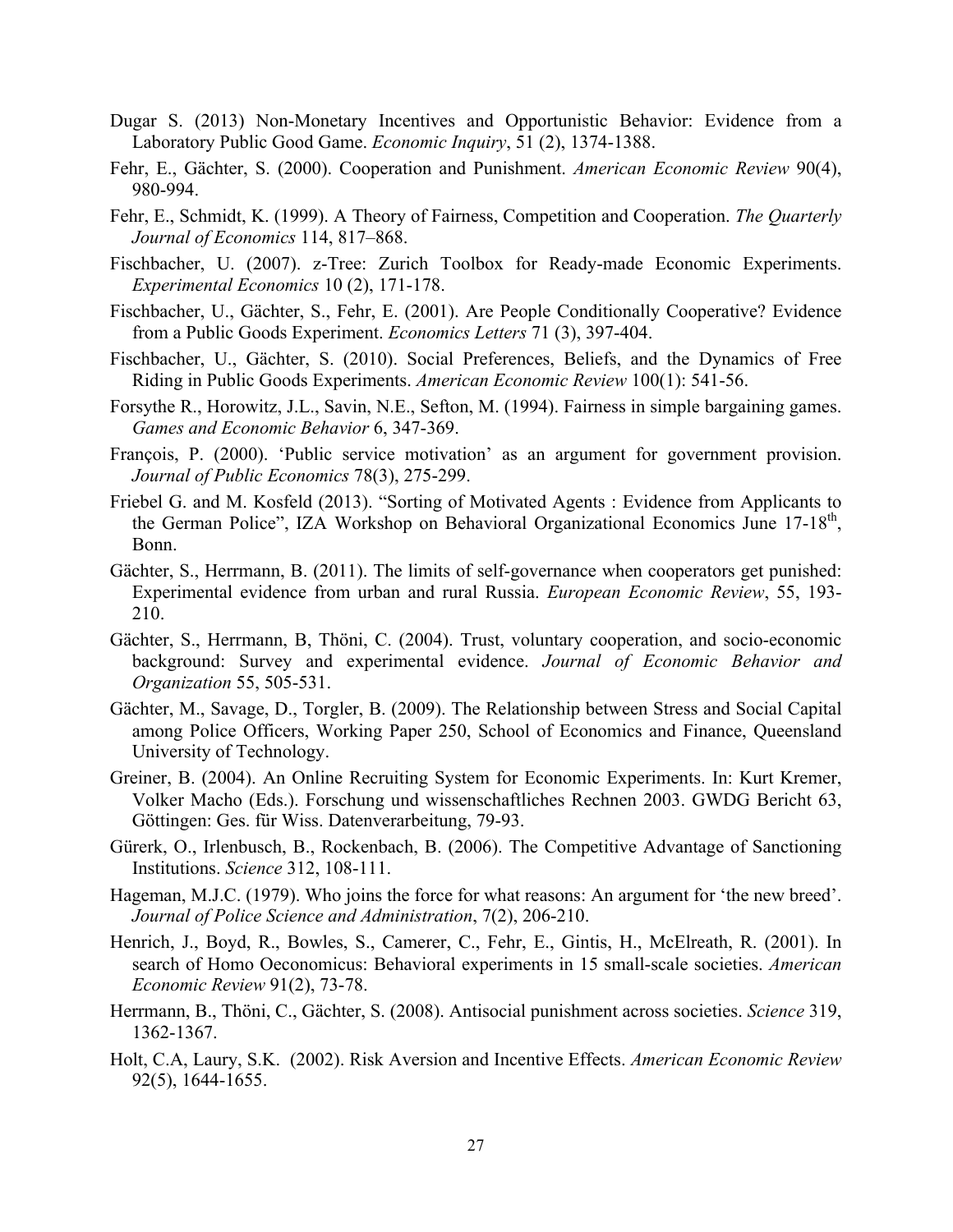- Isaac, R.M., Walker, J.M., Thomas, S.H. (1984). Divergent Evidence on Free Riding: An Experimental Examination of Possible Explanation. *Public Choice* 43 (2), 113-149.
- Janssen, M., Holahan, R., Lee, A., Ostrom, E. (2010). Lab Experiments for the Study of Social-Ecological Systems. *Science*, 30 April, 328, 613-617.
- Kahneman, D., Tversky, A. (1979). Prospect theory: An analysis of decisions under risk. *Econometrica* 47 (2), 263–291.
- Kosfeld, M., Okada, A., Riedl, A. (2009). Institution Formation in Public Goods Games. *American Economic Review* 99 (4), 1335-1355.
- Lazear E. (1995). Personnel economics. Cambridge Mass MIT Press
- Ledyard, J. (1995). Public Goods: a Survey of Experimental Research. In Kagel, J., Roth, A.E. (Eds.), *Handbook of Experimental Economics*. Princeton, NJ: Princeton University Press, 111- 194.
- Masclet, D., Noussair, C., Tucker, S., Villeval, M.C. (2003). Monetary and Non-Monetary Punishment in the Voluntary Contributions Mechanism. *American Economic Review* 93(1), 366-380.
- Messer, K.D., Zarghamee, H., Kaiser, H.M., Schultze, W.D. (2007). New hope for the voluntary contributions mechanism: The effects of context. *Journal of Public Economics* 91, 1783-1799.
- Miguel, E. and Gugerty, M.K. (2005). Ethnic diversity, social sanctions and public goods in Kenya. *Journal of Public Economics* 89, 2325–2368.
- Moon B., Hwang, E. (2004). The reasons for choosing a career in policing among South Korean police cadets. *Journal of Criminal Justice* 32, 223-229.
- Nikiforakis, N. (2008). Punishment and counter-punishment in public-good games: Can we really govern ourselves? *Journal of Public Economics* 92, 91–112.
- Nikoforakis, N., Normann, H. T., (2008). A Comparative Statics Analysis of Punishment in Public-Good Experiment. *Experimental Economics* 11,.358-369.
- Noussair, C., van Soest, D. and Stoop, J. (2011). Punishment, reward, and cooperation in a framed field experiment. Munich Personal RePEc Archive.

Ostrom, E. (2000). Collective Action and the Evolution of Social Norms. *Journal of Economic Perspectives* 14 (3), 137-158.

- Park, E.S. (2000). Warm-glow versus cold-prickle: a further experimental study of framing effects on free-riding. *Journal of Economic Behavior and Organization* 43, 405-421.
- Prediger, S. (2011). How does income inequality affect cooperation and punishment in public good settings? Philipps-Univerisität Marburg.
- Prendergast, C. (2007). The motivation and bias of bureaucrats. *American Economic Review*, 97(1), 180-196.
- Putterman L., Tyran, J.R., Kamei, K. (2011). Public Goods and Voting on Formal Sanction Schemes. *Journal of Public Economics* 95(9-10), 1213-1222.
- Raganella, A.J., White, M.D. (2004). Race, gender, and motivation for becoming a police officer Implications for building a representative police department. *Journal of Criminal Justice* 32, 501-513.
- Rand D.G., Dreber A., Ellingsen T., Fudenberg D., Nowak M.A. (2009) Positive interactions promote public cooperation. *Science* 325 (4), 1272-1275.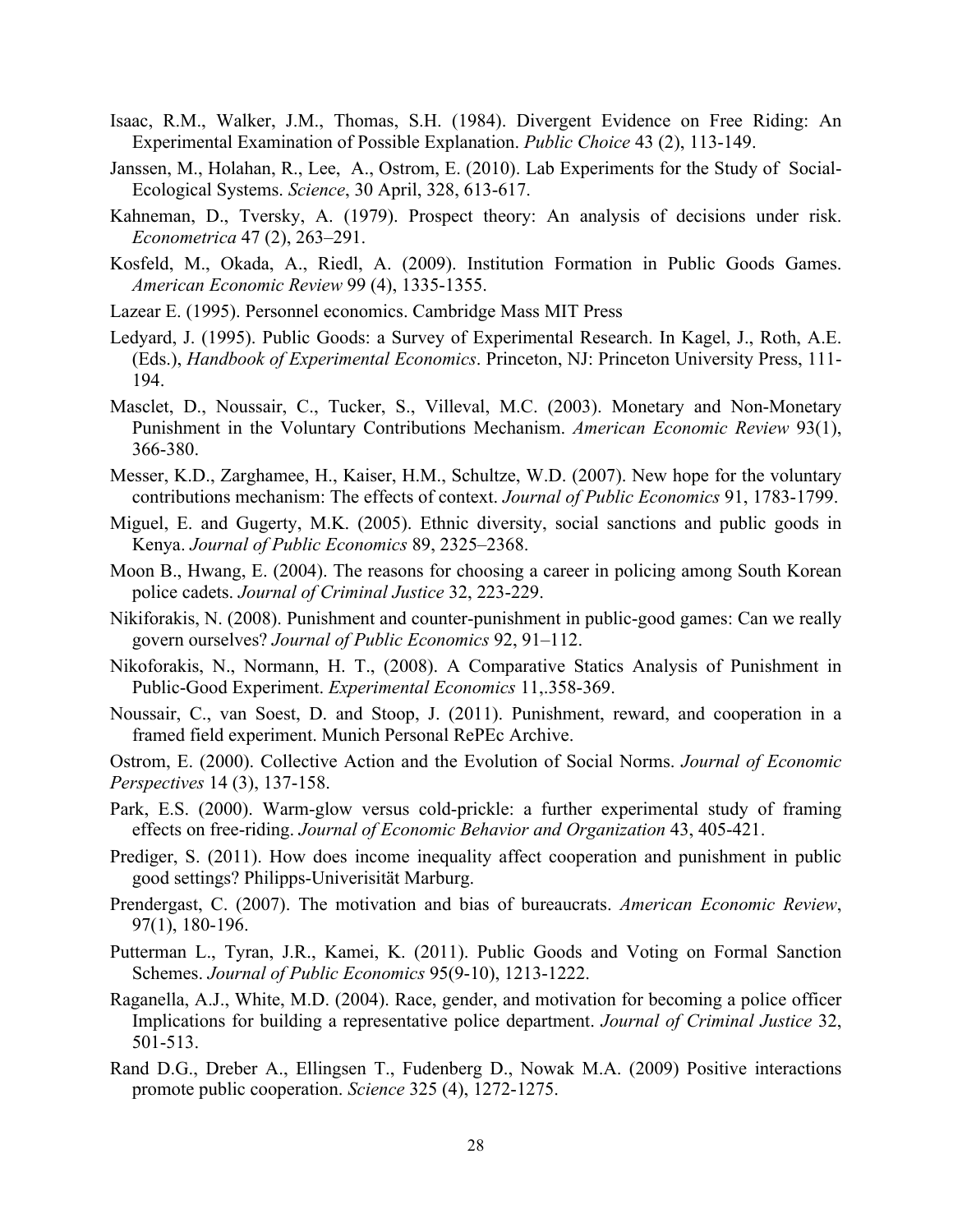- Sefton, M., Shupp, R., Walker J. (2007). The Effects of Rewards and Sanctions in Provision of Public Goods. *Economic Inquiry* 45(4), 671-690.
- Skolnick, J. H., Fyfe, J. D. (1995). Community-Oriented Policing Would Prevent Police Brutality. In Winters, P. A. (Ed.) Policing the Police. San Diego: Greenhaven Press. 45–55.
- Stoop, J.T.R., van Soest, D.P., Vyrastekova, J. (2013). A tale of two carrots: the effectiveness of multiple reward stages in a common pool resource game. In List, J.A., Price, M.K. (Eds.), *Handbook of Experimental Economics and the Environment*. Cheltenham: Edward Elgar, 291- 318.
- Sutter, M., Haigner, S., Kocher, M. (2010). Choosing the carrot or the stick? Endogenous institutional choice in social dilemma situations. *Review of Economic Studies* 77, 1540-1566.
- Tarng, M., Hsieh, C., Deng, T. (2001). Personal background and reasons for choosing a career in policing: An empirical study of police students in Taiwan. *Journal of Criminal Justice*, 29, 45- 56.
- Tyran, J.R., Feld, L.P. (2006). Achieving Compliance when Legal Sanctions are Non-deterrent. *Scandinavian Journal of Economics* 108 (1), 135-156.
- Van Soest, D. Vyrastekova, J. (2006). Peer enforcement in CPR experiments: the relative effectiveness of sanctions and transfer rewards, and the role of behavioural types. In List, J. (Ed.) *Using Experimental Methods in Environmental and Resource Economics*. Cheltenham: Edward Elgar.
- Visser, M., Burns, J. (2006). Bridging the Great Divide in South Africa: Inequality and Punishment in the Provision of Public Goods. Göteborg University Working Paper 219.
- Vyrastekova, J. Van Soest, D. (2008). On the (in)effectiveness of rewards in sustaining cooperation. *Experimental Economics* 11, 53-65.
- Walker, J.M, Halloran, M. (2004). Rewards and Sanctions and the Provision of Public Goods in One Shot Settings. *Experimental Economics* 7, 235-247.
- Wu Y., Sun, I.Y, Cretacci, M.A. (2009). A study of Chinese cadets' motivation to become police officers. *International Journal of Police Science and Management* 11(3), 377-392.
- Yamagishi, T. (1986). The Provision of a Sanctioning System as a Public Good. *Journal of Personality and Social Psychology* 51(1), 110-116.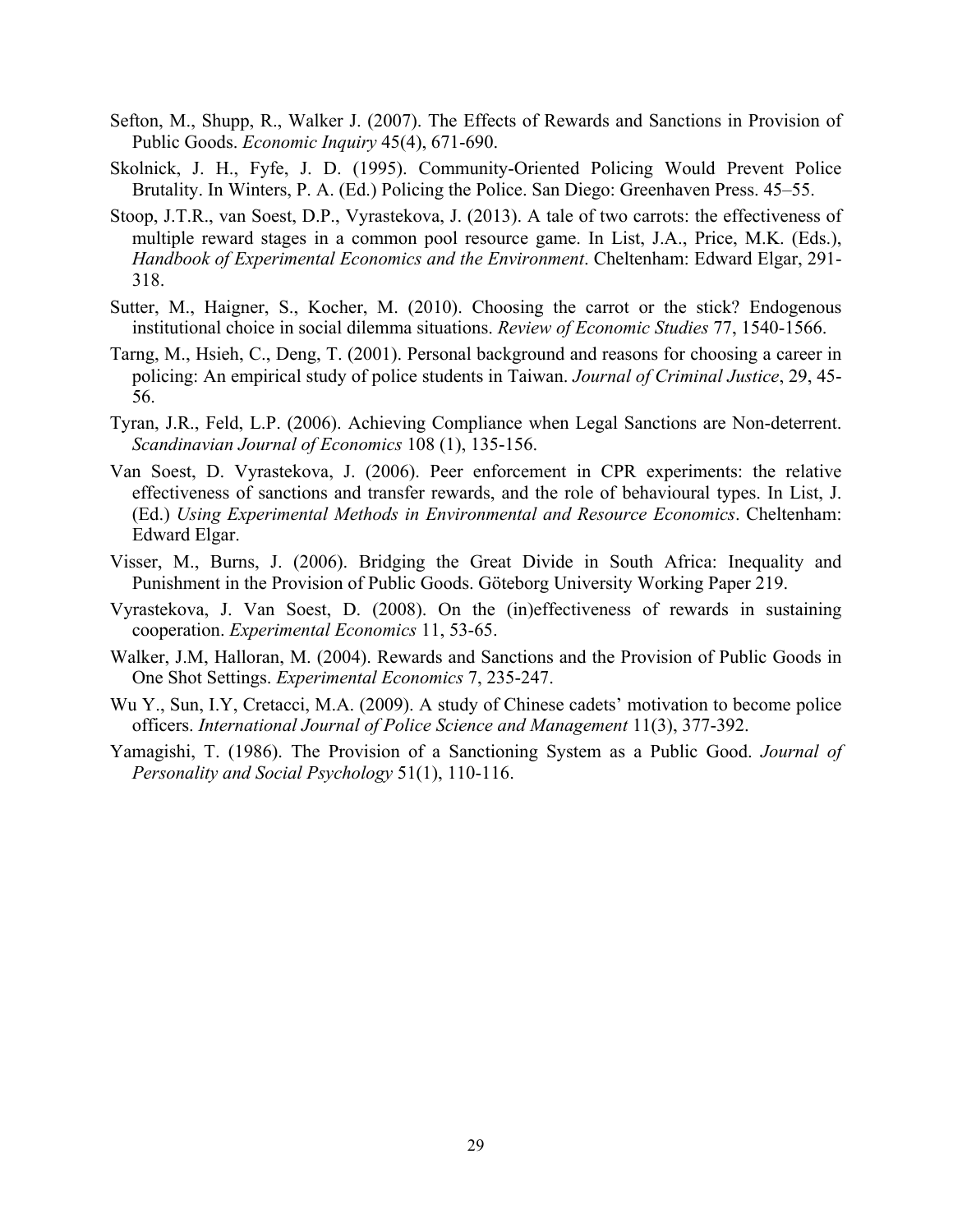| <b>Session</b> | Sequence    | Game       | Number of subjects |
|----------------|-------------|------------|--------------------|
|                | <b>BRSV</b> | <b>CPR</b> | 20                 |
| າ              | <b>BRSV</b> | <b>VCM</b> | 20                 |
| 3              | <b>BSRV</b> | <b>CPR</b> | 20                 |
| 4              | <b>BSRV</b> | <b>CPR</b> | 20                 |
|                | <b>BVRS</b> | <b>CPR</b> | 20                 |
| h              | <b>BVSR</b> | <b>CPR</b> | 20                 |
|                | <b>BSRV</b> | <b>VCM</b> | 20                 |
| 8              | <b>BVRS</b> | VCM        | 20                 |
| Q              | <b>BVSR</b> | /CM        | 20                 |

**Table 1.** Description of sessions

*Note*: B: Baseline treatment; R: Reward treatment; S: Sanction treatment; V: Vote treatment. CPR: Common Pool Resources; VCM: Voluntary Contribution Mechanism.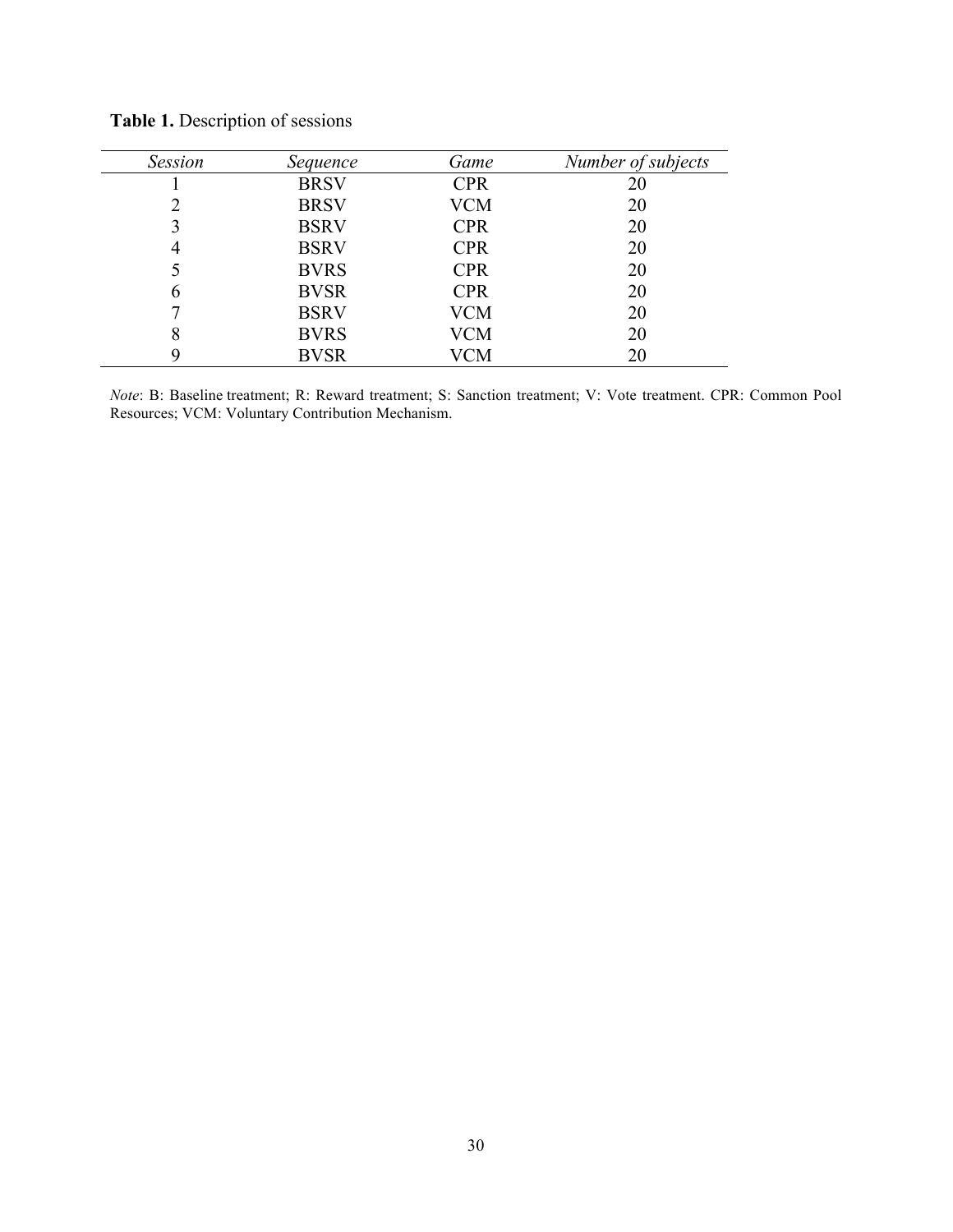| Dependent variable:     | Random-effects Tobit models |             |             |  |  |  |
|-------------------------|-----------------------------|-------------|-------------|--|--|--|
| Contribution            | (1)                         | (2)         | (3)         |  |  |  |
| Sanction treatment      | $12.31***$                  | $12.31***$  | 12.32***    |  |  |  |
|                         | (0.602)                     | (0.602)     | (0.602)     |  |  |  |
| Reward treatment        | $6.101***$                  | $6.103***$  | $6.104***$  |  |  |  |
|                         | (0.590)                     | (0.590)     | (0.590)     |  |  |  |
| Vote Sanction treatment | 29.64***                    | 29.63***    | 29.63***    |  |  |  |
|                         | (1.516)                     | (1.516)     | (1.515)     |  |  |  |
| Vote Reward treatment   | 4.379***                    | 4.383***    | 4.383***    |  |  |  |
|                         | (0.639)                     | (0.639)     | (0.639)     |  |  |  |
| VCM game                | $5.465***$                  | 5.634***    | $5.207**$   |  |  |  |
|                         | (2.114)                     | (2.088)     | (2.136)     |  |  |  |
| Period                  | $-1.369***$                 | $-1.368***$ | $-1.368***$ |  |  |  |
|                         | (0.101)                     | (0.101)     | (0.101)     |  |  |  |
| Last period             | $-1.458**$                  | $-1.456**$  | $-1.456**$  |  |  |  |
|                         | (0.697)                     | (0.697)     | (0.697)     |  |  |  |
| Police                  | ----                        | $4.270*$    | 4.837**     |  |  |  |
|                         |                             | (2.389)     | (2.466)     |  |  |  |
| Police in activity      |                             |             | $-3.726$    |  |  |  |
|                         |                             |             | (4.148)     |  |  |  |
| Age                     |                             | $-0.0815$   | $-0.0763$   |  |  |  |
|                         |                             | (0.130)     | (0.129)     |  |  |  |
| Male                    |                             | 0.689       | 0.703       |  |  |  |
|                         |                             | (2.243)     | (2.238)     |  |  |  |
| Trust                   |                             | 0.649       | 0.631       |  |  |  |
|                         |                             | (0.571)     | (0.570)     |  |  |  |
| Political orientation   |                             | 0.285       | 0.251       |  |  |  |
|                         |                             | (0.496)     | (0.496)     |  |  |  |
| Constant                | 5.903***                    | 2.435       | 2.725       |  |  |  |
|                         | (1.531)                     | (4.651)     | (4.651)     |  |  |  |
| $\mathbf N$             | 5580                        | 5580        | 5580        |  |  |  |
| Left-cens. obs.         | 1903                        | 1903        | 1903        |  |  |  |
| Right cens. obs.        | 1643                        | 1643        | 1643        |  |  |  |
| Log-likelihood          | -10538.99                   | $-10535.99$ | $-10535.59$ |  |  |  |

*Note*: Standard errors are in parentheses. \*, \*\*, \*\*\* indicate significance at the 0.10, 0.05, and 0.01 levels, respectively for the 2-tailed test. The 5580 observations correspond to the 180 subjects observed in 31 periods of game.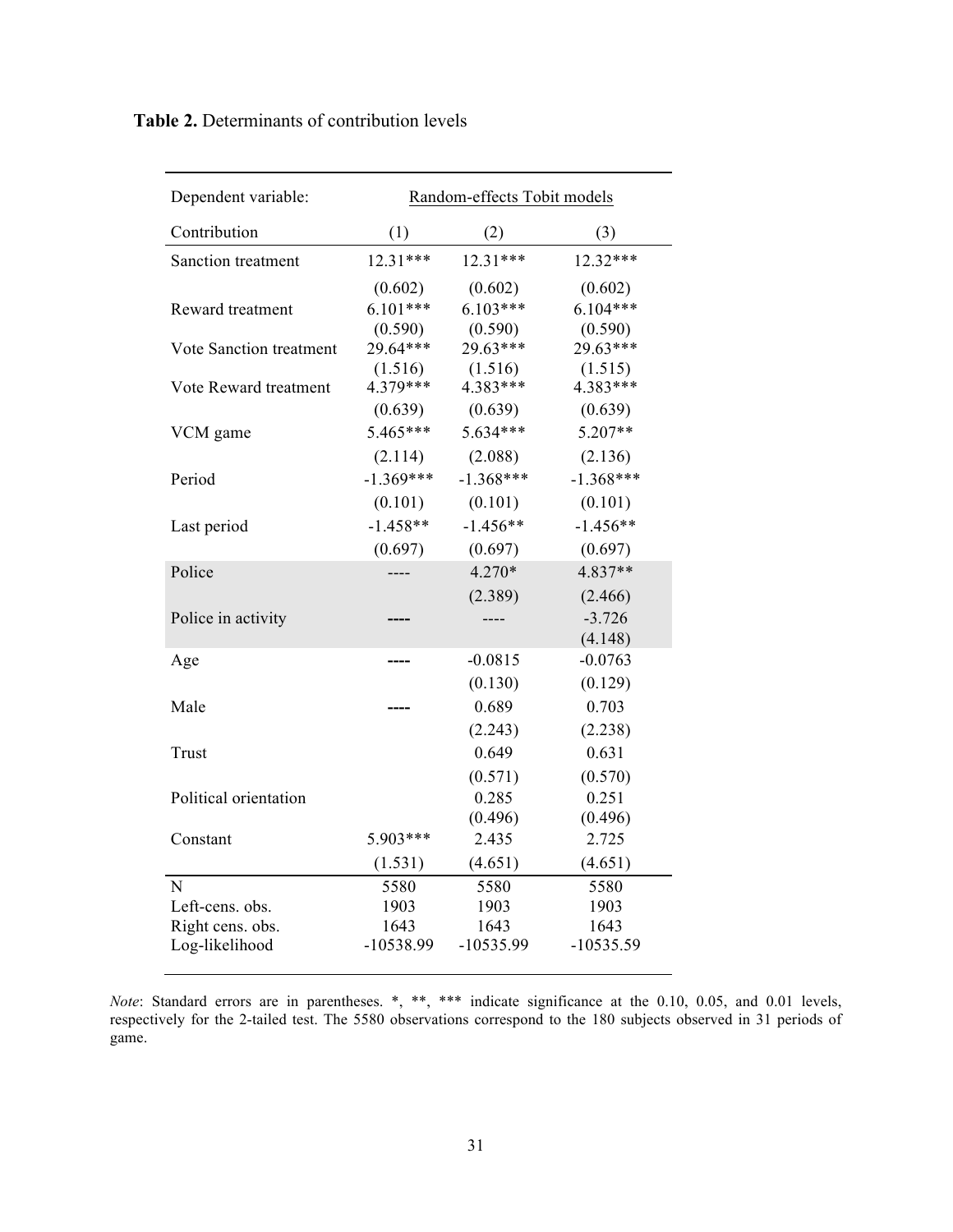| Dependent variable                 | Random-Effects Tobit models                                            |  |  |  |  |
|------------------------------------|------------------------------------------------------------------------|--|--|--|--|
| Number of                          |                                                                        |  |  |  |  |
| reward or sanction points          | (1)<br>(2)                                                             |  |  |  |  |
| Sanction treatment                 | $-0.610***$<br>$-0.385***$                                             |  |  |  |  |
| Vote Sanction treatment            | (0.116)<br>(0.168)<br>$-1.384***$<br>$-0.830***$<br>(0.245)<br>(0.434) |  |  |  |  |
| Vote Reward treatment              | $-0.0397$<br>$-0.262$                                                  |  |  |  |  |
| VCM game                           | (0.121)<br>(0.172)<br>$-0.372$<br>$-0.366$<br>(0.402)<br>(0.402)       |  |  |  |  |
| Period                             | $-0.310***$<br>$-0.310***$                                             |  |  |  |  |
| Last period                        | (0.0359)<br>(0.0359)<br>$-0.0653$<br>$-0.0653$<br>(0.177)<br>(0.176)   |  |  |  |  |
| Police                             | $0.944**$                                                              |  |  |  |  |
| Police in activity                 | (0.462)<br>0.253<br>0.240                                              |  |  |  |  |
| Police*Sanction treatment          | (0.777)<br>(0.777)<br>$1.075**$<br>(0.482)                             |  |  |  |  |
| Police*Reward treatment            | 0.646<br>(0.478)                                                       |  |  |  |  |
| Police*VoteSanction treatment      | $1.511**$<br>(0.677)                                                   |  |  |  |  |
| Police*VoteReward treatment        | 1.078**<br>(0.488)                                                     |  |  |  |  |
| Points received in previous period | $0.290***$<br>$0.290***$<br>(0.0119)<br>(0.0119)                       |  |  |  |  |
| Trust                              | 0.0949<br>0.0948                                                       |  |  |  |  |
| Political orientation              | (0.107)<br>(0.107)<br>$-0.0110$<br>$-0.0117$<br>(0.0933)<br>(0.0932)   |  |  |  |  |
| Age                                | 0.0294<br>0.0293                                                       |  |  |  |  |
| Male                               | (0.0243)<br>(0.0243)<br>$-0.0168$<br>$-0.0225$<br>(0.421)<br>(0.420)   |  |  |  |  |
| Constant                           | $-3.996***$<br>$-3.831***$<br>(0.893)<br>(0.895)                       |  |  |  |  |
| N                                  | 12960<br>12960                                                         |  |  |  |  |
| Left censored obs.                 | 9954<br>9954                                                           |  |  |  |  |
| Log-likelihood                     | $-11487.28$<br>$-11484.12$                                             |  |  |  |  |

 **Table 3.** Determinants of sanction or reward decisions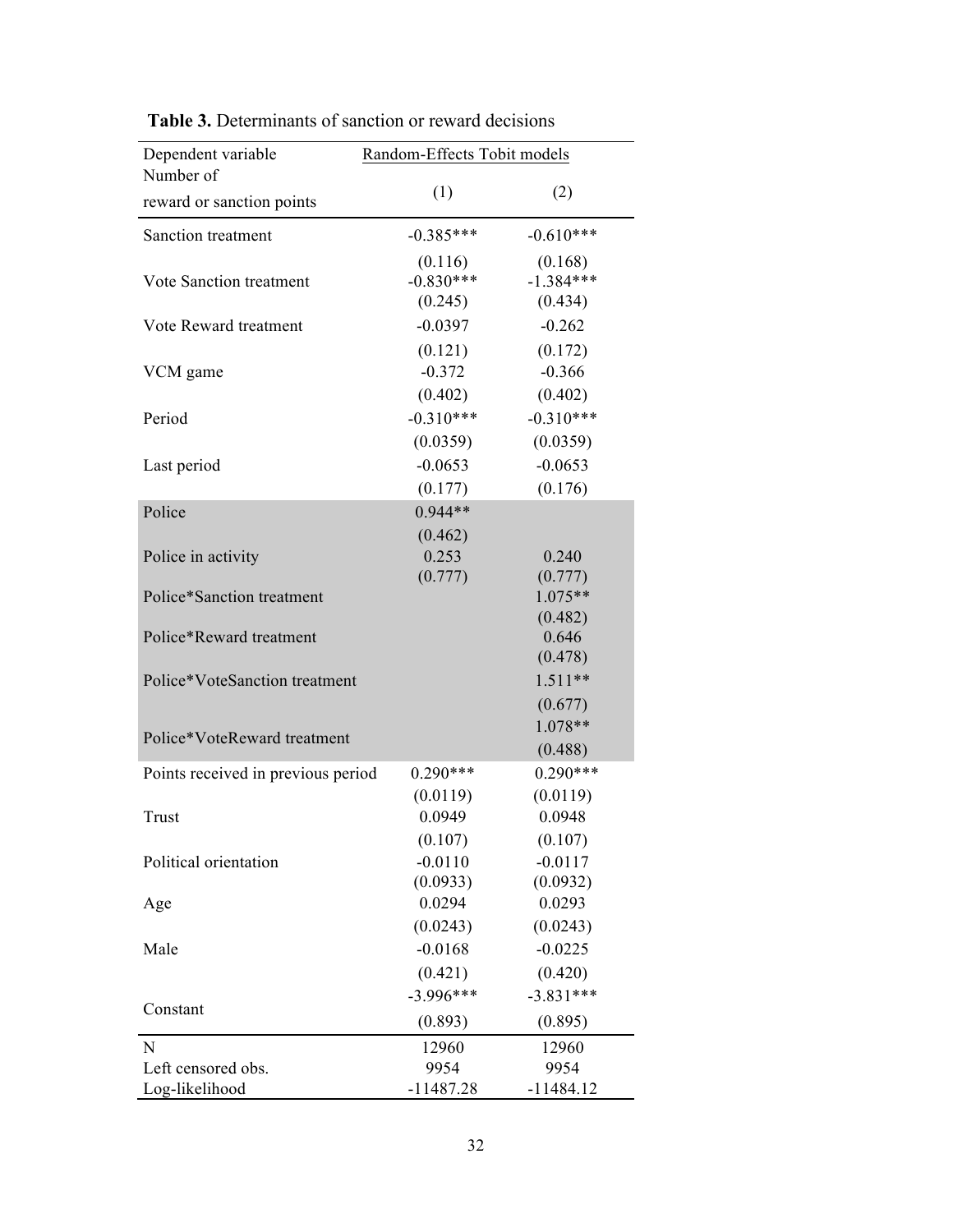| Dependent variable       | Random-Effects Tobit models |             |             |             |  |
|--------------------------|-----------------------------|-------------|-------------|-------------|--|
| Number of                | Exogenous and endogenous    |             | Exo.        | Endo.       |  |
| sanction points          | institution                 |             | institution | institution |  |
|                          | (1)                         | (2)         | (3)         | (4)         |  |
| Vote Sanction treatment  | 0.150                       | 0.372       |             |             |  |
|                          | (0.331)                     | (0.327)     |             |             |  |
| VCM game                 | $-0.443$                    | $-1.548***$ | $-1.809***$ | 1.345       |  |
|                          | (0.645)                     | (0.600)     | (0.605)     | (2.069)     |  |
| Received points in $t-1$ | $0.138***$                  | $0.094***$  | $0.067**$   | $0.252***$  |  |
|                          | (0.029)                     | (0.025)     | (0.027)     | (0.096)     |  |
| Pos Dev Avg              |                             | $-0.116***$ | $-0.109***$ | $-0.639**$  |  |
|                          |                             | (0.031)     | (0.030)     | (0.269)     |  |
| Neg Dev  Avg             |                             | $0.499***$  | $0.493***$  | $0.474***$  |  |
|                          |                             | (0.022)     | (0.026)     | (0.060)     |  |
| Avg Contr Others         |                             | $-0.197***$ | $-0.208***$ | $-0.383$    |  |
|                          |                             | (0.029)     | (0.031)     | (0.271)     |  |
| Period                   | $-0.357***$                 | $-0.331***$ | $-0.298***$ | $-0.309$    |  |
|                          | (0.074)                     | (0.065)     | (0.066)     | (0.263)     |  |
| Last period              | $1.044***$                  | 0.287       | 0.172       | 1.241       |  |
|                          | (0.343)                     | (0.308)     | (0.314)     | (1.227)     |  |
|                          | $-0.538$                    | $-0.031$    | $-0.144$    | $6.266**$   |  |
| Police                   | (0.736)                     | (0.680)     | (0.681)     | (2.466)     |  |
| Police in activity       | 2.519**                     | 1.882*      | 1.814*      | 2.219       |  |
|                          | (1.203)                     | (1.100)     | (1.099)     | (2.590)     |  |
| Age                      | $0.143***$                  | $0.0911***$ | $0.0941***$ | $-0.0146$   |  |
|                          | (0.038)                     | (0.035)     | (0.035)     | (0.139)     |  |
| Male                     | 0.352                       | 0.214       | 0.482       | $-4.419**$  |  |
|                          | (0.665)                     | (0.621)     | (0.623)     | (2.170)     |  |
| Trust                    |                             | 0.099       | 0.049       | $-0.409$    |  |
|                          |                             | (0.155)     | (0.156)     | (0.421)     |  |
| Political orientation    |                             | $-0.033$    | $-0.063$    | 0.176       |  |
|                          |                             | (0.137)     | (0.138)     | (0.366)     |  |
| Constant                 | $-8.245***$                 | $-4.159***$ | $-3.630***$ | $-3.713$    |  |
|                          | (1.212)                     | (1.413)     | (1.409)     | (6.736)     |  |
| N                        | 5280                        | 5280        | 4320        | 960         |  |
| Left censored obs.       | 4364                        | 4364        | 3506        | 858         |  |
| Log-likelihood           | $-3800.05$                  | $-3410.88$  | $-2943.10$  | $-426.05$   |  |

| <b>Table 4.</b> Determinants of sanction decisions |  |  |
|----------------------------------------------------|--|--|
|----------------------------------------------------|--|--|

*Note*: Standard errors are in parentheses. \*, \*\*, \*\*\* indicate significance at the 0.10, 0.05, and 0.01 levels, respectively for the 2-tailed test. The 4320 observations correspond to the decisions of the 180 subjects observed in 6 periods of game (one variable is lagged) for each of their other 4 group members. The 960 observations correspond to 40 subjects' decisions for each of their 4 group members in 6 periods in groups who voted for sanction.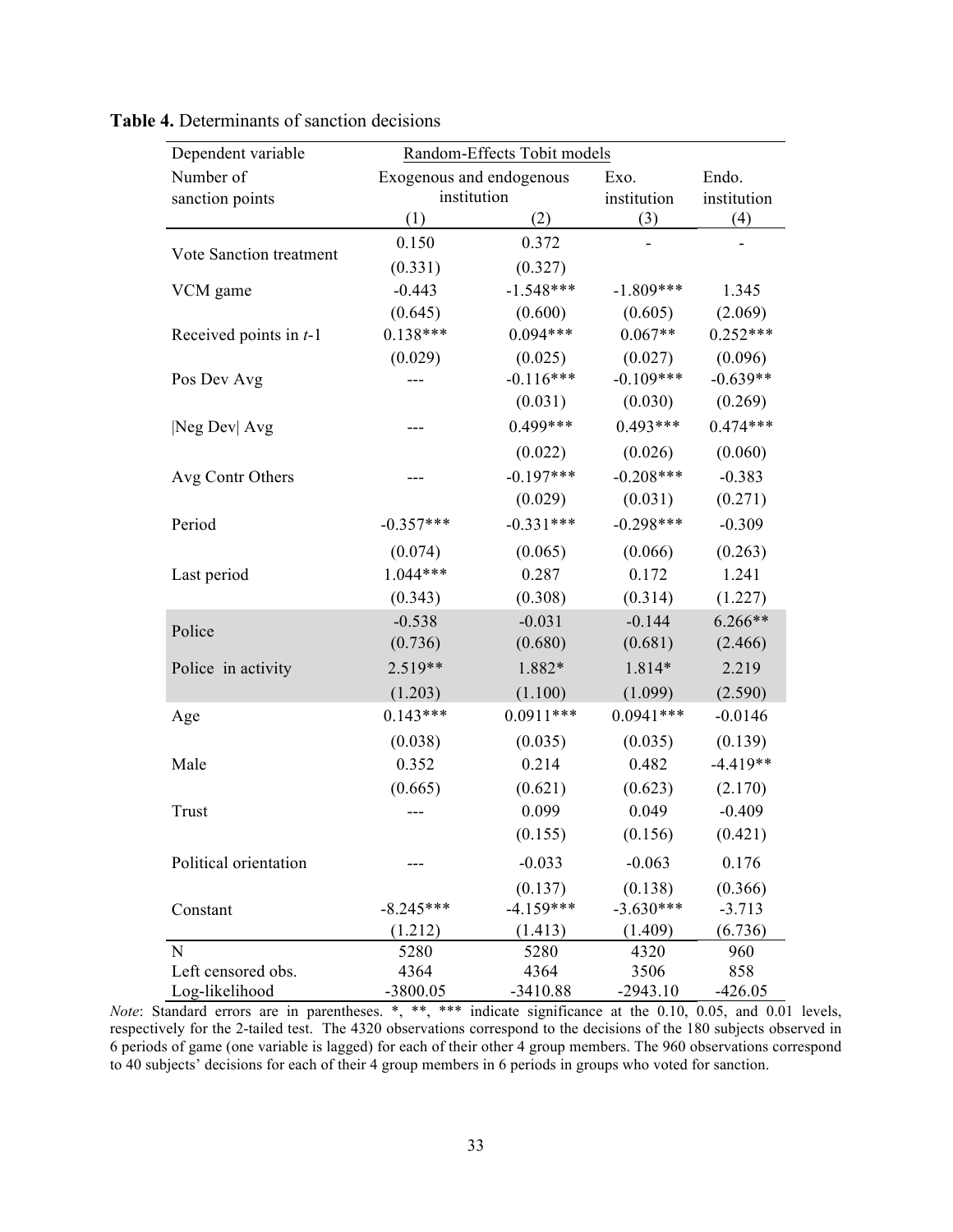| Dependent variable:      | Random-Effects Tobit models |             |             |             |  |
|--------------------------|-----------------------------|-------------|-------------|-------------|--|
| Number of                | Exogenous and endogenous    |             | Exo         | Endo        |  |
| reward points            |                             | institution |             | institution |  |
|                          | (1)                         | (2)         | (3)         | (4)         |  |
| Vote Reward treatment    | 0.041                       | $0.181*$    |             |             |  |
|                          | (0.099)                     | (0.093)     |             |             |  |
| VCM game                 | $-0.224$                    | 0.232       | 0.114       | $-0.432$    |  |
|                          | (0.465)                     | (0.438)     | (0.494)     | (0.525)     |  |
| Received points in $t-1$ | $0.193***$                  | $0.150***$  | $0.133***$  | $0.113***$  |  |
|                          | (0.014)                     | (0.013)     | (0.019)     | (0.019)     |  |
| Pos Dev Avg              | ----                        | $0.183***$  | $0.182***$  | $0.162***$  |  |
|                          |                             | (0.013)     | (0.019)     | (0.018)     |  |
| Neg Dev  Avg             |                             | $-0.339***$ | $-0.334***$ | $-0.328***$ |  |
|                          |                             | (0.016)     | (0.023)     | (0.022)     |  |
| Avg Contr Others         |                             | $0.199***$  | $0.130***$  | $0.182***$  |  |
|                          |                             | (0.015)     | (0.023)     | (0.024)     |  |
| Period                   | $-0.341***$                 | $-0.244***$ | $-0.344***$ | $-0.281***$ |  |
|                          | (0.037)                     | (0.034)     | (0.048)     | (0.049)     |  |
| Last period              | $-0.555***$                 | $-0.222$    | $-0.443*$   | 0.035       |  |
|                          | (0.185)                     | (0.177)     | (0.238)     | (0.240)     |  |
| Police                   | $1.135**$                   | 0.657       | 0.436       | $1.337**$   |  |
|                          | (0.532)                     | (0.502)     | (0.564)     | (0.607)     |  |
| Police in activity       | $-0.762$                    | $-0.400$    | $-0.0493$   | 0.686       |  |
|                          | (0.909)                     | (0.852)     | (0.946)     | (1.098)     |  |
| Age                      | $-0.003$                    | 0.033       | 0.0161      | 0.0124      |  |
|                          | (0.028)                     | (0.026)     | (0.030)     | (0.032)     |  |
| Male                     | $-0.130$                    | $-0.158$    | $-0.011$    | $-0.622$    |  |
|                          | (0.480)                     | (0.456)     | (0.512)     | (0.547)     |  |
| Trust                    | $---$                       | $0.234**$   | 0.217       | $0.462***$  |  |
|                          |                             | (0.118)     | (0.132)     | (0.149)     |  |
| Political orientation    |                             | $-0.0448$   | $-0.078$    | $-0.049$    |  |
|                          |                             | (0.101)     | (0.113)     | (0.128)     |  |
| Constant                 | $-2.019**$                  | $-5.428***$ | $-3.651***$ | $-4.203***$ |  |
|                          | (0.859)                     | (1.007)     | (1.159)     | (1.228)     |  |
| $\mathbf N$              | 7680                        | 7680        | 4320        | 3360        |  |
| Left censored obs.       | 5590                        | 5590        | 3170        | 2420        |  |
| Log-likelihood           | $-7087.22$                  | $-6442.95$  | $-3508.05$  | $-2798.25$  |  |

**Table 5.** Determinants of reward decisions

*Note*: Standard errors are in parentheses. \*, \*\*, \*\*\* indicate significance at the 0.10, 0.05, and 0.01 levels, respectively for the 2-tailed test. The 4320 observations correspond to the decisions of the 180 subjects observed in 6 periods of game (one variable is lagged) for each of their other 4 group members. The 3360 observations correspond to 140 subjects' decisions for each of their 4 group members in 6 periods in groups who voted for reward.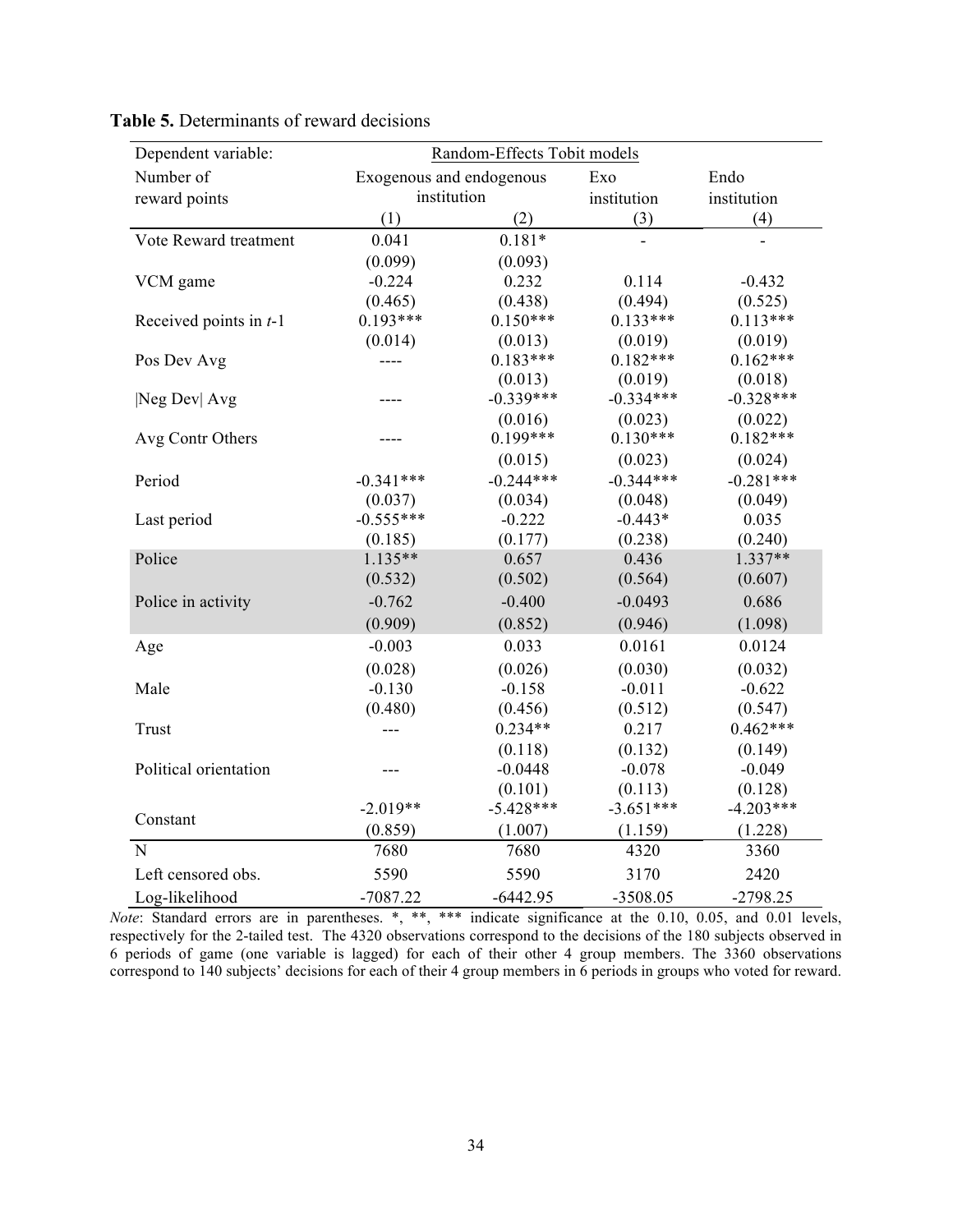|  |  | <b>Table 6.</b> Preferences for norm enforcement institution |  |
|--|--|--------------------------------------------------------------|--|
|  |  |                                                              |  |

| Game       | Vote for<br>institution | All<br>subjects<br>$(N=180)$ | Police<br>subjects<br>$(N=87)$ | Non-police<br>subjects<br>$(N=93)$ |           |
|------------|-------------------------|------------------------------|--------------------------------|------------------------------------|-----------|
| <b>CPR</b> | Sanction                | 28.00%                       | 32.00 %                        | 24.00 %                            |           |
|            | Reward                  | 72.00 %                      | 68.00 %                        | 76.00 %                            | $p=0.373$ |
| <b>VCM</b> | Sanction                | 27.50 %                      | 35.14 %                        | $20.93\%$                          | $p=0.156$ |
|            | Reward                  | 72.50 %                      | 64.86 %                        | 79.07 %                            |           |

*Note*: CPR: Common Pool Resources; VCM: Voluntary Contribution Mechanism. The chi2 test whether the proportion voting for sanctions is different across subject pools is the same as the test whether the proportion voting for rewards is different since subjects had only two options.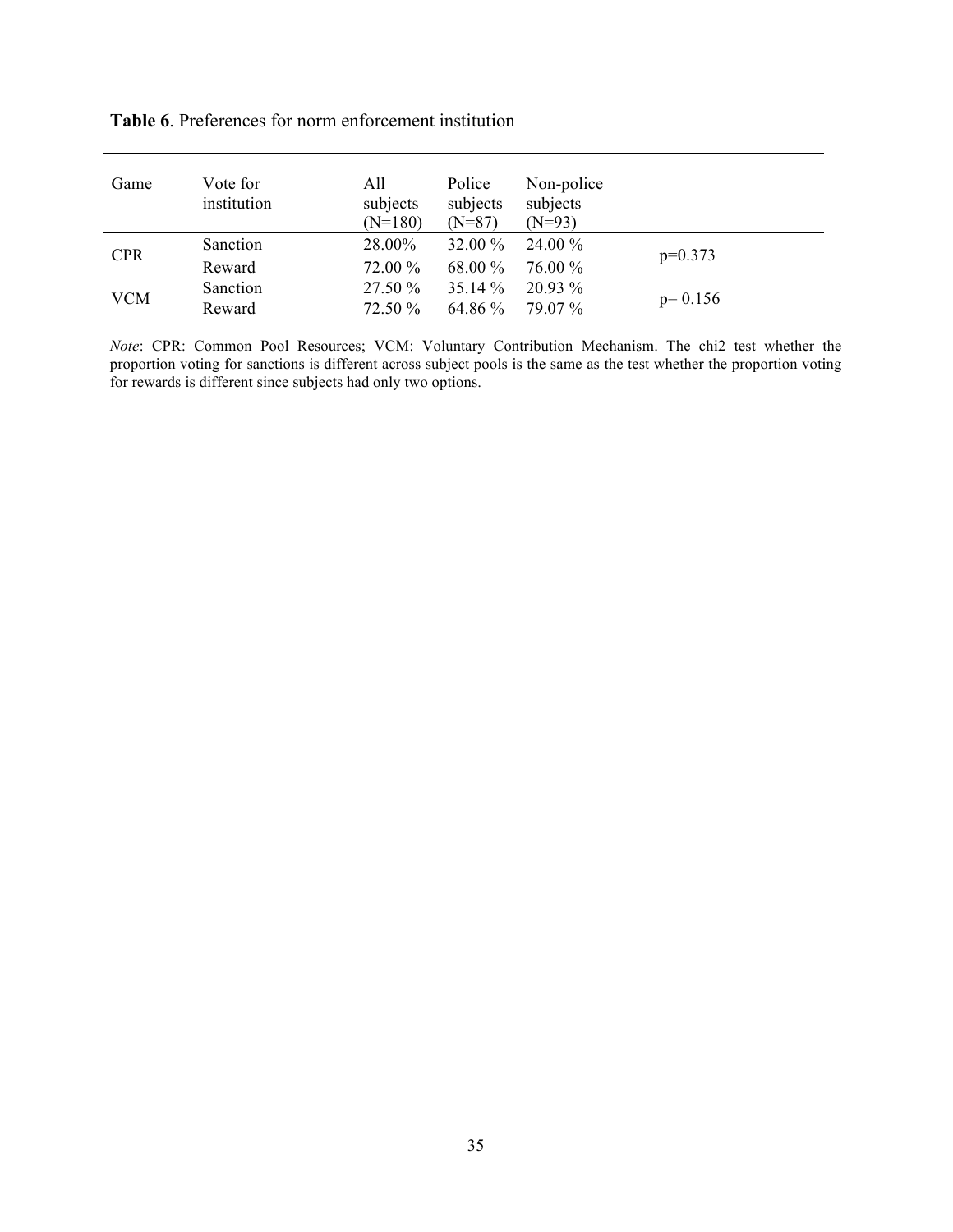#### **Table 7**. Determinants of the vote for the sanction institution

| Dependent variable:   |                  | Probit model        |                      |  |
|-----------------------|------------------|---------------------|----------------------|--|
| Vote for sanction     | (1)              | (2)                 | (3)                  |  |
| VCM game              | 0.036<br>(0.229) | 0.053<br>(0.242)    | 0.103<br>(0.275)     |  |
| Vote with experience  | $0.655***$       | $0.656***$          | $0.625***$           |  |
| of the game           | (0.194)          | (0.181)             | (0.171)              |  |
| Police                |                  | $0.362*$<br>(0.191) | 0.294<br>(0.206)     |  |
| Police in activity    |                  |                     | $0.398**$<br>(0.193) |  |
| Age                   |                  | $-0.006$<br>(0.012) | $-0.006$<br>(0.013)  |  |
| Male                  |                  | $-0.051$<br>(0.093) | $-0.055$<br>(0.084)  |  |
| Trust                 |                  | $-0.007$<br>(0.009) | $-0.004$<br>(0.014)  |  |
| Political orientation |                  | 0.024               | 0.028                |  |
|                       |                  | (0.026)             | (0.024)              |  |
| Constant              | $-1.002***$      | $-1.107***$         | $-1.122***$          |  |
|                       | (0.283)          | (0.163)             | (0.156)              |  |
| N                     | 180              | 180                 | 180                  |  |
| Log-likelihood        | $-101.38$        | -99.97              | $-99.45$             |  |

*Note*: Robust standard errors in parentheses. \*, \*\*, \*\*\* indicate significance at the 0.10, 0.05, and 0.01 levels, respectively for the 2-tailed test.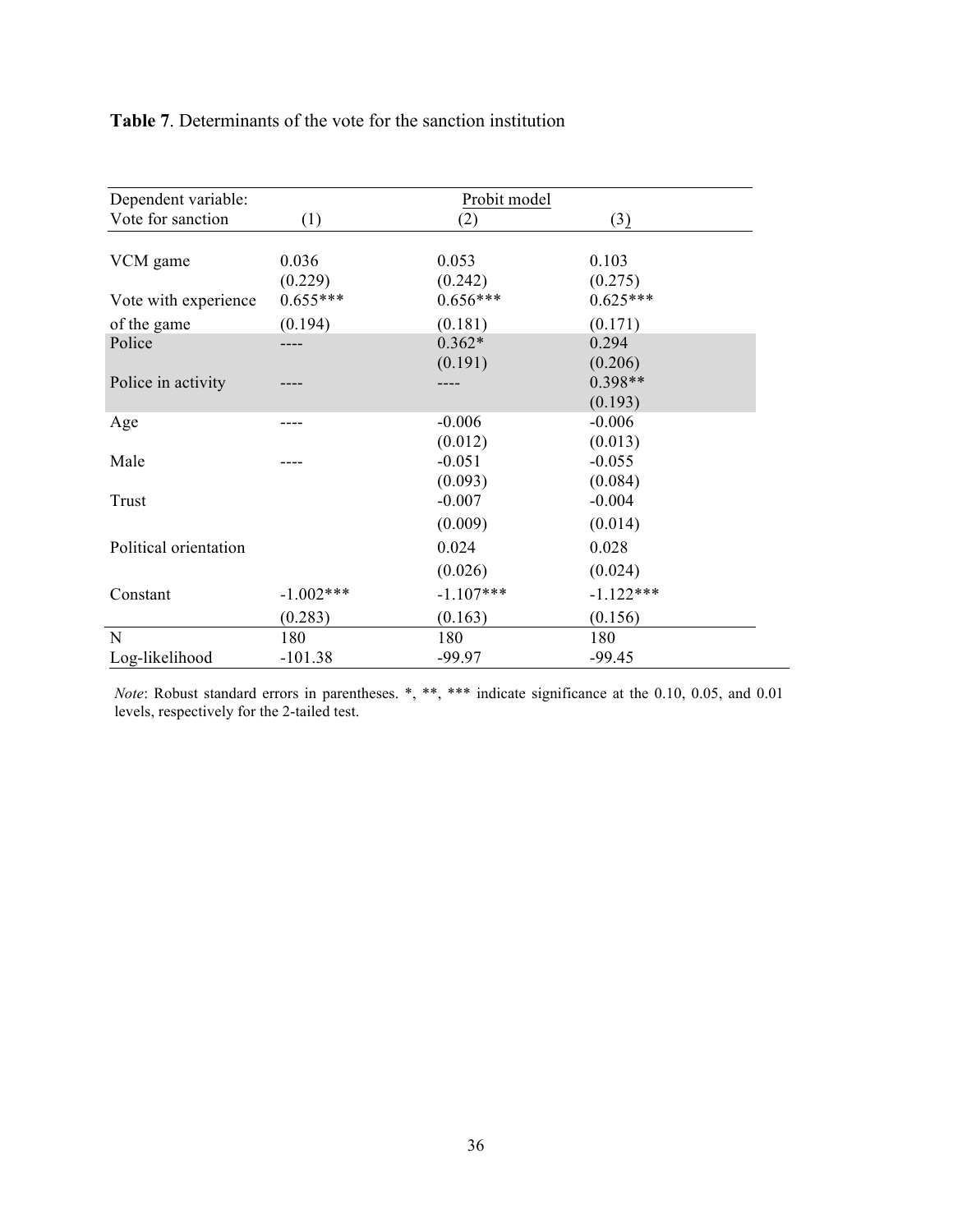| <b>Treatments</b>    | First-stage<br>payoffs | Final<br>payoffs |            | First-stage payoffs |         | Final payoffs |
|----------------------|------------------------|------------------|------------|---------------------|---------|---------------|
|                      | all games              | all games        | <b>CPR</b> | <i>VCM</i>          | CPR     | <i>VCM</i>    |
| <b>Baseline</b>      | 22.96                  | 22.96            | 22.73      | 23.24               | 22.73   | 23.24         |
| treatment            | (5.96)                 | (5.96)           | (6.18)     | (5.66)              | (6.18)  | (5.66)        |
| Sanction             | 25.94                  | 18.84            | 25.45      | 26.55               | 17.33   | 20.72         |
| treatment            | (5.61)                 | (11.62)          | (6.54)     | (4.09)              | (12.95) | (9.39)        |
| Reward               | 24.74                  | 26.88            | 24.16      | 25.47               | 26.23   | 27.70         |
| treatment            | (6.79)                 | (8.95)           | (7.24)     | (6.11)              | (9.61)  | (7.99)        |
| <b>Vote Sanction</b> | 28.91                  | 24.10            | 28.53      | 29.54               | 22.18   | 27.31         |
| treatment            | (5.27)                 | (7.41)           | (6.01)     | (3.71)              | (7.85)  | (5.24)        |
| Vote Reward          | 24.13                  | 26.65            | 23.68      | 24.64               | 26.28   | 27.08         |
| treatment            | (6.38)                 | (9.56)           | (6.79)     | (5.85)              | (10.79) | (7.91)        |

**Table 8.** First-stage and final payoffs per treatment

*Note*: Standard errors in parentheses.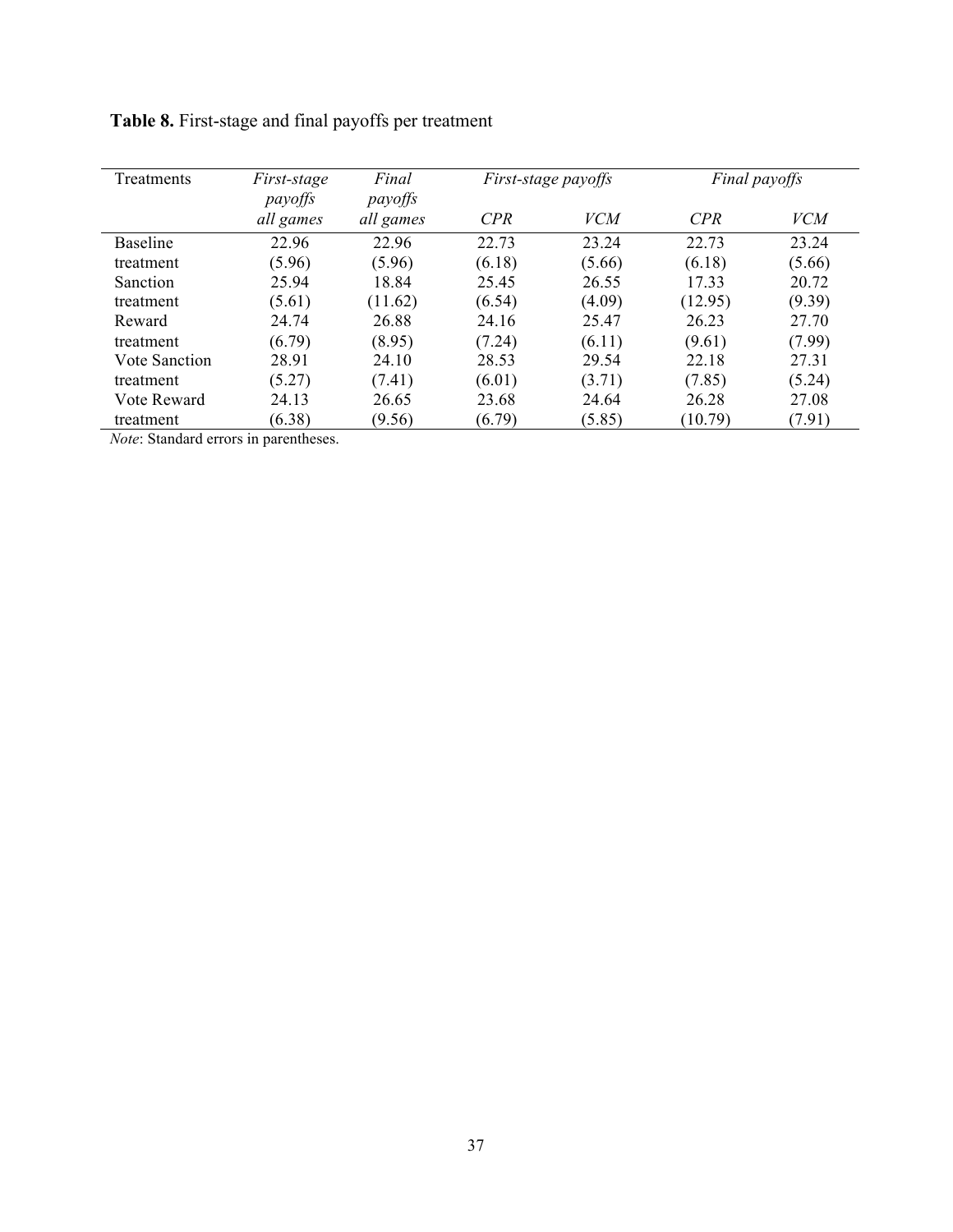#### **Table 9.** Determinants of payoffs

|                                |                     | GLS models          |                     |                     |
|--------------------------------|---------------------|---------------------|---------------------|---------------------|
|                                | First-stage         | First-stage         |                     |                     |
| Dependent variables            | payoff              | payoff              | Final payoff        | Final payoff        |
|                                | (1)                 | (2)                 | (3)                 | (4)                 |
| Sanction treatment             | 2.587***            | 2.587***            | $-4.493***$         | $-4.493***$         |
|                                | (0.195)             | (0.195)             | (0.287)             | (0.287)             |
| Reward treatment               | $1.386***$          | 1.386***            | 3.549***            | 3.549***            |
|                                | (0.195)             | (0.195)             | (0.287)             | (0.287)             |
| Vote Sanction treatment        | $4.687***$          | $4.669***$          | $-0.986*$           | $-1.005*$           |
|                                | (0.360)             | (0.360)             | (0.529)             | (0.529)             |
| Vote Reward treatment          | $1.022***$          | $1.028***$          | $3.820***$          | $3.826***$          |
|                                | (0.213)             | (0.213)             | (0.314)             | (0.314)             |
| VCM game                       | $0.907*$            | $0.908*$            | $1.628**$           | 1.489**             |
|                                | (0.501)             | (0.510)             | (0.685)             | (0.696)             |
| Period                         | $-0.272***$         | $-0.272***$         | $-0.271***$         | $-0.271***$         |
|                                | (0.033)             | (0.033)             | (0.048)             | (0.048)             |
| Last period                    | $-0.249$            | $-0.249$            | $-0.726**$          | $-0.726**$          |
|                                | (0.227)             | (0.227)             | (0.334)             | (0.334)             |
| Police                         | 0.485               | $-0.001$            | 0.371               | $-0.018$            |
|                                | (0.575)             | (0.642)             | (0.786)             | (0.876)             |
| Police in activity             |                     | $-0.733$            |                     | $-2.114$            |
|                                |                     | (0.990)             |                     | (1.350)             |
| Number of police subjects      |                     | $0.638**$           |                     | $0.758**$           |
| in the group                   |                     | (0.266)             |                     | (0.363)             |
| Age                            | $-0.117***$         | $-0.118***$         | $-0.197***$         | $-0.197***$         |
|                                | (0.031)             | (0.031)             | (0.042)             | (0.042)             |
| Male                           | 0.016               | 0.223               | 0.056               | 0.307               |
|                                | (0.538)             | (0.539)             | (0.735)             | (0.736)             |
| Trust                          | $-0.175$<br>(0.136) | $-0.185$<br>(0.135) | $-0.032$<br>(0.187) | $-0.050$<br>(0.184) |
| Political orientation          | 0.039               | 0.051               | 0.268               | 0.270               |
|                                | (0.119)             | (0.119)             | (0.163)             | (0.162)             |
| Constant                       | 27.398***           | 26.018***           | 27.784***           | 27.406***           |
|                                | (1.125)             | (1.270)             | (1.541)             | (1.473)             |
| $\mathbf N$                    | 5580                | 5580                | 5580                | 5580                |
| Wald Chi <sup>2</sup><br>$R^2$ | 496.27              | 501.40              | 1057.57             | 1062.47             |
|                                | 0.10                | 0.10                | 0.15                | 0.15                |

*Note*: Baseline treatment in the CPR game is the reference category. Standard errors are in parentheses. \*, \*\*, \*\*\* indicate significance at the 0.10, 0.05, and 0.01 levels, respectively for the 2-tailed test. The 5580 observations correspond to the 180 subjects observed in 31 periods of game.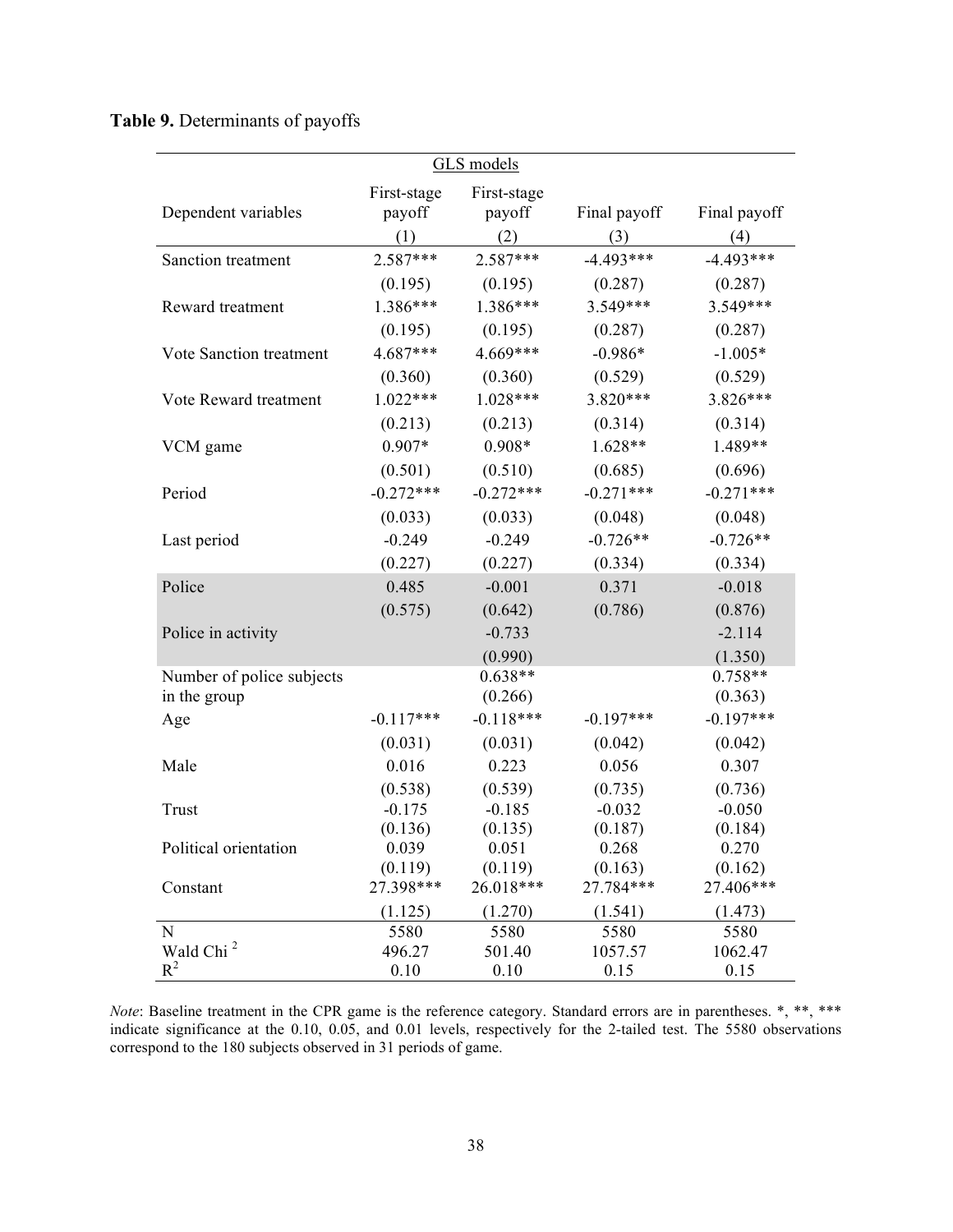

**Figure 1:** Average contributions per treatment in the VCM games

Figure 2: Average contributions per treatment in the CPR games

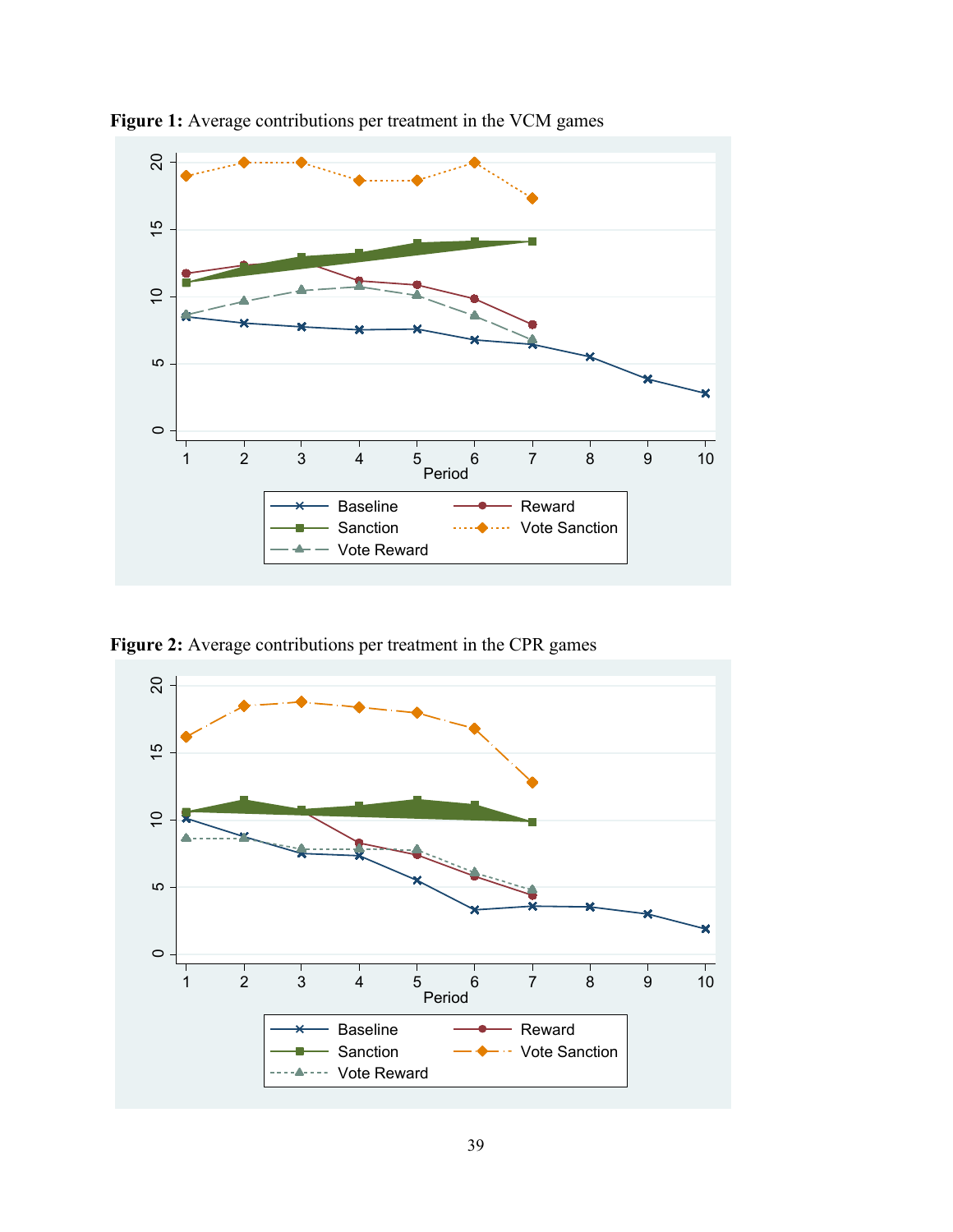

**Figure 3:** Average contributions (*i.e*., amount relative to efficient outcome), in ECU

**Figure 4.** Average assigned enforcement points per treatment in the VCM games